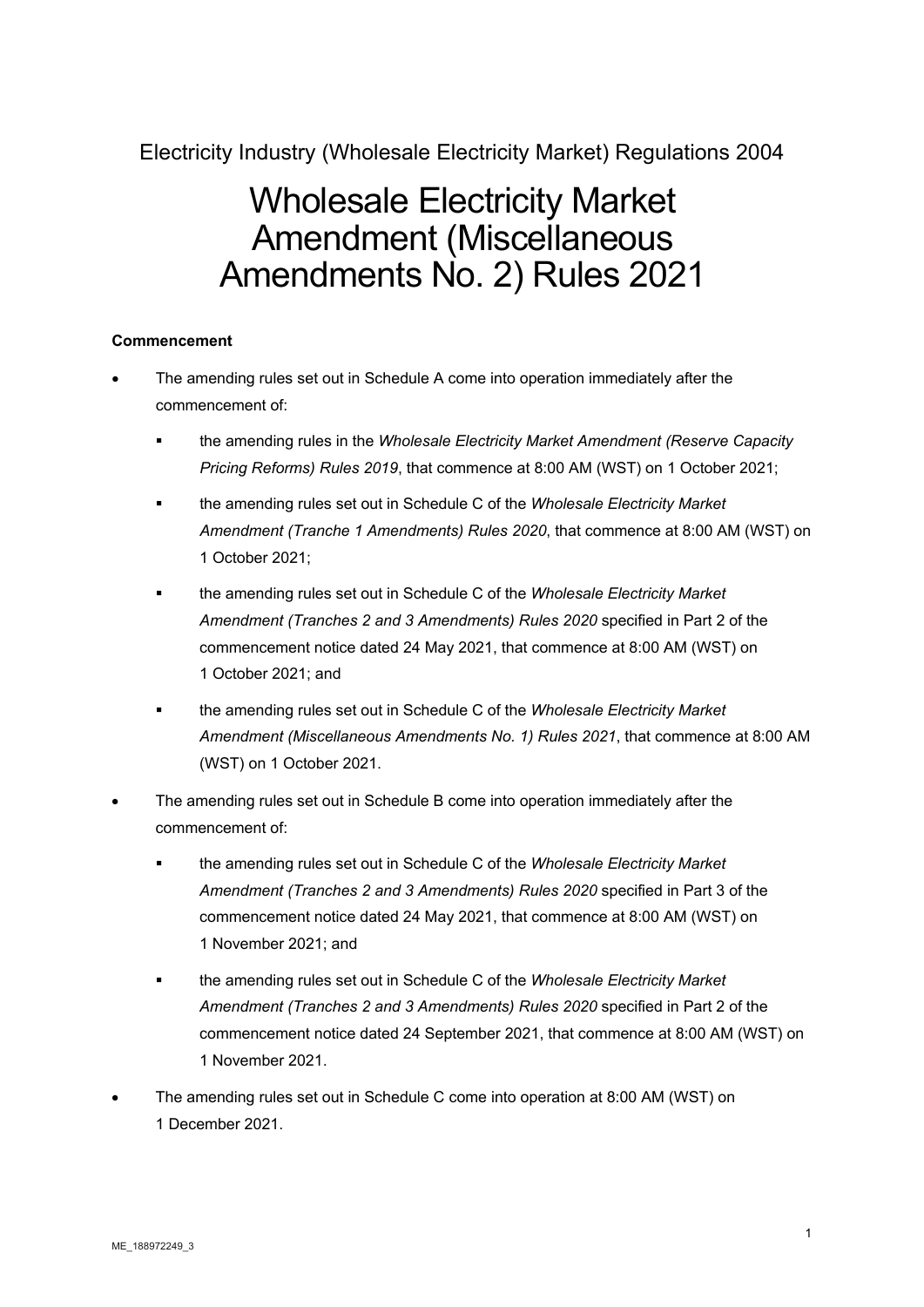- The amending rules set out in Schedule D come into operation immediately after the commencement of:
	- the amending rules set out in Schedule C of the *Wholesale Electricity Market Amendment (Tranches 2 and 3 Amendments) Rules 2020* specified in Part 4 of the commencement notice dated 24 May 2021, that commence at 8:00 AM (WST) on 1 March 2022; and
	- the amending rules set out in Schedule D of the *Wholesale Electricity Market Amendment (Miscellaneous Amendments No. 1) Rules 2021*, that commence at 8:00 AM (WST) on 1 March 2022.
- The amending rules set out in Schedule E come into operation at 8:00 AM (WST) on 1 June 2022.
- The amending rules set out in Schedule F come into operation at 8:00 AM (WST) on 1 July 2022.
- The amending rules set out in Schedule G come into operation at a time specified by the Minister in a notice published in the Gazette. Different days may be specified for different provisions.

# **Schedule A**

# **1. Section 1.7 amended**

1.1 Clause 1.7.3A is amended by inserting a full stop at the end of the clause number so that it reads '1.7.3A.'.

# **2. Section 1.17A amended**

- 2.1 Section 1.17A heading is amended by inserting a full stop at the end of the heading section number so that it reads '1.17A.'.
- 2.2 Section 1.17A is amended by deleting the long dash (—) in each place where it appears in the section and replacing it with a colon (:).

# **3. Section 1.19A amended**

3.1 Clause 1.19A.2 is amended by deleting the words 'WEM Website' and replacing them with the words 'relevant Transferee's website'.

# **4. Section 1.36B amended**

- 4.1 Insert the following new clause 1.36B.2A:
	- 1.36B.2A. If, following the initial publication of the timetable referred to in clause 1.36B.2, clause 1.36B.6 is amended to include a new key event in section 4.1, AEMO must, within 20 Business Days of the amendment commencing, determine and publish an updated timetable to include the modified or extended date and time, as applicable, for the new key event.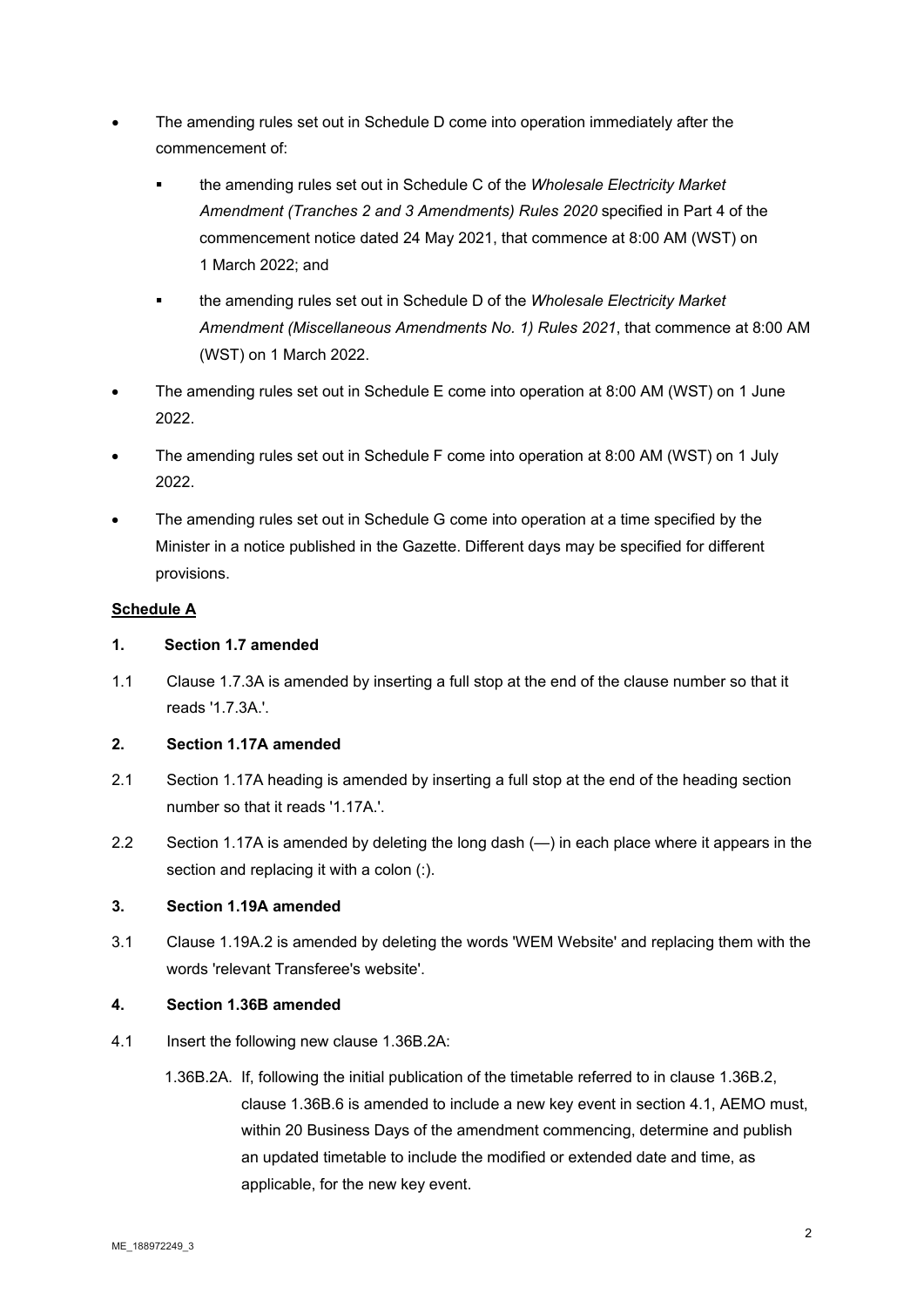- 4.2 Insert the following new clause 1.36B.6(qA):
	- (qA) clause 4.1.22 is amended so that AEMO must set the number of Capacity Credits to be associated with each component of a Facility in accordance with clause 4.20.17 and publish that information by the date and time specified in the timetable published by AEMO under clause 1.36B.2 and as may be updated by AEMO in accordance with clause 1.36B.3;

# **5. Section 1.51 added**

5.1 Insert the following new section 1.51:

#### **1.51. Specific Transitional Provisions – Automatic Generation Control Dispatch**

- 1.51.1. Where AEMO considers that it is necessary to test or implement operational controls required for AEMO and Market Participants to operate under any of the provisions of the Tranches 2 and 3 Amending Rules (as defined in clause 1.43.1) and associated WEM Procedures, AEMO may request approval from a Market Participant to control specified operations of the Market Participant's Registered Facility. Where a Market Participant approves AEMO's request, AEMO's operational control of the Registered Facility may include:
	- (a) the starting, loading and stopping of the Registered Facility; and
	- (b) limiting the injection of the Registered Facility.
- 1.51.2. AEMO's operational control of a Registered Facility pursuant to clause 1.51.1:
	- (a) does not remove AEMO's obligation to issue and record Dispatch Instructions for the Registered Facility during the period of AEMO's operational control; and
	- (b) does not affect, modify or limit a Market Participant's rights and obligations in respect of the Registered Facility under these WEM Rules including the obligation to comply with the most recently issued Dispatch Instruction.
- 1.51.3. Where AEMO has operational control of a Registered Facility pursuant to clause 1.51.1:
	- (a) AEMO is not required to issue a Dispatch Instruction to the Registered Facility with respect to an operational control that relates to the implementation of a previously issued Dispatch Instruction; and
	- (b) AEMO must seek to operate the Registered Facility in compliance with Dispatch Instructions recorded for the Registered Facility.
- 1.51.4. Where AEMO does not operate the Registered Facility in accordance with clause 1.51.3(b), the relevant Market Participant is not taken to be non-compliant with the relevant Dispatch Instruction.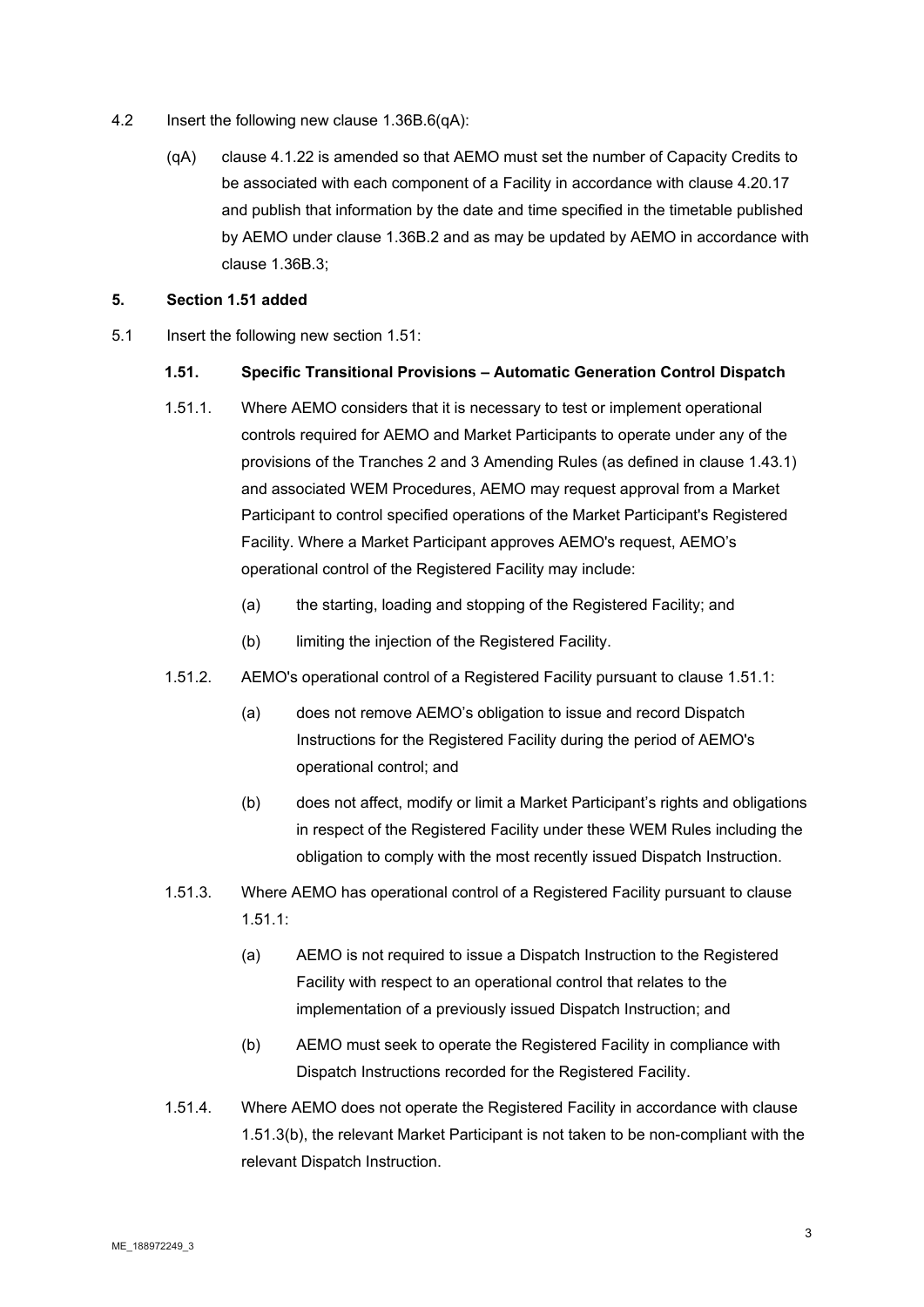# **6. Section 1.52 added**

6.1 Insert the following new section 1.52:

# **1.52. Specific Transitional Provisions – Staged Commencement of Prescribed WEM Technical Standards**

- 1.52.1. Notwithstanding any other provision of these WEM Rules:
	- (a) a reference to each of the provisions specified in clauses 2.8.14(b), 2.8.14(c), 2.8.14(d) and 2.8.14(e) is a reference to a Specific Amending Rule (as defined in clause 1.36C.1);
	- (b) clauses 2.4.3B and 2.5.1D do not apply to a Specific Amending Rule specified in clause 1.52.1(a) until the Specific Amending Rule (as defined in clause 1.36C.1) is a Commenced Tranches 2 and 3 Amending Rule (as defined in clause 1.36C.1); and
	- (c) for the purposes of this clause 1.52.1 a Specific Amending Rule (as defined in clause 1.36C.1) includes any subsequent amendment or replacement of the Specific Amending Rule in a subsequent instrument made by the Minister under regulation 7(5) of the WEM Regulations.

#### **7. Section 2.3 amended**

7.1 Clause 2.3.2 is amended by deleting the first colon immediately after the words 'matters including'.

# **8. Section 2.4 amended**

- 8.1 Clause 2.4.3 is amended by:
	- (a) deleting the word 'and' at the end of clause 2.4.3(dA);
	- (b) deleting the full stop at the end of clause 2.4.3(e) and replacing it with the word '; and'; and
	- $(c)$  inserting the following new clause 2.4.3(f):
		- (f) any advice or information provided by AEMO or a Network Operator under clause 2.4.3C.
- 8.2 Insert the following new clauses 2.4.3B, 2.4.3C, 2.4.3D and 2.4.3E:
	- 2.4.3B. If the Coordinator considers that making Amending Rules will directly or indirectly affect a WEM Technical Standard, the Coordinator must request advice, which may include a request to provide information, from AEMO and each Network Operator that the Coordinator considers will be affected by the relevant Amending Rules to assist the Coordinator in assessing the relevant Rule Change Proposal. The following applies to a request: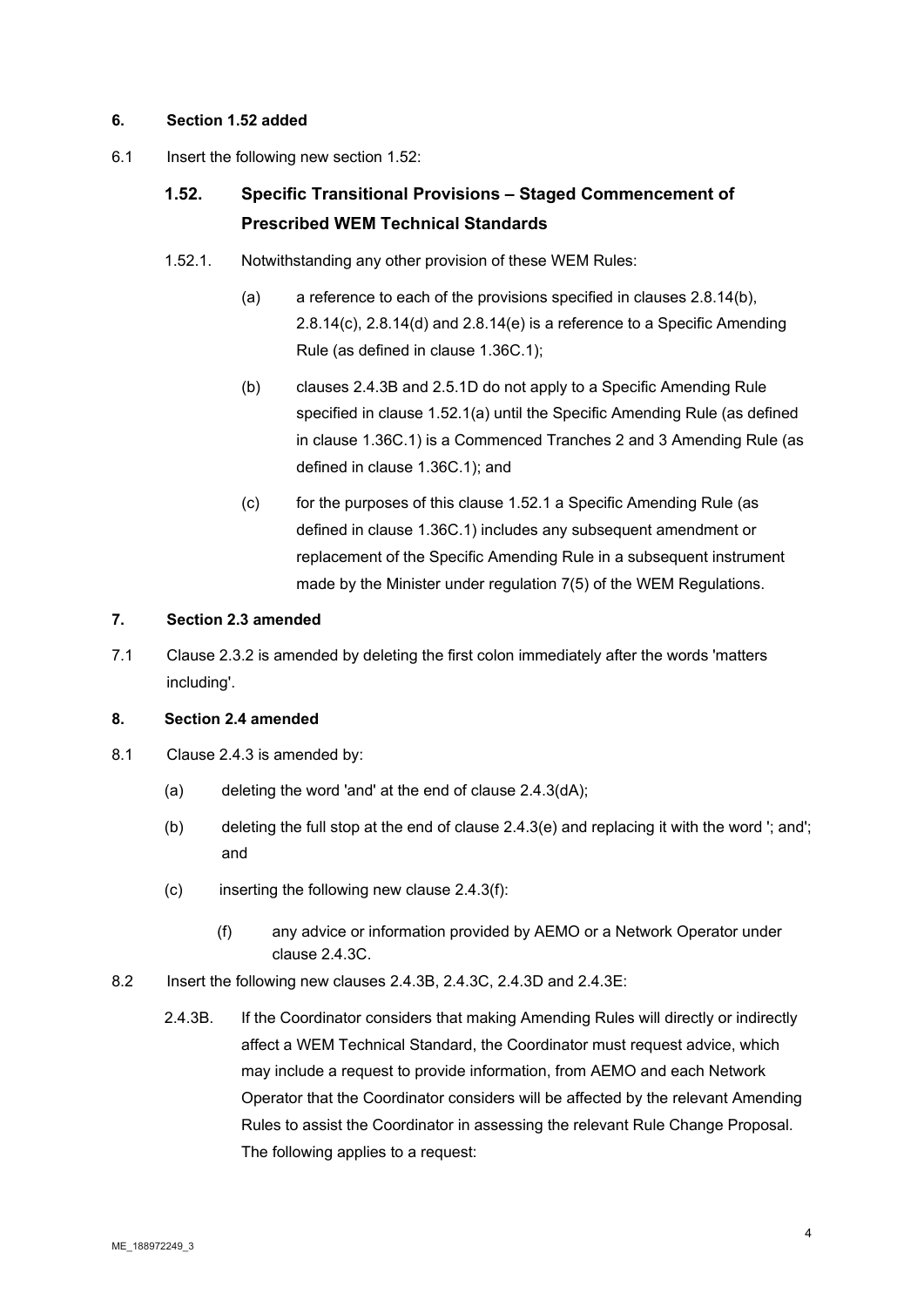- (a) the Coordinator must consult with each recipient of the request, on the requirements in the request and the timeframes for responding to the request; and
- (b) the Coordinator may, at her or his discretion, require each recipient of the request to provide the advice jointly or independently.
- 2.4.3C. Subject to clause 2.4.3D, each recipient of a request under clause 2.4.3B must provide the advice or information requested by the Coordinator under clause 2.4.3B in accordance with the timeframes and any other requirements specified in the request.
- 2.4.3D. If a recipient of a request under clause 2.4.3B requires a longer timeframe to provide the advice or information requested by the Coordinator under clause 2.4.3B, the recipient:
	- (a) may seek an extension to the timeframe from the Coordinator; and
	- (b) must outline the reasons for seeking the extension.
- 2.4.3E. The Coordinator may, in her or his sole discretion, approve or decline a request for an extension of time made under clause 2.4.3D.
- 8.3 Clause 2.4.4 is amended by deleting the words 'Rule Change Panel must maintain on the WEM Website' and replacing them with the words 'Coordinator must maintain on the Coordinator's Website'.

# **9. Section 2.5 amended**

- 9.1 Insert the following new clause 2.5.1D:
	- 2.5.1D. Where AEMO or a Network Operator wishes to make a Rule Change Proposal that may directly or indirectly affect a WEM Technical Standard, then, without limiting any other requirements applying to a Rule Change Proposal in these WEM Rules or a WEM Procedure, AEMO or the Network Operator must, before making the Rule Change Proposal:
		- (a) where AEMO wishes to make a Rule Change Proposal, AEMO must consult in good faith with each Network Operator that may be directly or indirectly affected by the relevant proposed Amending Rules; and
		- (b) where a Network Operator wishes to make a Rule Change Proposal, the Network Operator must consult in good faith with AEMO and each other Network Operator that may be directly or indirectly affected by the relevant proposed Amending Rules.
- 9.2 Clause 2.5.7 is amended by deleting the words 'WEM Website' and replacing them with the words 'Coordinator's Website'.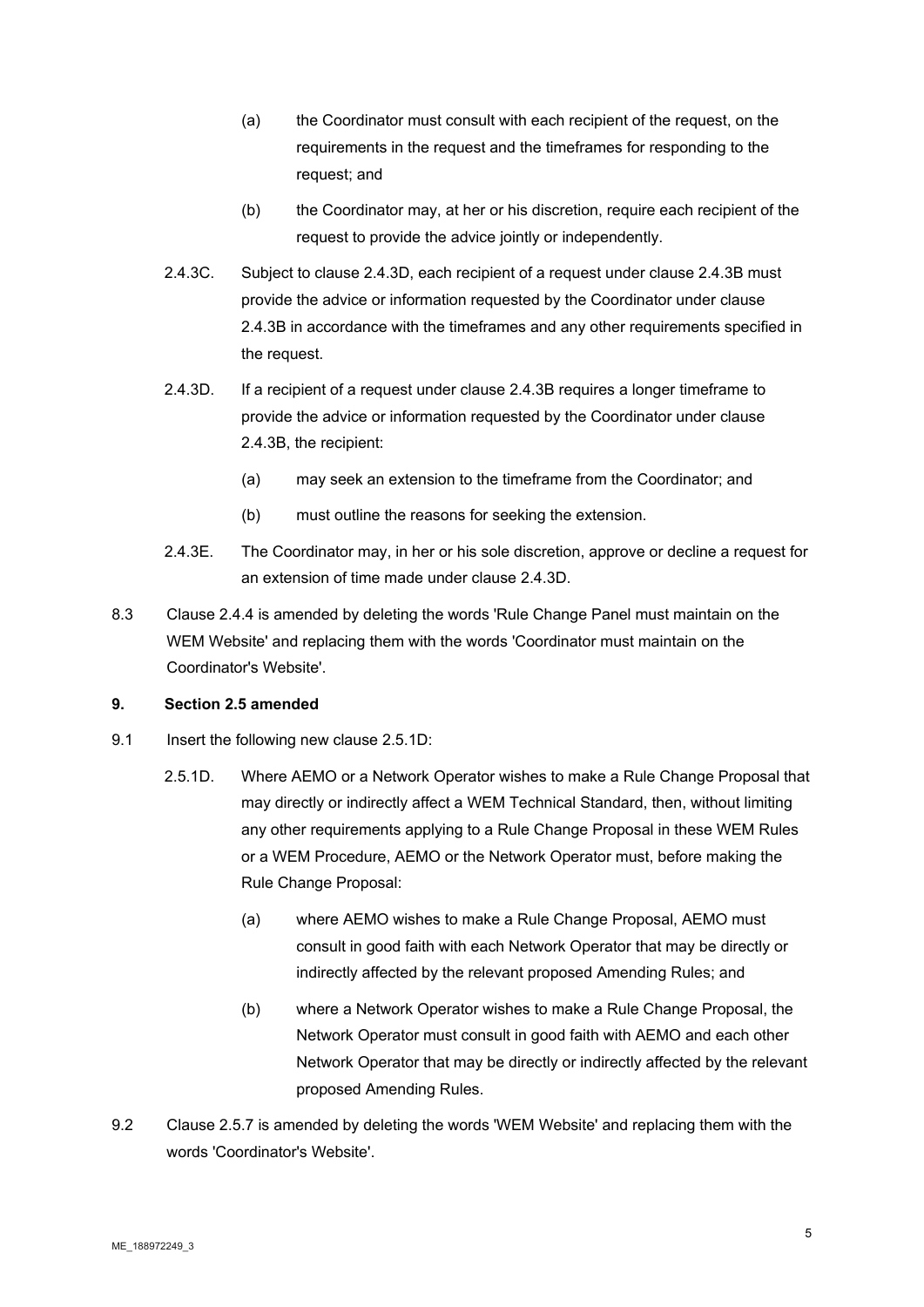9.3 Clause 2.5.11 is amended by deleting the word 'it' immediately after the words 'she or he'.

### **10. Section 2.6 amended**

10.1 Clause 2.6.1 is amended by inserting a full stop at the end of the clause.

#### **11. Section 2.7 amended**

- 11.1 Clause 2.7.2 is amended by inserting the word 'WEM' immediately after the word 'these'.
- 11.2 Clause 2.7.7 is amended by inserting the following new clause 2.7.7(cA):
	- (cA) a summary of any advice provided by AEMO or a Network Operator under clause 2.4.3C, and reasons if the Coordinator does not propose to follow partially or fully the advice;
- 11.3 Clause 2.7.8 is amended by inserting the following new clause 2.7.8(bB):
	- (bB) reasons if the Coordinator has decided not to follow partially or fully any advice provided by AEMO or a Network Operator under clause 2.4.3C;

#### **12. Section 2.8 amended**

- 12.1 Insert the following new clause 2.8.14:
	- 2.8.14. The following clauses are WEM Technical Standards:
		- (a) section 3.1;
		- (b) clause 3.2.5;
		- (c) clauses 3.3.3 and 3.4.3;
		- (d) section 3.6;
		- (e) section 3.7;
		- (f) chapter 3A and appendix 12; and
		- (g) chapter 3B.

# **13. Section 2.9 amended**

13.1 Clause 2.9.2D(a) is amended by deleting with the words 'or Power System Operation Procedure'.

# **14. Section 2.10 amended**

- 14.1 Clause 2.10.2A(b) is deleted and replaced with the following:
	- (b) publish details of whether a Procedure Change Proposal will be progressed with respect to the suggested amendment to or replacement of a WEM Procedure and the reasons for that decision on AEMO's, the Economic Regulation Authority's, the Coordinator's or the Network Operator's website, as applicable.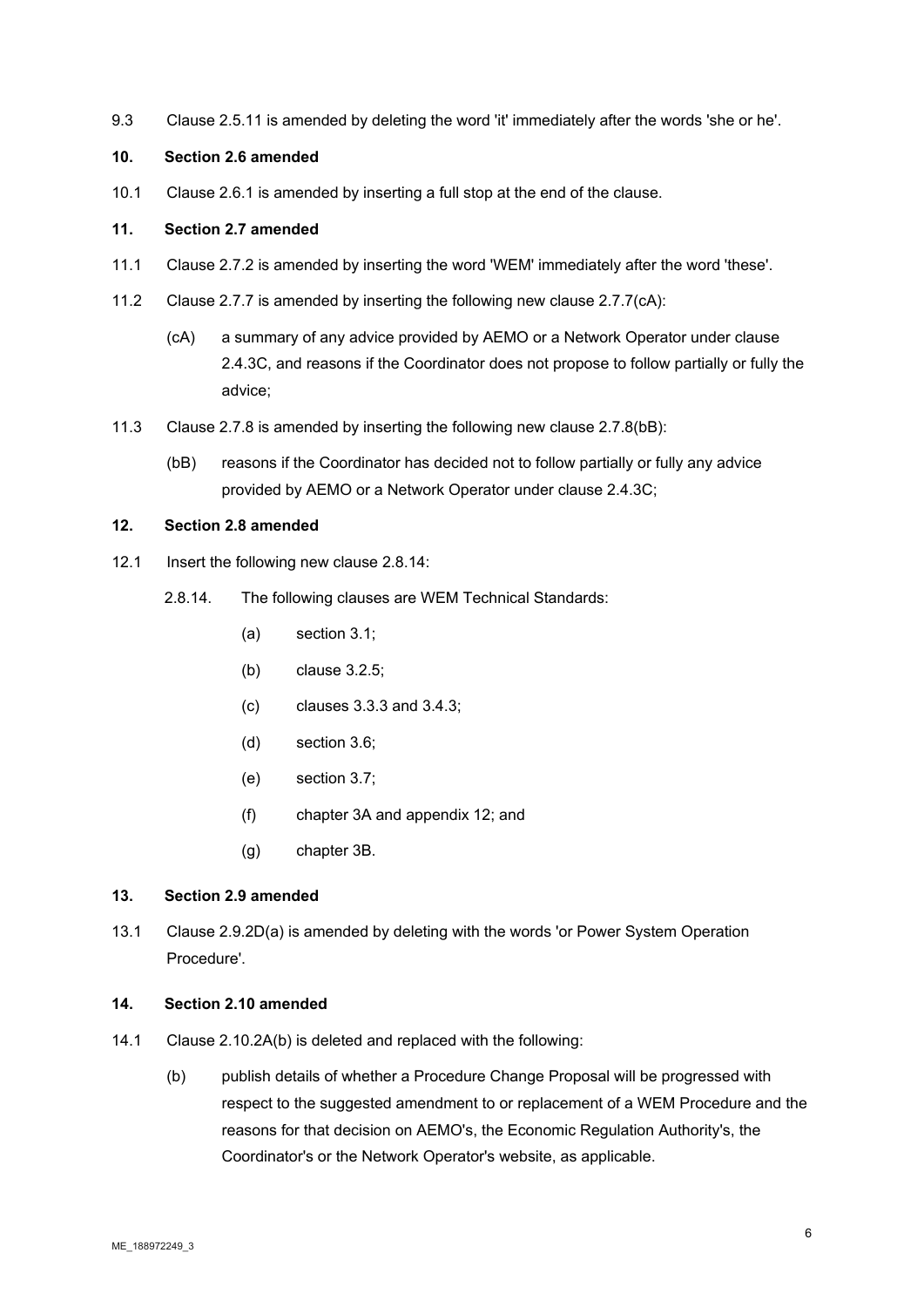- 14.2 Clause 2.10.9 is amended by deleting the words 'the independent Chair of the Market Advisory Committee' and replacing them with the words 'The independent Chair of the Market Advisory Committee'.
- 14.3 Clause 2.10.10 is amended by deleting the words ', the Coordinator' immediately after the words 'the Economic Regulation Authority'.
- 14.4 Clause 2.10.13(c) is amended by deleting the words ', the Coordinator' immediately after the words 'the Economic Regulation Authority'.

# **15. Section 2.11 amended**

15.1 Clause 2.11.2 is amended by deleting the words 'the Rule Change Panel's decision,'.

#### **16. Section 2.16 amended**

- 16.1 Clause 2.16.5 is amended by deleting the words 'AEMO must, on request from the Economic Regulation Authority,' and replacing them with the words 'AEMO must, on request from the Coordinator or the Economic Regulation Authority (as applicable),'.
- 16.2 Clause 2.16.9D is amended by deleting the words 'the WEM Website' and replacing them with the words 'its website'.
- 16.3 Clause 2.16.9FA is amended by deleting the words 'the WEM Website' and replacing them with the words 'its website'.
- 16.4 Clause 2.16.14 is amended by:
	- (a) deleting the words 'the Economic Regulation Authority's functions' and replacing them with the words 'the Coordinator's functions or the Economic Regulation Authority's functions (as applicable)'; and
	- (b) deleting the words 'AEMO must use information provided to it by the Economic Regulation Authority under clause 2.16.6(c) only for the purpose of carrying out its functions under this section 2.16. AEMO must treat information provided to it by the Economic Regulation Authority under clause 2.16.6(c) as confidential and must not publish any of that information other than in accordance with this section 2.16' and replacing them with the words 'AEMO must use information provided to it by the Coordinator or the Economic Regulation Authority under clause 2.16.6(c) only for the purpose of carrying out its functions under this section 2.16. AEMO must treat information provided to it by the Coordinator or the Economic Regulation Authority under clause 2.16.6(c) as confidential and must not publish any of that information other than in accordance with this section 2.16'.

#### **17. Section 2.24 amended**

17.1 Clause 2.24.1(a) is amended by inserting the words ', Coordinator Fees' immediately after the words 'System Operation Fees'.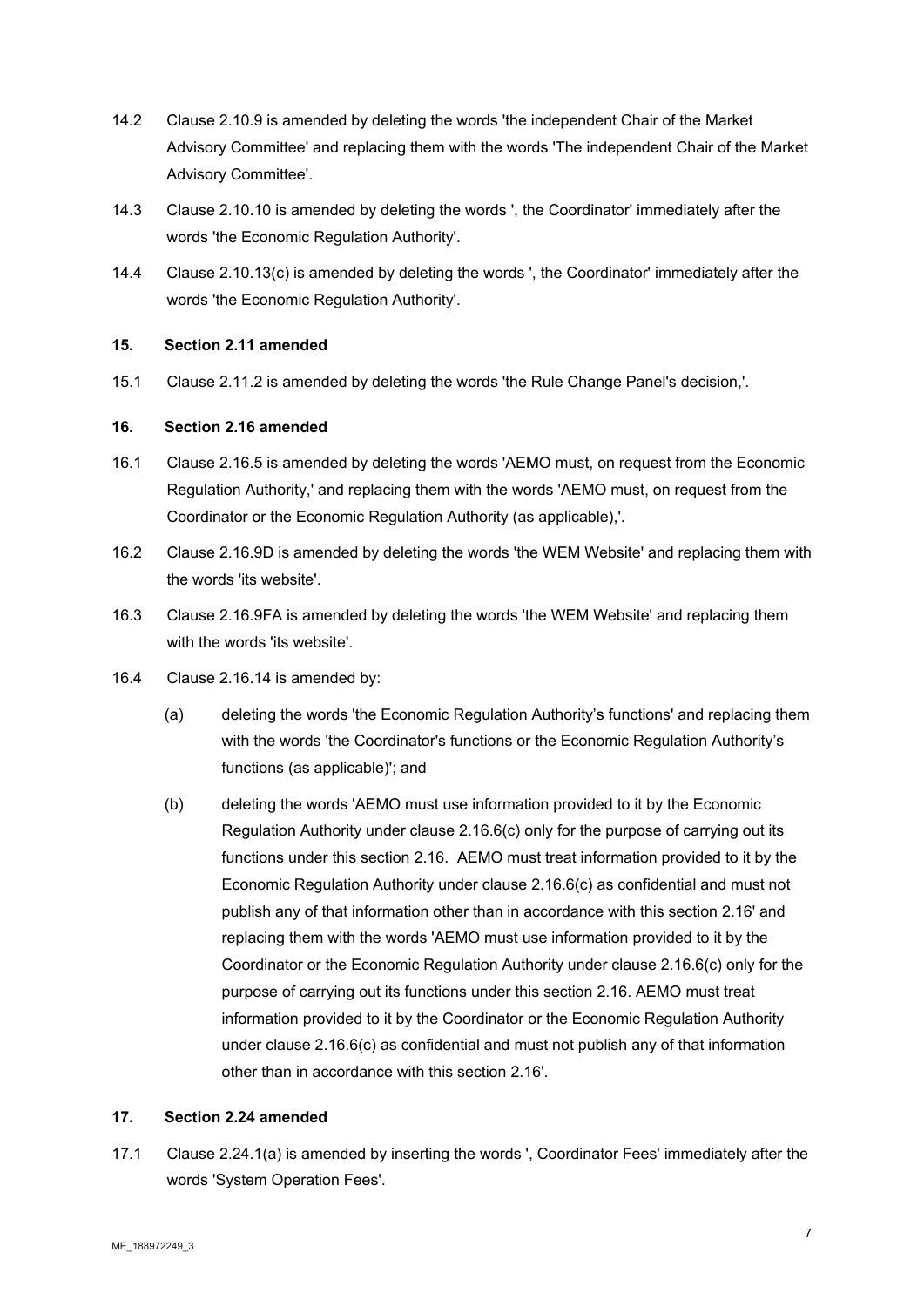#### **18. Section 2.25 amended**

- 18.1 Clause 2.25.1A is amended by deleting the comma immediately after the word 'of'.
- 18.2 Clause 2.25.4 is amended by deleting the words 'AEMO in its capacity as System Management'.

#### **19. Section 2.32 amended**

- 19.1 Clause 2.32.7A is amended by:
	- (a) deleting the words 'or AEMO' and replacing them with the word 'AEMO'; and
	- (b) deleting the words 'clause 2.28.1(b) or (c)' and replacing them with the words 'clauses 2.28.1(b) or 2.28.1(c)'.

#### **20. Section 2.34A amended**

- 20.1 Clause 2.34A.6 is deleted and replaced with the following:
	- 2.34A.6. If AEMO approves an application for accreditation of a Facility made pursuant to clause 2.34A.2, it must, as soon as possible, inform the Market Participant, together with notification of any required amendments, including revised or additional parameters or settings, and the Market Participant must include the following information in its Standing Data for the Facility, or in such other place as specified in the WEM Procedure referred to in clause 2.34A.13, in respect of each Frequency Co-optimised Essential System Service referred to in clause 2.34A.1 that the Facility is accredited to provide:
		- (a) the maximum quantity of each applicable Frequency Co-optimised Essential System Service for each relevant Facility operating configuration;
		- (b) the Standing Enablement Minimum and Standing Enablement Maximum for each relevant Facility operating configuration;
		- (c) the Standing Low Breakpoint and Standing High Breakpoint for each relevant Facility operating configuration;
		- (d) where the Facility is accredited to provide Contingency Reserve:
			- i. the Facility Speed Factor (which must be based on the Facility's actual or modelled response to a local frequency excursion determined in accordance with the WEM Procedure referred to in clause 2.34A.13); and
			- ii. whether the Facility is subject to the Maximum Contingency Reserve Block Size;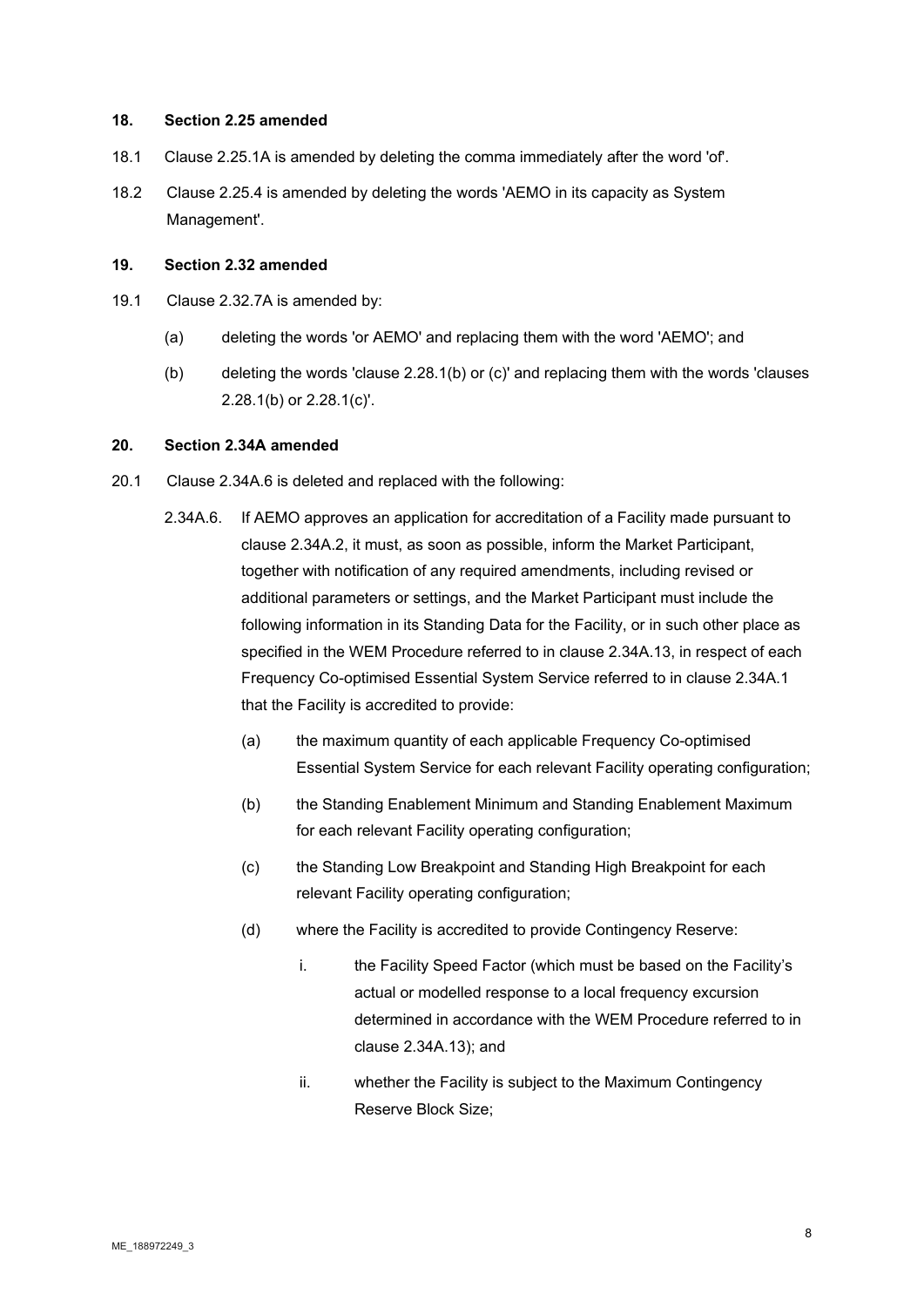- (e) where the Facility is accredited to provide Regulation or RoCoF Control Service, a Facility Performance Factor of one for each of these Essential System Services; and
- (f) any other performance parameters that may be specified in the WEM Procedure referred to in clause 2.34A.13.
- 20.2 Clause 2.34A.8 is deleted and replaced with the following:
	- 2.34A.8. Where, in the Market Participant's reasonable opinion, the performance of the Facility is varying significantly, or is likely to vary significantly, from Frequency Cooptimised Essential System Service Accreditation Parameters for the Facility, or any performance requirements specified in the WEM Procedure referred to in clause 2.34A.13, the Market Participant must provide the information in respect of those matters to AEMO as soon as possible and request AEMO to amend the Frequency Co-optimised Essential System Service Accreditation Parameters for the Facility to reflect the actual or likely varied performance.
- 20.3 Clause 2.34A.11 is deleted and replaced with the following:
	- 2.34A.11. If AEMO becomes aware, either pursuant to clause 2.34A.10 or through its own monitoring activities, that the performance of a Facility has varied, is varying, or is likely to vary, significantly from the Frequency Co-optimised Essential System Service Accreditation Parameters for the Facility, or any performance requirements specified in the WEM Procedure referred to in clause 2.34A.13, AEMO may reassess the Frequency Co-optimised Essential System Service Accreditation Parameters, and notify the Market Participant of its decision to either:
		- (a) amend the Frequency Co-optimised Essential System Service Accreditation Parameters, the amendments it will make and the date that the amendments will take effect from; or
		- (b) not amend the Frequency Co-optimised Essential System Service Accreditation Parameters,

and the reasons for its decision.

#### **21. Section 3.13 amended**

- 21.1 Clause 3.13.3A is deleted and replaced with the following:
	- 3.13.3A. For each Financial Year, by 31 March prior to the start of that Financial Year, the Economic Regulation Authority must determine values for the parameters Margin\_Peak and Margin\_Off-Peak, taking into account the Wholesale Market Objectives and in accordance with the following: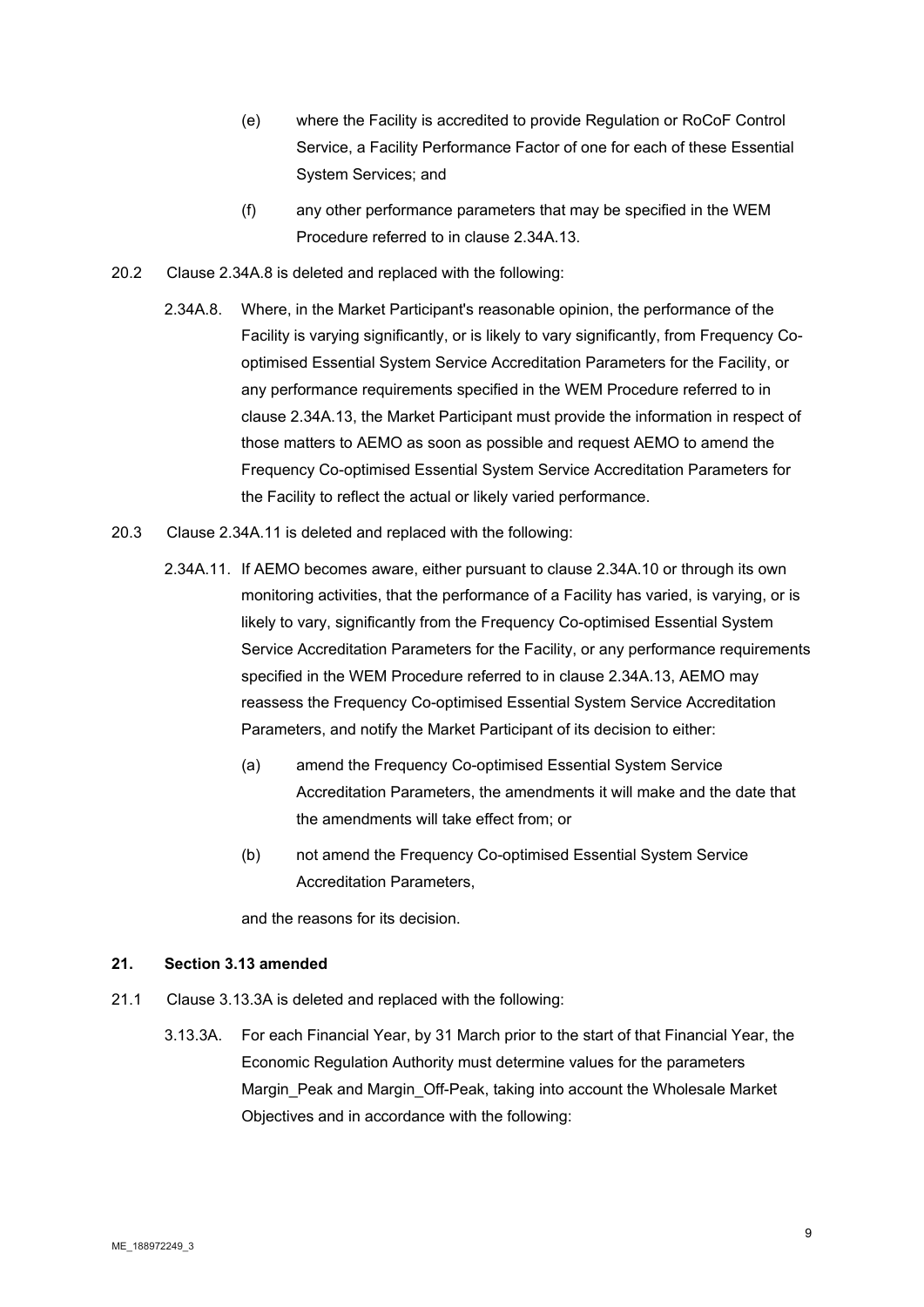- (a) for the reserve availability payment margin applying for Peak Trading Intervals, Margin Peak, the Economic Regulation Authority must take account of:
	- i. the margin Synergy could reasonably have been expected to earn on energy sales forgone due to the supply of Spinning Reserve Service during Peak Trading Intervals; and
	- ii the loss in efficiency of Synergy's Scheduled Generators that AEMO has scheduled (or caused to be scheduled) to provide Spinning Reserve Service during Peak Trading Intervals that could reasonably be expected due to the scheduling of those reserves;
- (b) for the reserve availability payment margin applying for Off-Peak Trading Intervals, Margin Off-Peak, the Economic Regulation Authority must take account of:
	- i. the margin Synergy could reasonably have been expected to earn on energy sales forgone due to the supply of Spinning Reserve Service during Off-Peak Trading Intervals; and
	- ii. the loss in efficiency of Synergy's Scheduled Generators that AEMO has scheduled (or caused to be scheduled) to provide Spinning Reserve Service during Off-Peak Trading Intervals that could reasonably be expected due to the scheduling of those reserves; and
- (c) the Economic Regulation Authority must undertake a public consultation process, which must include publishing an issues paper and issuing an invitation for public submissions.
- 21.2 Clause 3.13.3B(a) is amended by:
	- (a) deleting the words 'by 30 November of the year prior to the start of the Review Period, AEMO must submit a proposal for the Cost\_LR parameter for the Review Period to the Economic Regulation Authority.'; and
	- (b) inserting the word 'and' after the semi-colon at the end of the clause.
- 21.3 Clause 3.13.3C is amended by:
	- (a) deleting the word 'AEMO' immediately after the words 'For any year within a Review Period if' and replacing it with the words 'the Economic Regulation Authority';
	- (b) deleting the words 'by 30 November of the year prior to the start of the relevant Financial Year, AEMO must submit an updated proposal for the Cost\_LR parameter to the Economic Regulation Authority.' in clause 3.13.3C(a); and
	- (c) inserting the word 'and' after the semi-colon at the end of clause 3.13.3C(a).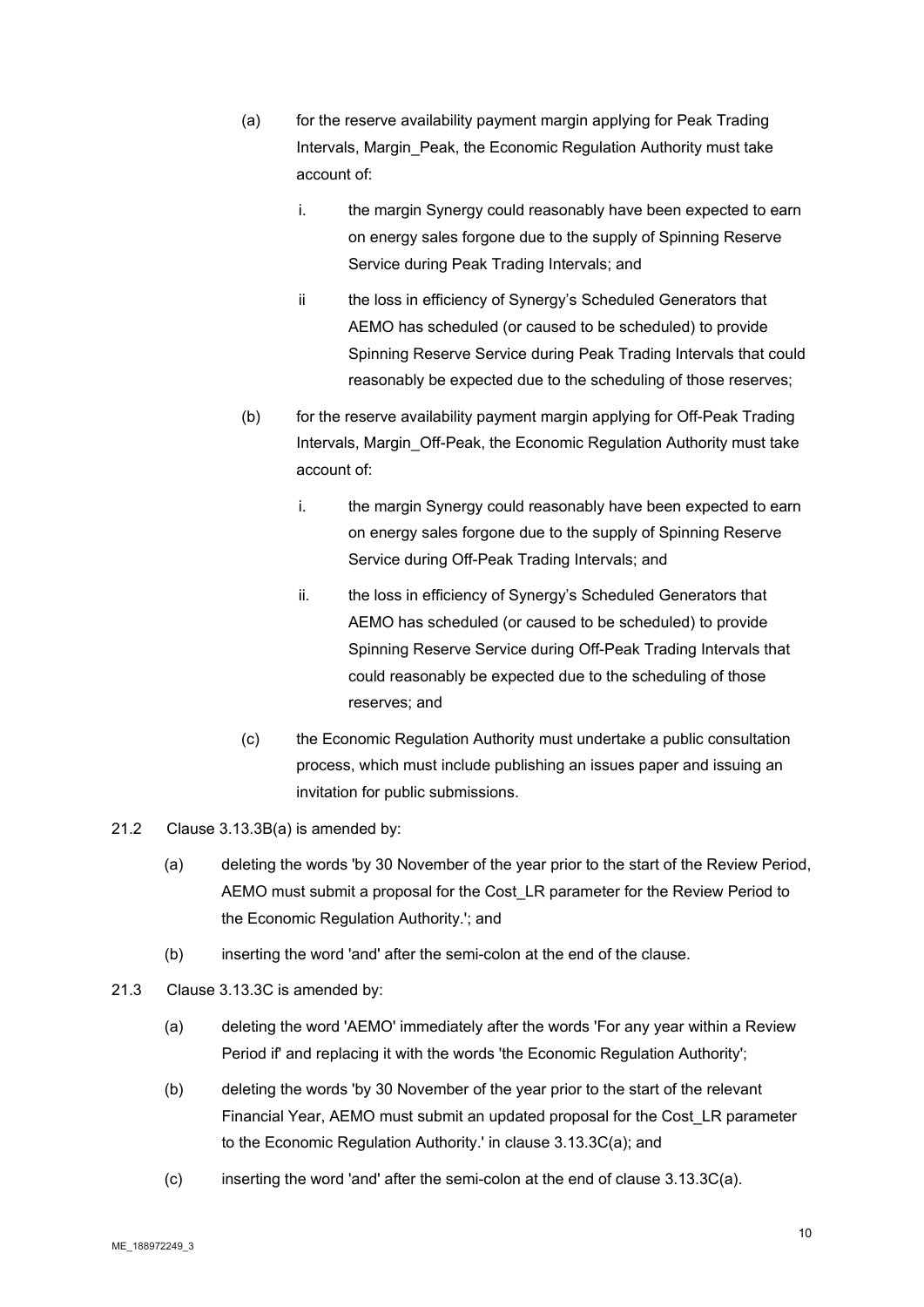#### **22. Section 4.4 amended**

- 22.1 Clause 4.4.1(bA) is deleted and replaced with the following:
	- (bA) if the Facility contains an Energy Producing System:
		- i. the expected nameplate capacity for each technology; and
		- ii. the maximum Reserve Capacity anticipated to be available from each technology;

#### **23. Section 4.4A amended**

23.1 Clause 4.4A.1 is amended by inserting the words 'Demand Side Programme with less than 10 MW of Capacity Credits assigned to the Demand Side Programme at the time the notice is given or required to be given under this clause 4.4A.1 or a' immediately after the words 'Where a Facility, that is not a'.

#### **24. Section 4.8 amended**

- 24.1 Clause 4.8.3 is deleted and replaced with the following:
	- 4.8.3. Clause 4.8.2 does not apply to:
		- (a) an application for Early Certified Reserve Capacity submitted under clause 4.28C.2 for a facility, or an upgrade of a Facility; or
		- (b) an application for Conditional Certified Reserve Capacity submitted under clause 4.9.1(b) for a facility.

#### **25. Section 4.9 amended**

- 25.1 Clause 4.9.3(b) is deleted and replaced with the following:
	- (b) in the case of an application for certification of Reserve Capacity for a Non-Scheduled Facility (excluding where clause 4.11.1(bD)(ii) applies) or an Intermittent Generating System that is yet to enter service, the report described in clause 4.10.3;
- 25.2 Insert the following new clause 4.9.3(bA):
	- (bA) in the case of an application for certification of Reserve Capacity for a Facility containing an Intermittent Generating System which has installed Facility Sub-Metering in accordance with clause 2.29.12, the data from the Facility Sub-Metering for the period identified in step 1(a) of the Relevant Level Methodology during which the Facility Sub-Metering was installed; and
- 25.3 Clause 4.9.5(c) is amended by inserting the words 'a Non-Scheduled Facility (excluding where clause 4.11.1(bD)(ii) applies) or' immediately after the words 'that were previously conditionally assigned, set or determined by AEMO, subject to the Certified Reserve Capacity for'.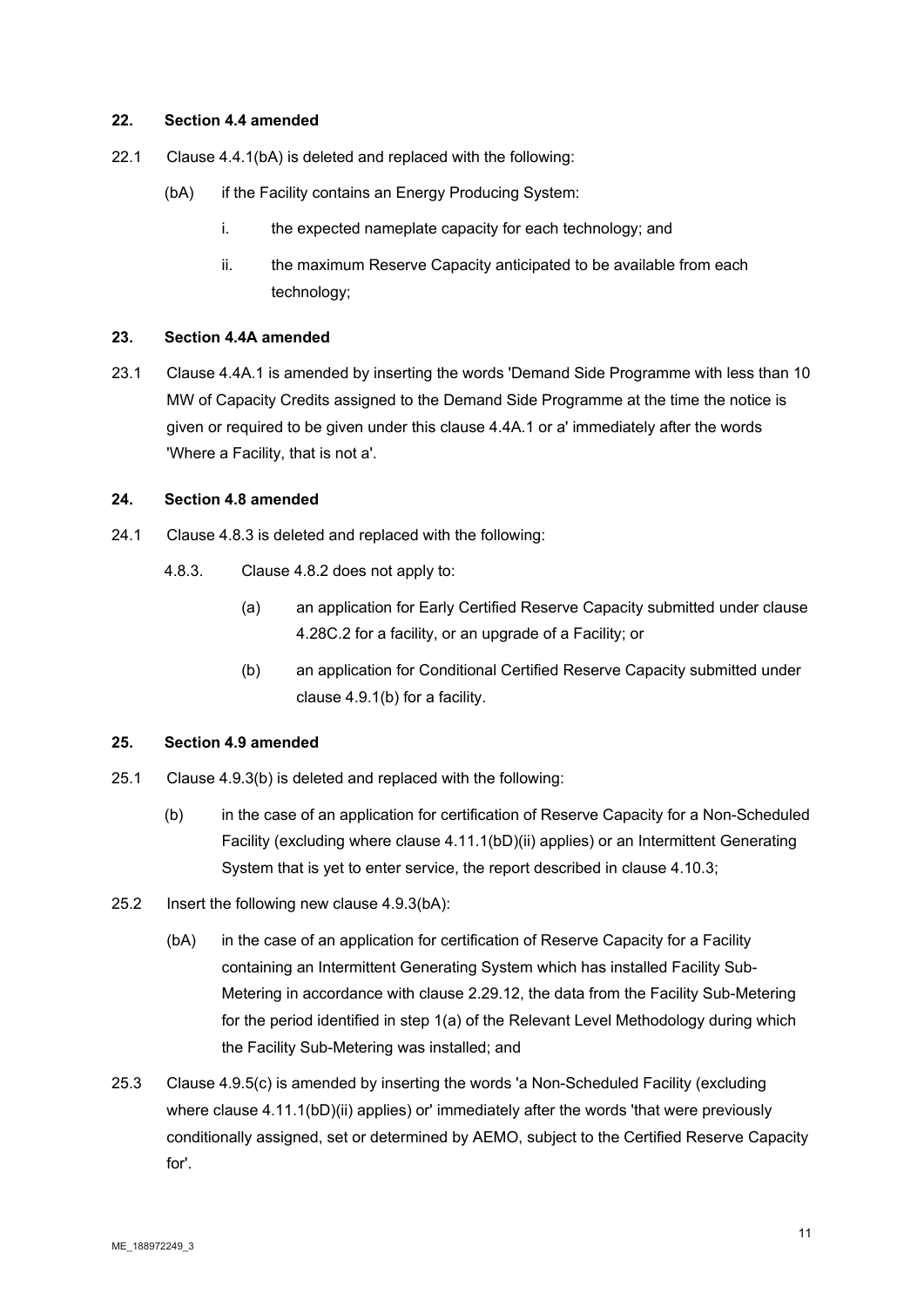25.4 Clause 4.9.9(f) is amended by deleting the words 'for which a Market Participant nominated to use' and replacing them with the words 'assessed under'.

#### **26. Section 4.10 amended**

26.1 Clause 4.10.2(a) is amended by inserting the words 'and Scheduled Facilities' immediately after the words 'Semi-Scheduled Facilities'.

#### **27. Section 4.11 amended**

- 27.1 Clause 4.11.1(a) is amended by:
	- (a) deleting the words 'Scheduled Facility comprising only Non-intermittent Generating Systems' and replacing them with the words 'Non-Intermittent Generating System'; and
	- (b) deleting the word '41oC' and replacing it with the words '41 degrees Celsius'.
- 27.2 Clause 4.11.1(b) is deleted and replaced with the following:
	- (b) the Certified Reserve Capacity for a Non-Intermittent Generating System must not exceed the capacity specified in clause 4.10.1(e)(ii);
- 27.3 Clause 4.11.1(bA) is deleted and replaced with the following:
	- (bA) where the Facility is an Energy Producing System, the Certified Reserve Capacity must not exceed:
		- i. where that Facility is a Constrained Access Facility, the Constrained Access Entitlement as at the date and time specified in clause 4.1.12(b); or
		- ii. otherwise, the level of unconstrained network access as referred to in clause 4.10.1(bA)(iii);
- 27.4 Clause 4.11.3 is amended by:
	- (a) deleting the word 'clause 4.11.1(bD)' and replacing it with the word 'clause 4.11.1(bD)(i)'; and
	- (b) deleting the word 'De-rated' and replacing it with the word 'Derating'.
- 27.5 Clause 4.11.3BA(b)(i) is amended by inserting the words 'or relevant component of a Facility,' immediately after the word 'Facility,'.
- 27.6 Clause 4.11.6 is amended by inserting the word 'an' immediately after the words 'Reserve Capacity of'.

# **28. Section 4.16 amended**

28.1 Clause 4.16.6 is amended by deleting the words 'the WEM Website' and replacing them with the words 'its website'.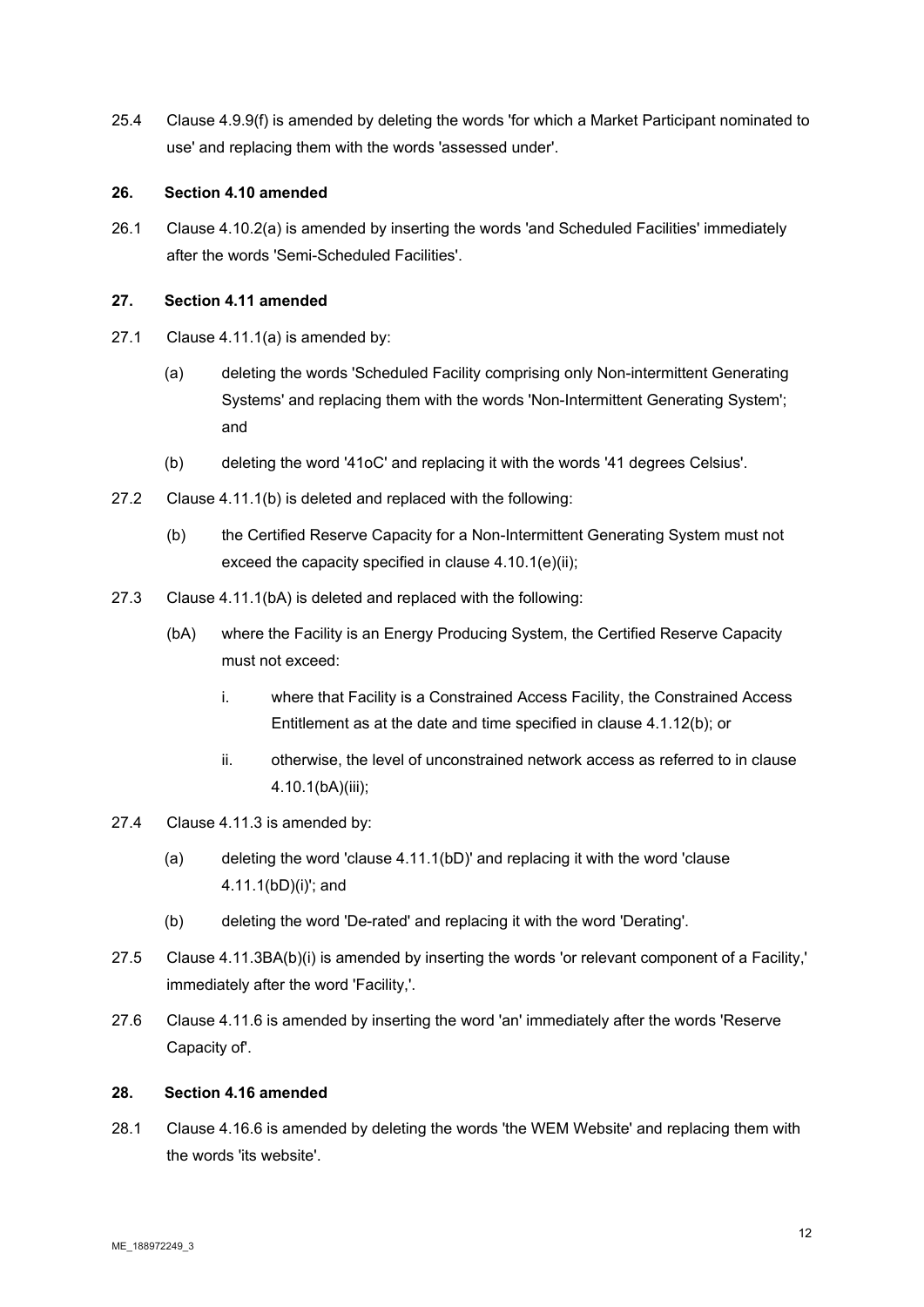- 28.2 Clause 4.16.7 is amended by deleting the words 'the WEM Website' and replacing them with the words 'its website'.
- 28.3 Clause 4.16.8 is amended by deleting the words 'the WEM Website' and replacing them with the words 'its website'.

#### **29. Section 6.20 amended**

- 29.1 Clause 6.20.9 is amended by deleting the words 'the WEM Website' and replacing them with the words 'its website'.
- 29.2 Clause 6.20.9A is amended by deleting the words 'the WEM Website' and replacing them with the words 'its website'.

#### **30. Section 10.2 amended**

- 30.1 Clause 10.2.2(d)(iiiB) is amended by deleting the words 'Rule Change Panel' and replacing them with the word 'Coordinator'.
- 30.2 Clause 10.2.3 is amended by deleting the words 'clauses 10.3.2B and 10.3.2BA' and replacing them with the words 'clauses 10.2.3A, 10.2.3B and 10.2.3BA'.
- 30.3 Clause 10.2.3(c) is amended by inserting the words 'or permitted' immediately after the words 'is required'.
- 30.4 Clause 10.2.3(ca) is deleted and replaced with the following:
	- (cA) the Economic Regulation Authority may make available to a person information if the Economic Regulation Authority is required or permitted to do so by law or these WEM Rules;
- 30.5 Clause 10.2.3(cb) is deleted and replaced with the following:
	- (cB) the Coordinator may make available to a person information if the Coordinator is required or permitted to do so by law or these WEM Rules;

# **31. Chapter 11 Glossary amended**

31.1 The definition for 'Availability Class 1' is deleted and replaced with the following:

**Availability Class 1**: The Availability Class assigned by AEMO to a facility containing an Intermittent Generating System or Non-Intermittent Generating System, and any other facility that is expected to be available to be dispatched for all Trading Intervals in a Capacity Year, under clause 4.11.4(a).

31.2 The definition for 'Benchmark Reserve Capacity Price' is deleted and replaced with the following:

**Benchmark Reserve Capacity Price**: In respect of a Reserve Capacity Cycle, the price published by the Economic Regulation Authority under clause 4.16.1.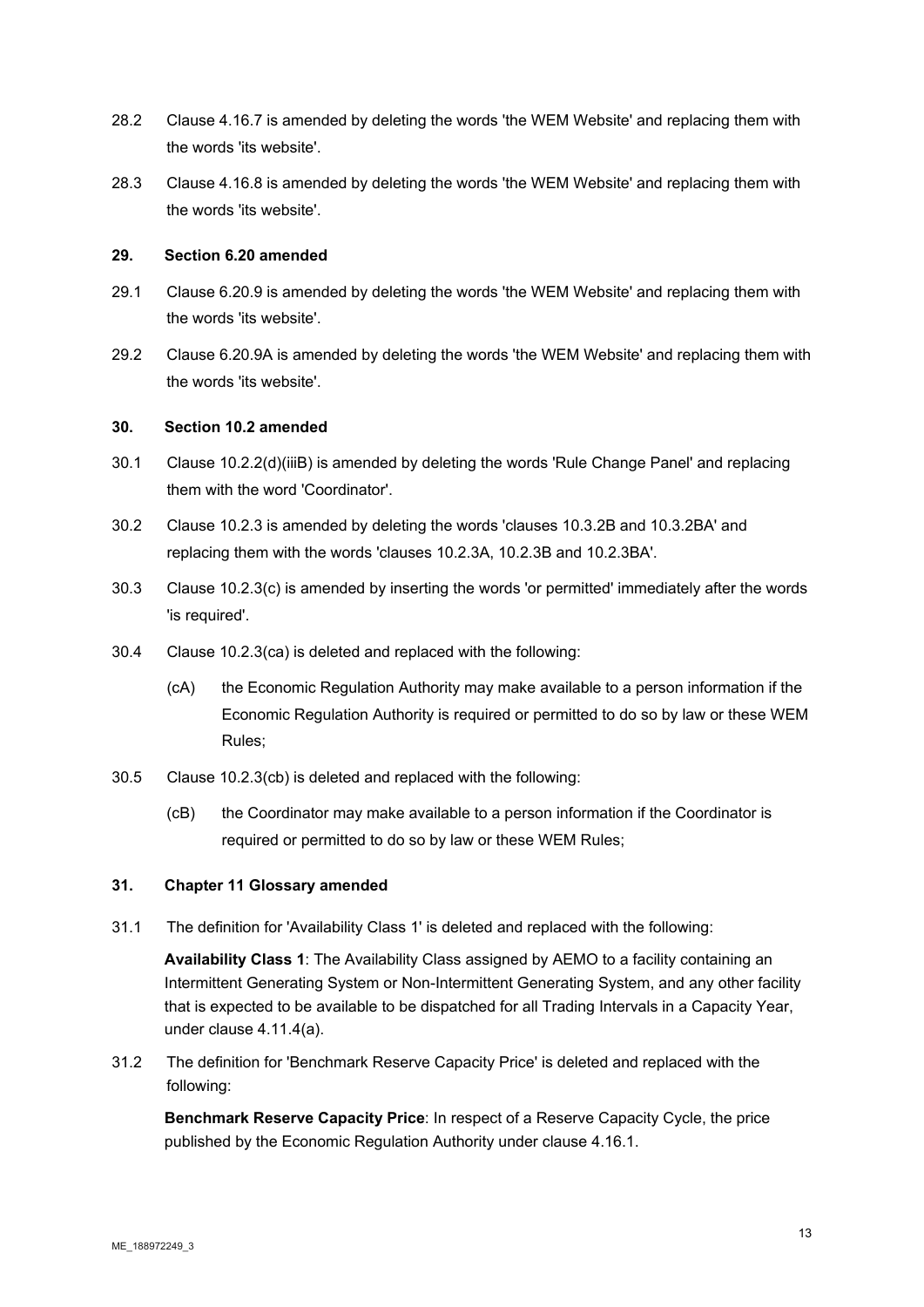- 31.3. The definition for 'Charge Level' is amended by deleting the word 'Chapter 2' and replacing it with the word 'section 2.36A'.
- 31.4 The following definition for 'Coordinator' is deleted:

**Coordinator**: Means the Coordinator of Energy referred to in section 4 of the Energy Coordination Act 1994 (WA).

31.5 Insert the following new definition for 'Electric Storage Resource':

**Electric Storage Resource**: A system or resource capable of receiving and storing energy for later production of electric energy.

31.6 Insert the following new definition for 'Separately Certified Component':

**Separately Certified Component**: Any component of a Scheduled Facility or Semi-Scheduled Facility which AEMO has assessed separately in the determination of Certified Reserve Capacity for the Facility, and for which AEMO assigned Capacity Credits for any Trading Interval in the Capacity Year.

31.7 Insert the following new definition for 'WEM Technical Standard':

**WEM Technical Standard:** A provision of the WEM Rules, identified in clause 2.8.14.

# **32. Appendix 9 amended**

32.1 Appendix 9 is amended by deleting the contents of it, except for the Appendix 9 heading, and replacing them with the following:

# **Appendix 9 Overview**

- Part A of this Appendix 9 sets out definitions and introductory material.
- Part B sets out the Relevant Level Methodology.

# **Part A: Introduction**

# **Interpretations and Definitions**

- A.1. This Appendix 9 presents the methodology for determining the Relevant Levels for Candidate Facilities for a given Reserve Capacity Cycle.
- A.2. In this Appendix 9:
	- (a) a Candidate Facility is a Facility, or a component of a Facility, for which:
		- i. a Market Participant has applied for:
			- 1. Certified Reserve Capacity for the relevant Reserve Capacity Cycle under section 4.9;
			- 2. Conditional Certified Reserve Capacity for a future Reserve Capacity Cycle under section 4.9, where AEMO is required under clause 4.9.7A to process the application at the time it processes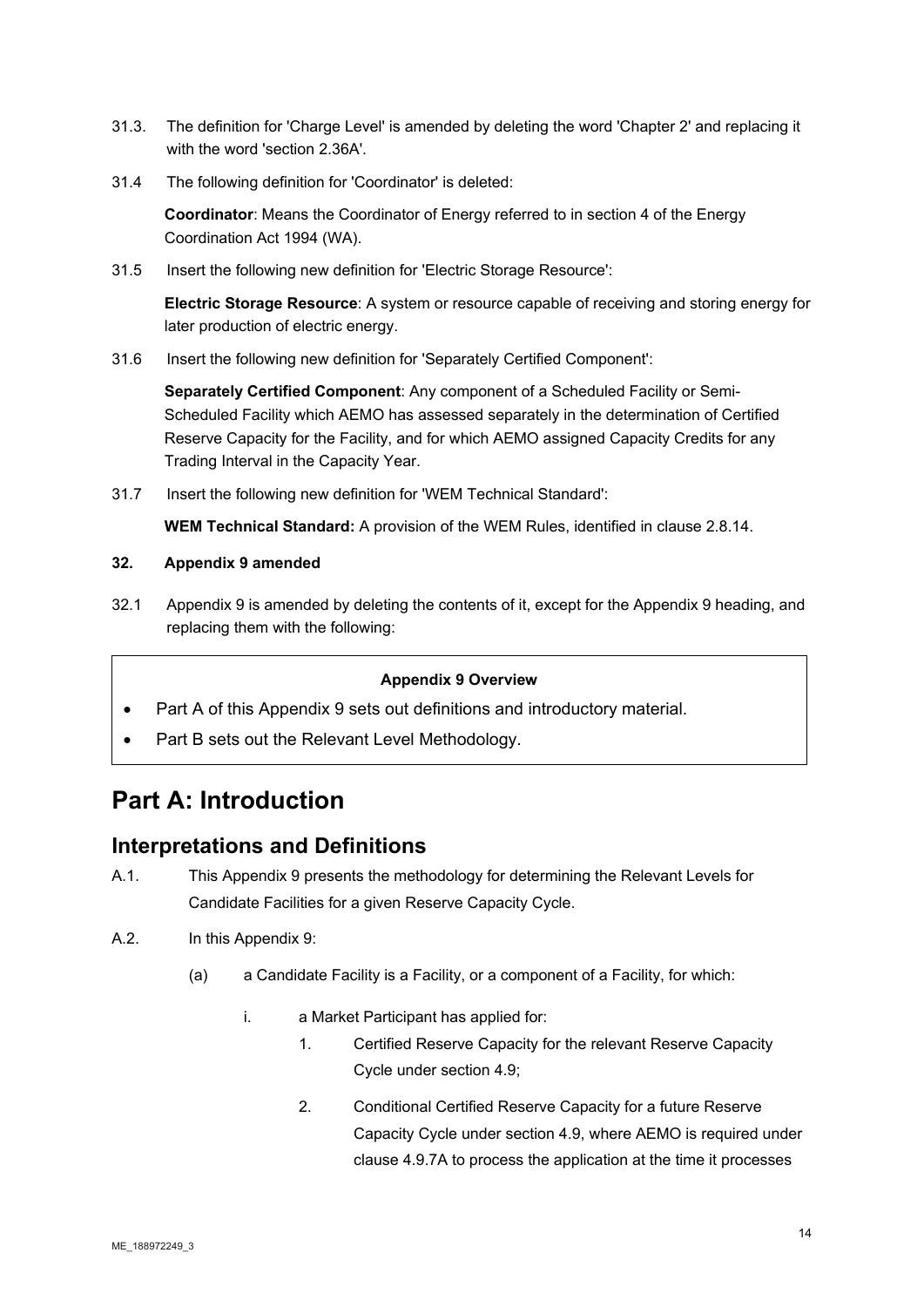applications for Certified Reserve Capacity for the relevant Reserve Capacity Cycle; or

- 3. Early Certified Reserve Capacity for a Reserve Capacity Cycle under clause 4.28C.2, where AEMO is required to process the application at the time it processes applications for Certified Reserve Capacity for the relevant Reserve Capacity Cycle;
- ii. the Market Participant's application includes all supporting information required under section 4.10 or clause 4.28C.5 (as applicable); and
- iii. the Certified Reserve Capacity, Conditional Certified Reserve Capacity or Early Certified Reserve Capacity (as applicable) is required to be determined in accordance with clause 4.11.2(b);
- (b) the full operation date of a Candidate Facility for the relevant Reserve Capacity Cycle ("Full Operation Date") is:
	- i. the date provided under clause  $4.10.1(c)$ (iii)(7) or revised in accordance with clause 4.27.11A, where at the time the application for certification of Reserve Capacity is made the Candidate Facility is yet to enter service; or
	- ii. the date most recently provided for a Reserve Capacity Cycle under clause 4.10.1(k) otherwise; and
- (c) a Candidate Facility will be considered to be:
	- i. a new Candidate Facility if the five-year period identified in Step 1(a) of this Appendix 9 commenced before 8:00 AM on the Full Operation Date for the Facility ("New Candidate Facility"); or
	- ii. an existing Candidate Facility ("Existing Candidate Facility") otherwise.
- A.3. AEMO must determine the Relevant Levels for Candidate Facilities for a given Reserve Capacity Cycle by following each of the steps set out in Part B of this Appendix 9.

# **Part B: Process Steps**

# *Determining Existing Facility Load for Scheduled Generation*

- Step 1: Identify:
	- (a) the five year period ending at 8:00 AM on 1 April of Capacity Year 1 of the relevant Reserve Capacity Cycle;
	- (b) any 12 month period, from 1 April to 31 March, occurring during the five year period identified in Step 1(a), where the 12 Trading Intervals with the highest Existing Facility Load for Scheduled Generation in that 12 month period have not previously been determined under this Appendix 9; and
	- (c) any 12 month period, from 1 April to 31 March, occurring during the five year period identified in Step 1(a), where the 12 Trading Intervals with the highest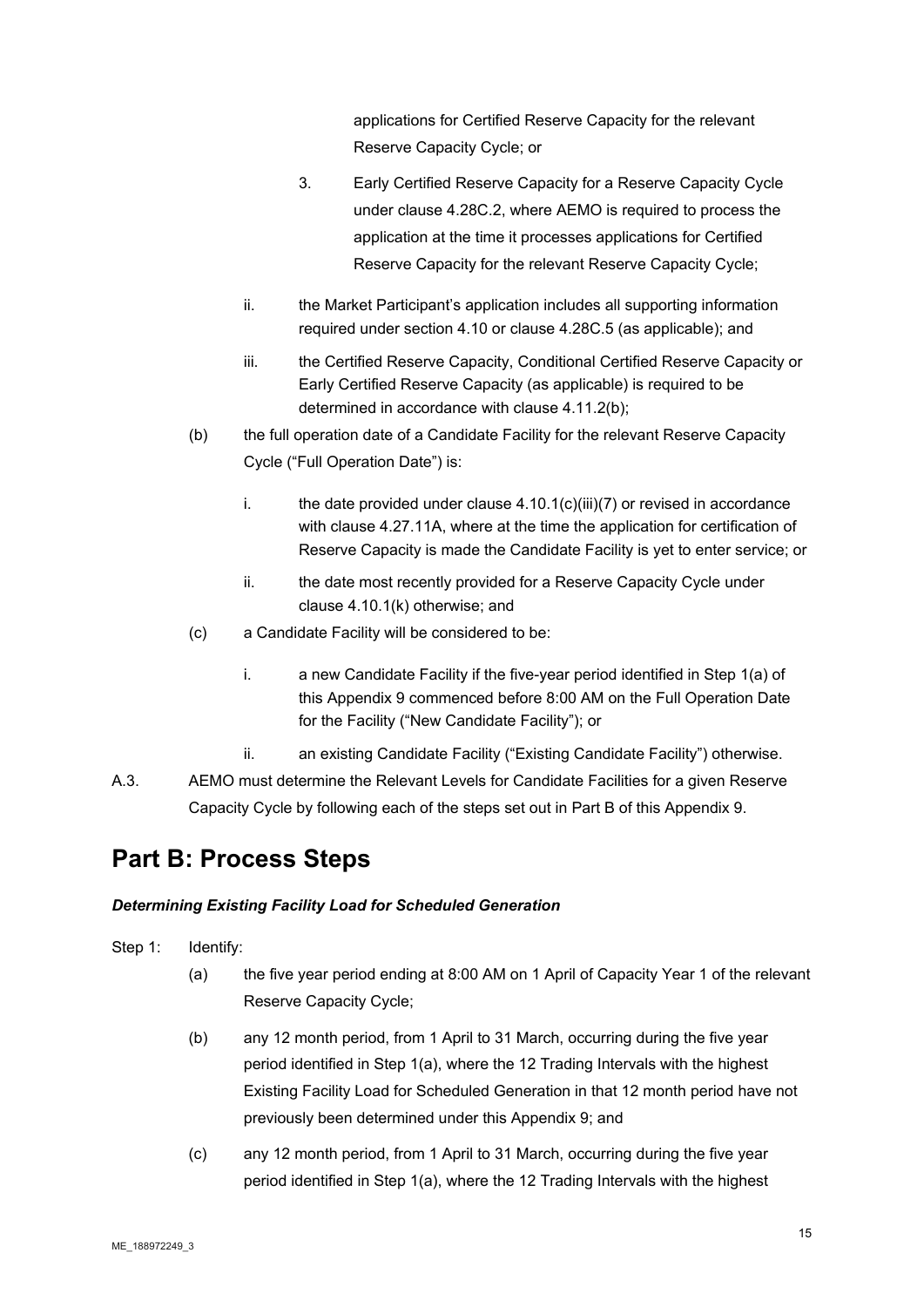Existing Facility Load for Scheduled Generation in that 12 month period have previously been determined under this Appendix 9.

- Step 2: Determine the quantity of electricity (in MWh) sent out by each Candidate Facility:
	- (a) using Facility Sub-Metering, where the Candidate Facility is a component of a Facility for which Facility Sub-Metering is required to be installed; and
	- (b) using Sent Out Metered Schedules, where the Candidate Facility is not a component of a Facility for which Facility Sub-Metering is required to be installed,

for each of the Trading Intervals in the period identified in Step 1(b).

- Step 3: For each Candidate Facility, identify any Trading Intervals in the period identified in Step 1(b) where:
	- (a) the Candidate Facility, other than a Facility in the Balancing Portfolio, was directed to restrict its output under a Dispatch Instruction as provided in a schedule under clause 7.13.1(c); or
	- (b) the Candidate Facility, if in the Balancing Portfolio, was instructed by AEMO to deviate from its Dispatch Plan or change its commitment or output as provided in a schedule under clause 7.13.1C(d); or
	- (c) the Candidate Facility was affected by a Consequential Outage; or
	- (d) the Candidate Facility was directed to restrict its output under an Operating Instruction issued in accordance with a Network Control Service Contract, as provided in a schedule under clause 7.13.1(cC).
- Step 4: For each Candidate Facility and Trading Interval identified in Step 3(a):
	- (a) identify the actual quantity as determined in Step 2 if:
		- i. AEMO has made a revised estimate of the maximum quantity in accordance with clause 7.7.5A(c) and the WEM Procedure specified in clause 7.7.5A; and
		- ii. the revised estimate of the maximum quantity is lower than the actual quantity as determined in Step 2;
	- (b) identify the actual quantity as determined in Step 2 if:
		- i. Step 4(a) does not apply; and
		- ii. the estimated maximum quantity determined by AEMO under clause 7.13.1(eF) is lower than the actual quantity as determined in Step 2; and
	- (c) if Steps  $4(a)$  and  $4(b)$  do not apply: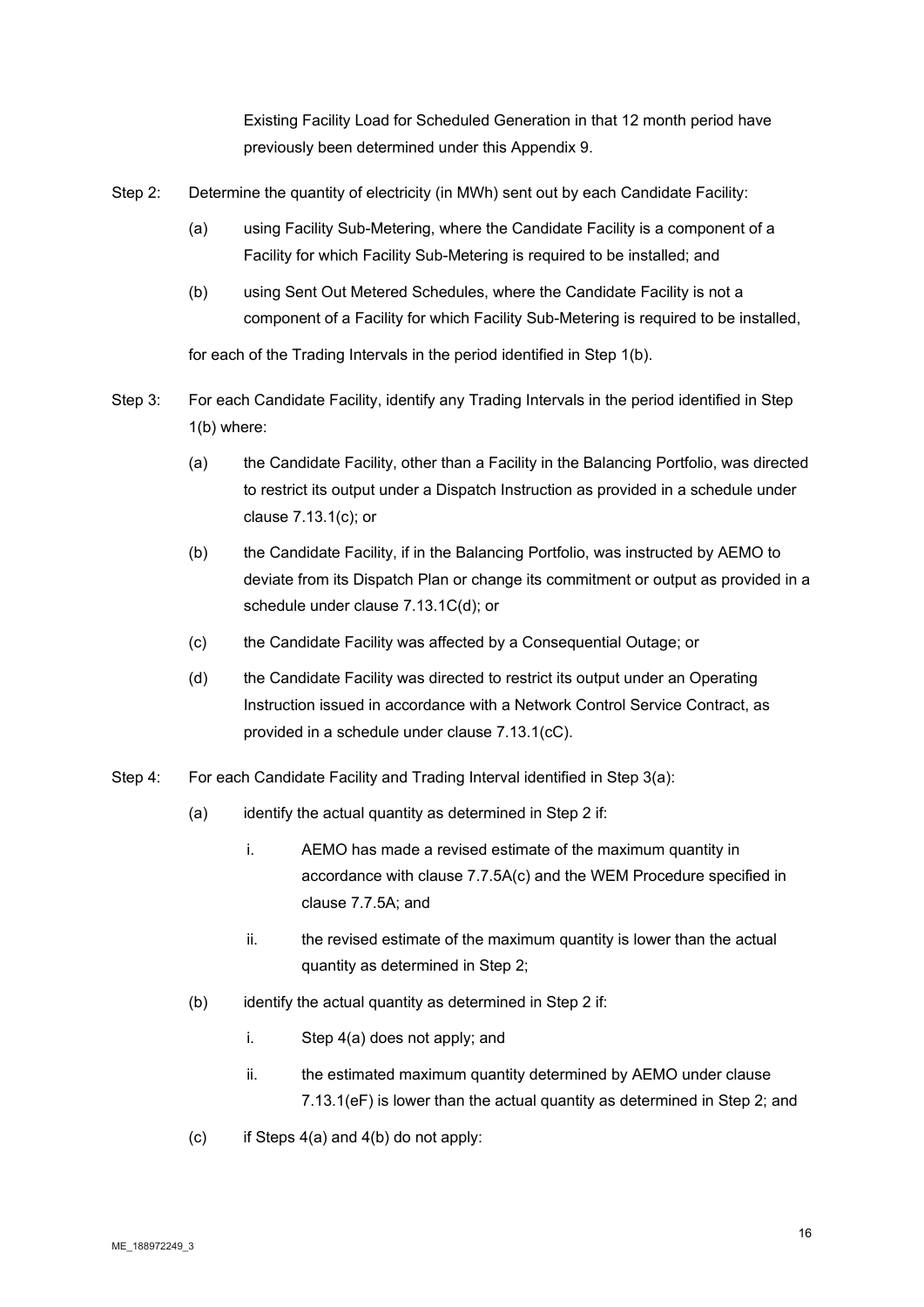- i. identify the revised estimate of the maximum quantity determined by AEMO in accordance with the WEM Procedure specified in clause 7.7.5A; or
- ii. if there is no revised estimate, identify the estimate determined by AEMO under clause 7.13.1(eF).
- Step 5: For each Candidate Facility and Trading Interval identified in Step 3(b) use:
	- (a) the estimate recorded by AEMO under clause 7.13.1C(e); and
	- (b) the quantity determined for the Candidate Facility and Trading Interval in Step 2,

to estimate the quantity of energy (in MWh) that would have been sent out by the Candidate Facility had it not complied with AEMO's instruction to change its commitment or output during the Trading Interval.

- Step 6: For each Candidate Facility and Trading Interval identified in Step 3(c) use:
	- (a) the Unadjusted Consequential Outage Quantity for the Candidate Facility for the Trading Interval;
	- (b) the quantity determined for the Candidate Facility and Trading Interval in Step 2; and
	- (c) the information recorded by AEMO under clause 7.13.1C(a),

to estimate the quantity of energy (in MWh) that would have been sent out by the Candidate Facility had it not been affected by the Consequential Outage during the Trading Interval.

- Step 6A: For each Candidate Facility and Trading Interval identified in Step 3(d) use:
	- (a) the schedule of Operating Instructions determined by AEMO under clause 7.13.1(cC);
	- (b) the quantity determined for the Candidate Facility and Trading Interval in Step 2; and
	- (c) the information recorded by AEMO under clause 7.13.1C(a),

to estimate the quantity of energy (in MWh) that would have been sent out by the Candidate Facility had it not been subject to an Operating Instruction during the Trading Interval.

Step 7: Determine for each Trading Interval in each 12 month period identified in Step 1(b) the Existing Facility Load for Scheduled Generation (in MWh) as:

> (Total Generation + DSP\_Reduction + Interruptible\_Reduction + Involuntary\_Reduction) – CF\_Generation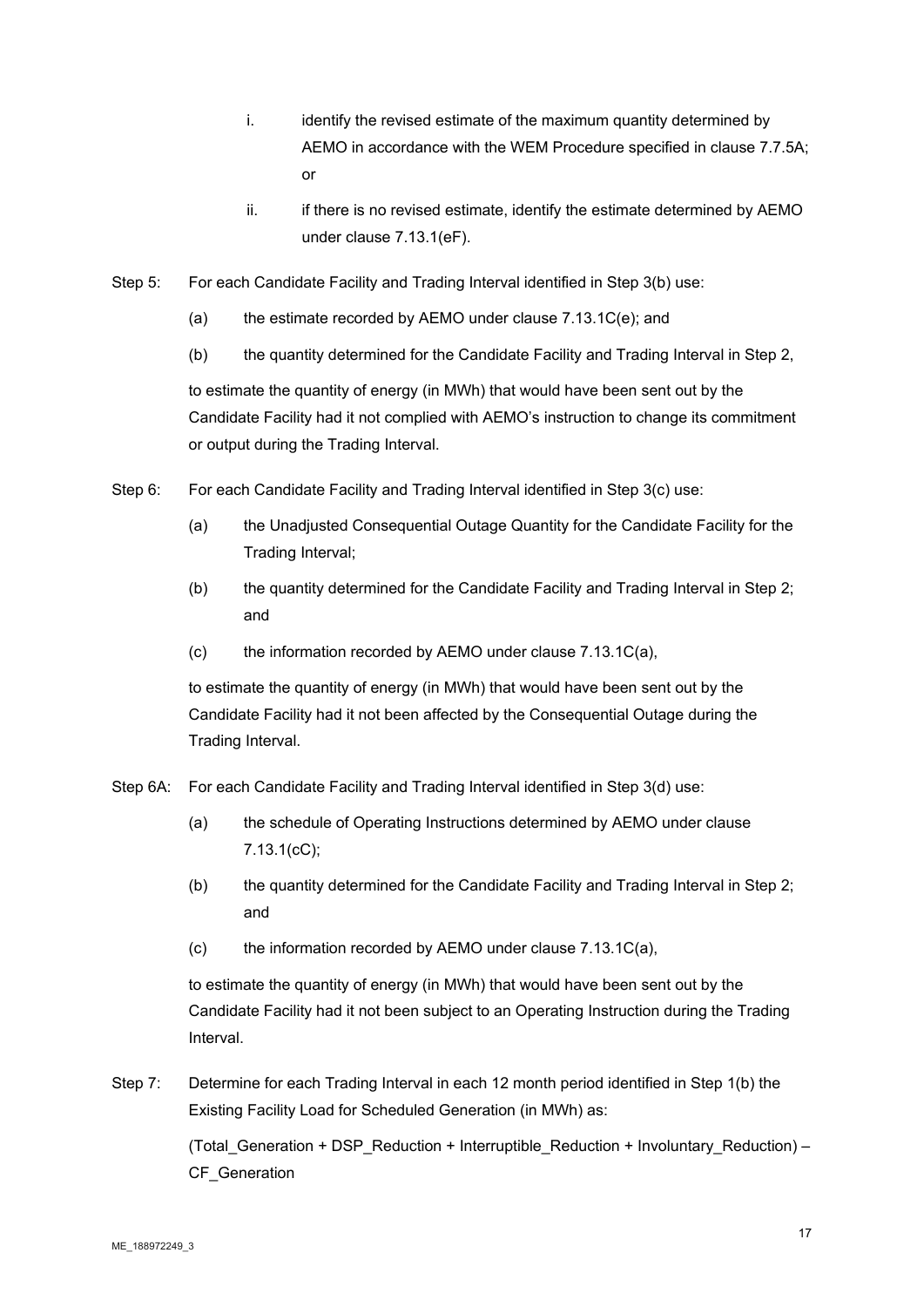#### where

Total Generation is the Total Sent Out Generation of all Registered Facilities;

DSP\_Reduction is the total quantity of Deemed DSM Dispatch for all Demand Side Programmes for that Trading Interval;

Interruptible Reduction is the total quantity by which all Interruptible Loads reduced their consumption in accordance with the terms of an Ancillary Service Contract, as recorded by AEMO under clause 7.13.1C(c);

Involuntary\_Reduction is the total quantity of energy not served due to involuntary load shedding (manual and automatic), as recorded by AEMO under clause 7.13.1C(b); and

CF\_Generation is the total sent out generation of all Candidate Facilities, as determined in Step 2 or estimated in Steps 4, 5, 6 or 6A as applicable.

- Step 8: Determine for each 12 month period identified in Step 1(b) the 12 Trading Intervals, occurring on separate Trading Days, with the highest Existing Facility Load for Scheduled Generation.
- Step 9: Identify, for each 12 month period identified in Step 1(c), the following:
	- (a) the Existing Facility Load for Scheduled Generation previously determined under this Appendix 9 for each Trading Interval in the 12 month period;
	- (b) subject to Step 9A, the sent out generation (in MWh) for each Candidate Facility and for each Trading Interval in that 12 month period, where that sent out generation was used to determine the CF\_Generation (which is one of the variables used to determine the Existing Facility Load for Scheduled Generation in Step 7) for that Trading Interval; and
	- (c) the 12 Trading Intervals occurring on separate Trading Days that were previously determined to have the highest Existing Facility Load for Scheduled Generation in the 12 month period.
- Step 9A: For the purposes of Step 9(b), if:
	- (a) AEMO has determined a revised estimate of the maximum quantity in accordance with the WEM Procedure specified in clause 7.7.5A;
	- (b) the revised estimate relates to a Candidate Facility and a Trading Interval in a 12 month period identified in Step 1(c); and
	- (c) AEMO determined the sent out generation for that Candidate Facility and for that Trading Interval in accordance with Step 4 before it revised the estimate,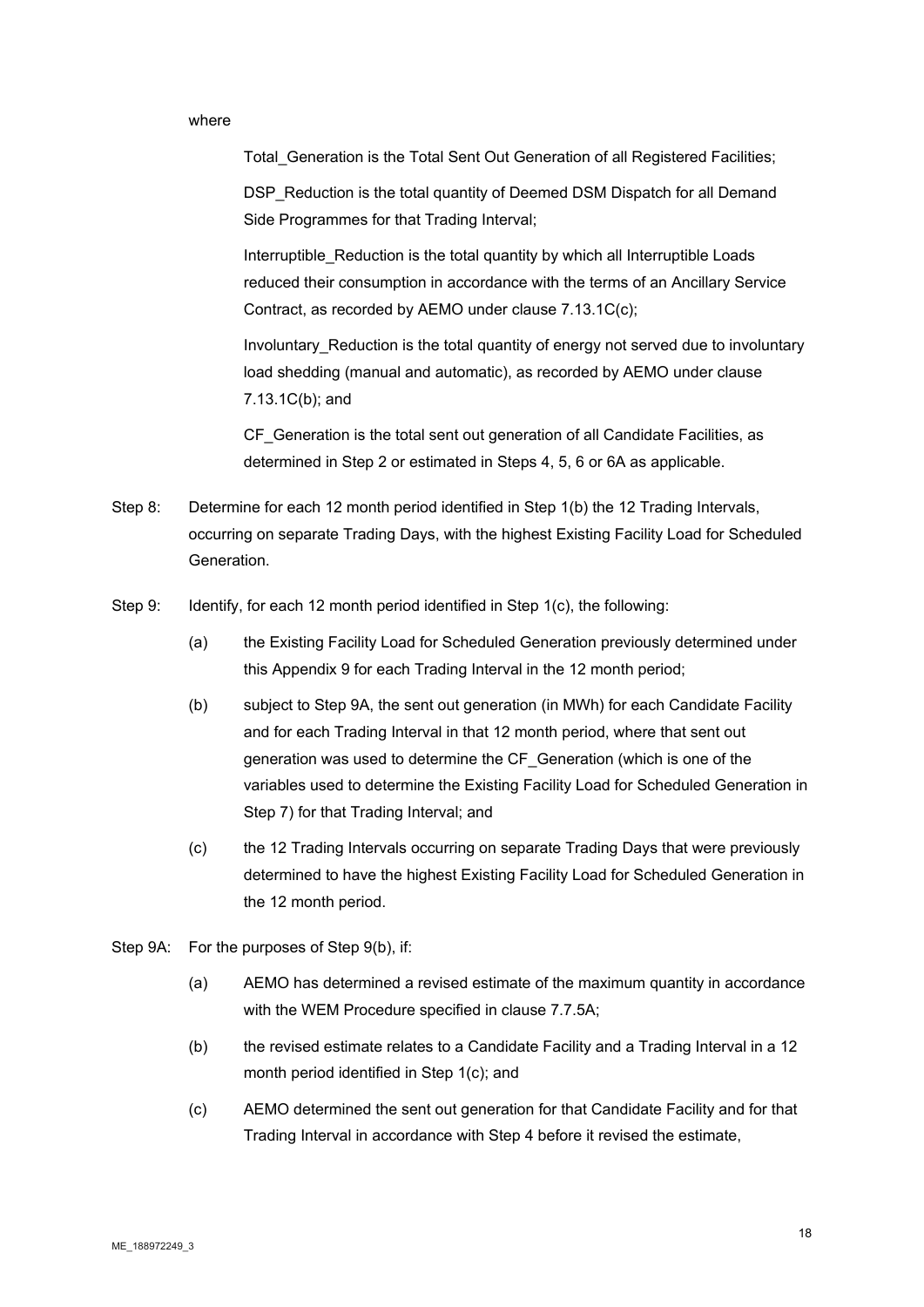then AEMO must redetermine the sent out generation for that Candidate Facility and that Trading Interval in accordance with Step 4.

# *Determining New Facility Load for Scheduled Generation*

- Step 10: For each New Candidate Facility determine, for each Trading Interval in the period identified in Step 1(a) that falls before 8:00 AM on the Full Operation Date for the Candidate Facility, an estimate of the quantity of energy (in MWh) that would have been sent out by the Candidate Facility in the Trading Interval, if it had been in operation with the configuration proposed under clause 4.10.1(dA) in the relevant application for certification of Reserve Capacity. The estimates must reflect the estimates in the expert report provided for the Candidate Facility under clause 4.10.3, unless AEMO reasonably considers the estimates in the expert report to be inaccurate.
- Step11: For each New Candidate Facility determine, for each Trading Interval in the period identified in Step 1(a), the New Facility Load for Scheduled Generation (in MWh) as:
	- (a) if the Trading Interval falls before 8:00 AM on the Full Operation Date for the Facility:

EFLSG + Actual\_CF\_Generation – Estimated\_CF\_Generation

where

EFLSG is the Existing Facility Load for Scheduled Generation for the Trading Interval, determined in Step 7 or identified in Step 9(a) as applicable;

Actual\_CF\_Generation is the sent out generation of the New Candidate Facility for the Trading Interval, as identified in Step 9(b), determined in Step 2 or estimated in Steps 4, 5, 6 or 6A as applicable; and

Estimated CF Generation is the quantity determined for the New Candidate Facility and the Trading Interval in Step 10;

or

- (b) the Existing Facility Load for Scheduled Generation for the Trading Interval, otherwise.
- Step 12: For each New Candidate Facility determine, for each 12 month period identified in Step 1(a), the 12 Trading Intervals, occurring on separate Trading Days, with the highest New Facility Load for Scheduled Generation.

# *Determining the Facility Average Performance Level*

Step 13: For each Existing Candidate Facility, determine the 60 quantities comprising: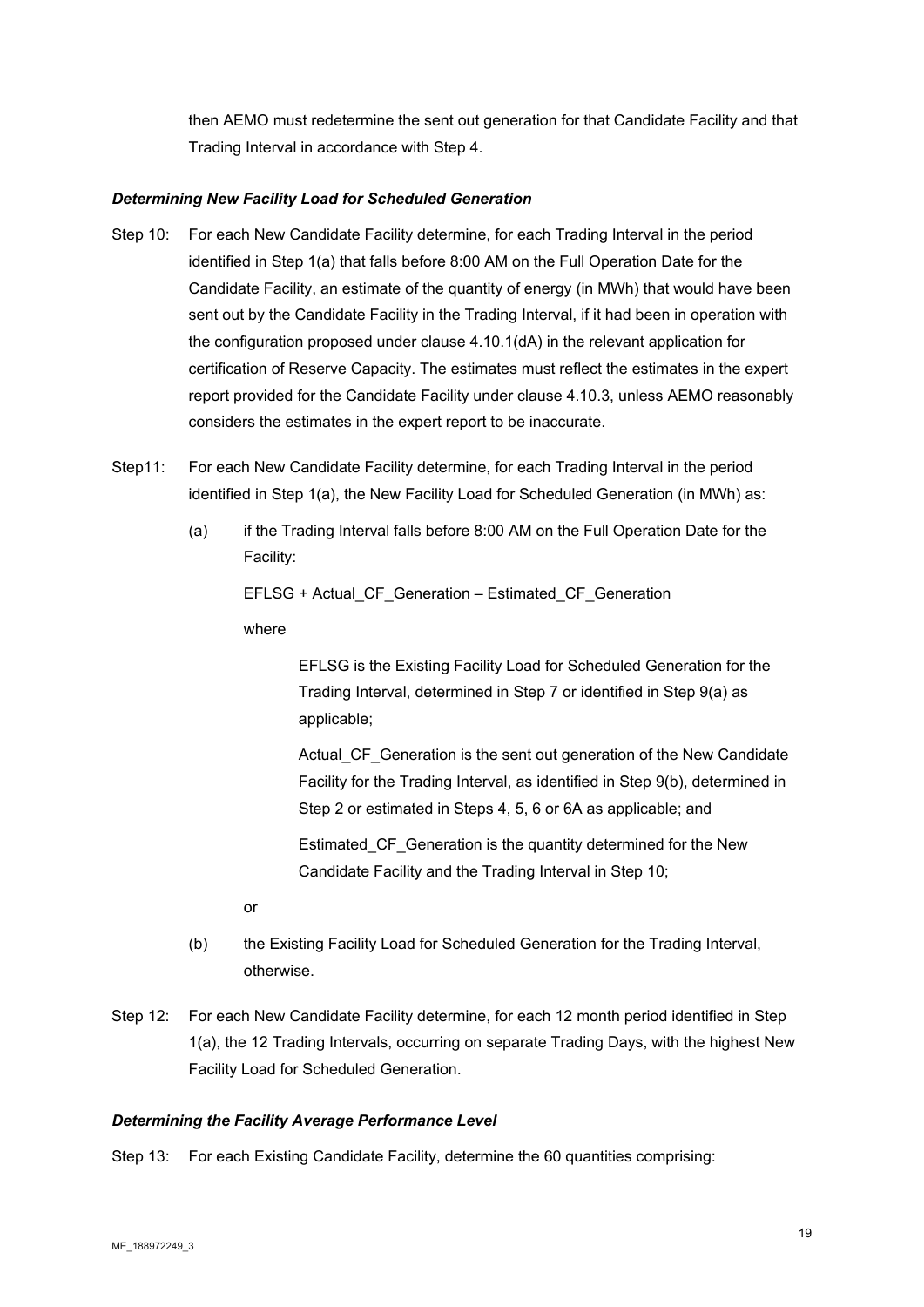- (a) the MWh quantities determined in Step 2 or estimated in Steps 4, 5, 6 or 6A as applicable for each of the Trading Intervals determined in Step 8, multiplied by 2 to convert to units of MW; and
- (b) the MWh quantities determined in Step 9(b) for each of the Trading Intervals identified in Step 9(c), multiplied by 2 to convert to units of MW.
- Step 14: For each New Candidate Facility, determine the 60 quantities comprising:
	- (a) the MWh quantities identified in Step 9(b), determined in Step 2 or estimated in Steps 4, 5, 6 or 6A as applicable for each of the Trading Intervals identified in Step 12 that fall after 8:00 AM on the Full Operation Date for the Candidate Facility, multiplied by 2 to convert to units of MW; and
	- (b) the MWh quantities determined in Step 10 for each of the Trading Intervals identified in Step 12 that fall before 8:00 AM on the Full Operation Date of the Candidate Facility, multiplied by 2 to convert to units of MW.
- Step 15: Determine the average performance level (in MW) for each Candidate Facility f ("Facility Average Performance Level") as the mean of the 60 quantities determined for Candidate Facility f in Step 13 or Step 14 as applicable.

# *Determine the Facility Adjustment Factor*

- Step 16: Determine the variance (in MW) for each Candidate Facility f ("Facility Variance") as the variance of the MW quantities determined for Candidate Facility f in Step 13 or Step 14 as applicable.
- Step 17: Determine the facility adjustment factor (in MW) for each Candidate Facility f ("Facility Adjustment Factor") in accordance with the following formula:

Facility Adjustment Factor = min(G x Facility Variance (f), Facility Average Performance Level (f)  $/ 3 + K x$  Facility Variance (f))

**Where** 

G = K + U / Facility Average Performance Level (f)

K is determined in accordance with the following table:

| <b>Reserve Capacity</b><br>Cycle | <b>Capacity Year</b> | <b>K</b> value                                                  |
|----------------------------------|----------------------|-----------------------------------------------------------------|
| 2012                             | 2014/15              | 0.001                                                           |
| 2013                             | 2015/16              | 0.002                                                           |
| 2014                             | 2016/17              | 0.003                                                           |
| 2015 onwards                     | From 2017/18 onwards | To be determined by the<br><b>Economic Regulation Authority</b> |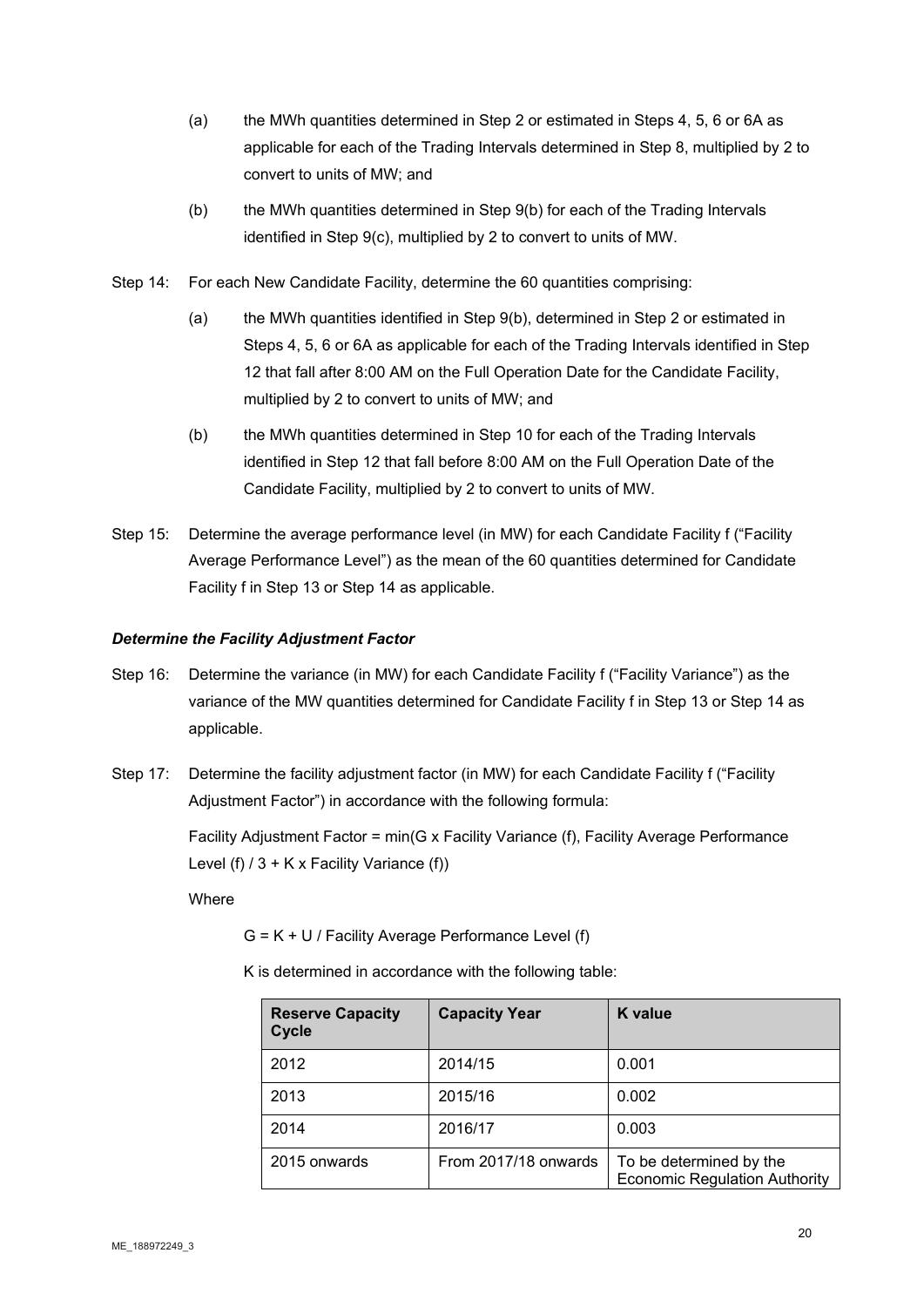|  | in accordance with clause |
|--|---------------------------|
|  | 3C.<br>4                  |

U is determined in accordance with the following table:

| <b>Reserve Capacity</b><br><b>Cycle</b> | <b>Capacity Year</b>    | U                                                                                                        |
|-----------------------------------------|-------------------------|----------------------------------------------------------------------------------------------------------|
| 2012                                    | 2014/15                 | 0.211                                                                                                    |
| 2013                                    | 2015/16                 | 0.422                                                                                                    |
| 2014                                    | 2016/17                 | 0.635                                                                                                    |
| 2015 onwards                            | From 2017/18<br>onwards | To be determined by the<br><b>Economic Regulation Authority</b><br>in accordance with clause<br>4.11.3C. |

#### *Determining the Relevant Level for a Candidate Facility*

Step 18: Determine the Relevant Level for each Candidate Facility f (in MW) in accordance with the following formula:

# *Publication of information*

- Step 19: Publish on the WEM Website by 1 June of Year 1 of the relevant Reserve Capacity Cycle on a provisional basis:
	- (a) a forecast of the Trading Intervals that may be identified in Step 8; and
	- (b) a forecast of the Existing Facility Load for Scheduled Generation quantities that may be determined in Step 7.
- Step 20: Publish on the WEM Website within three Business Days after the date specified in clause 4.1.11 (as modified or extended) for the relevant Reserve Capacity Cycle:
	- (a) the Trading Intervals identified in Step 8; and
	- (b) the Existing Facility Load for Scheduled Generation quantities determined in Step 7.

# **33. Appendix A12 amended**

- 33.1 Part A12.1 of Appendix A12 is amended by:
	- (a) deleting the definition for 'Credible Contingency Event';
	- (b) deleting the definition for 'Rise Time' and replacing it with the following:

Relevant Level (f) = max(0, Facility Average Performance Level (f) - Facility Adjustment Factor (f))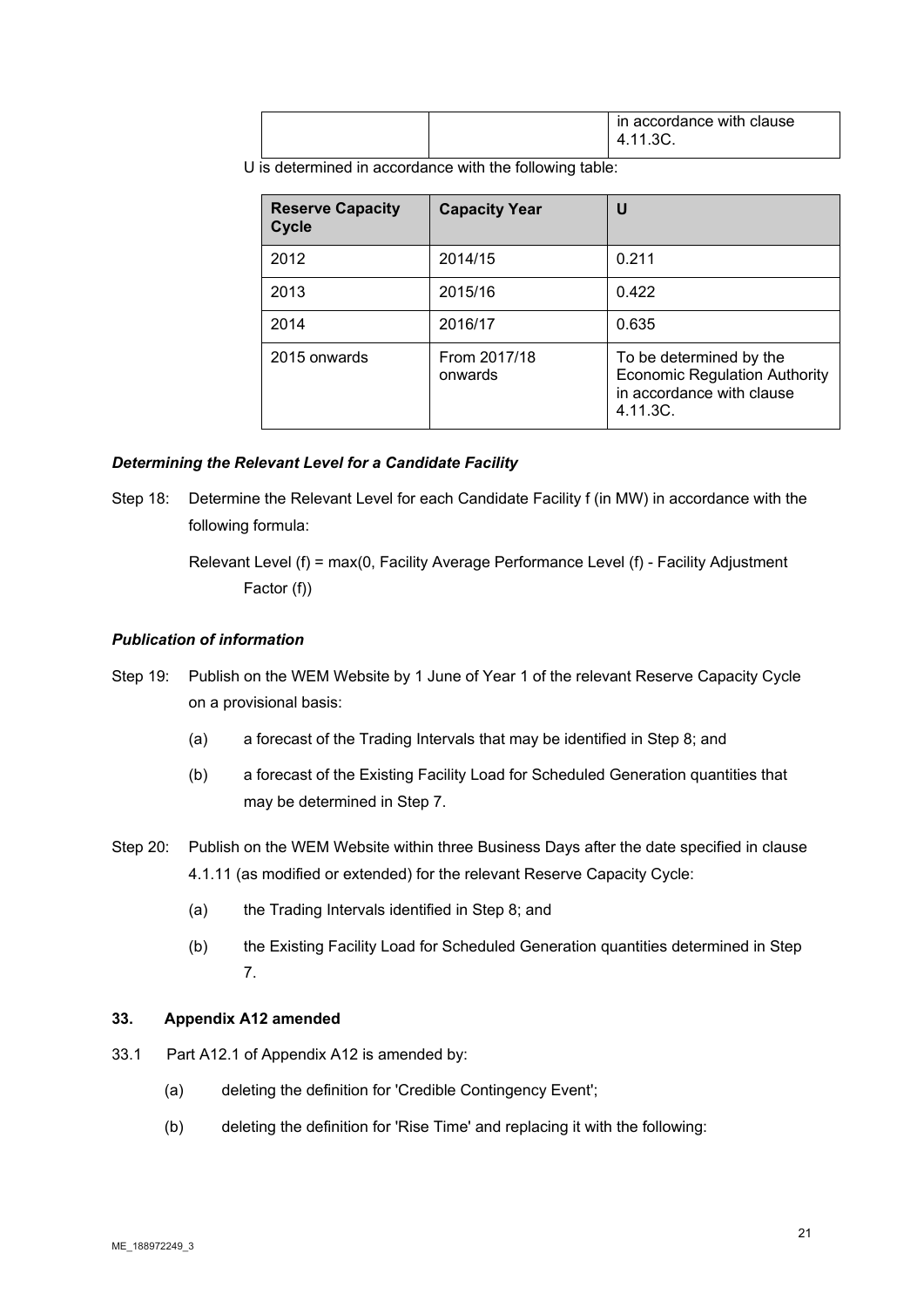**Rise Time**: In relation to a control system, means the time taken for an output quantity to rise from its initial value to 90% of the final value induced by a step change of an input quantity, including in response to a disturbance as required under section A12.9.

(c) deleting the definition for 'Settling Time' and replacing it with the following:

**Settling Time**: In relation to a control system, means the time measured from initiation of a step change in an input quantity to the time when the magnitude of error between the output quantity and its final settling value remains less than 10% of:

- (a) if the sustained change in the quantity is less than half of the maximum change in that output quantity, half of the maximum change induced in that output quantity; or otherwise
- (b) the sustained change induced in that output quantity.
- (d) inserting the following new definitions:

**Credible Contingency**: An unplanned disconnection of equipment, or other event, that a Generating System may reasonably be exposed to as described in the Technical Rules.

**Frequency Dead Band**: The range through which power system frequency can vary without the frequency control system initiating an active power response.

- 33.2 Clause A12.4.2.10(d) and footnote 7 associated with that clause are deleted and replaced with the following:
	- (d) achieves a minimum equivalent gain of 200.9
	- <sup>9</sup> For both proportional and integral control actions. Note that one per unit excitation voltage is that field voltage required to produce nominal voltage on the air gap line of the Generating Unit open circuit characteristic (refer IEEE Standard 115-1983 - Test Procedures for Synchronous Machines).
- 33.3 Clause A12.4.2.11 is amended by deleting Table A12.4.2.11 'Synchronous Generating Unit Excitation Control System performance requirements' and replacing it with the following:

| <b>Performance Item</b>                                                                                                                                                                                                                         | <b>Units</b> | <b>Static Excitation</b> | <b>AC</b> exciter or<br>rotating rectifier | <b>Notes</b> |
|-------------------------------------------------------------------------------------------------------------------------------------------------------------------------------------------------------------------------------------------------|--------------|--------------------------|--------------------------------------------|--------------|
| <b>Generating Unit Field</b><br>voltage Rise Time: In<br>relation to field voltage rising<br>from rated field voltage to<br>excitation ceiling voltage<br>following the application of a<br>short duration impulse to the<br>voltage reference. | Second       | 0.05 maximum             | 0.5 maximum                                | 1 and $2$    |
| <b>Settling Time with the</b><br><b>Generating Unit</b>                                                                                                                                                                                         | Second       | 1.5 maximum              | 2.5 maximum                                | 2            |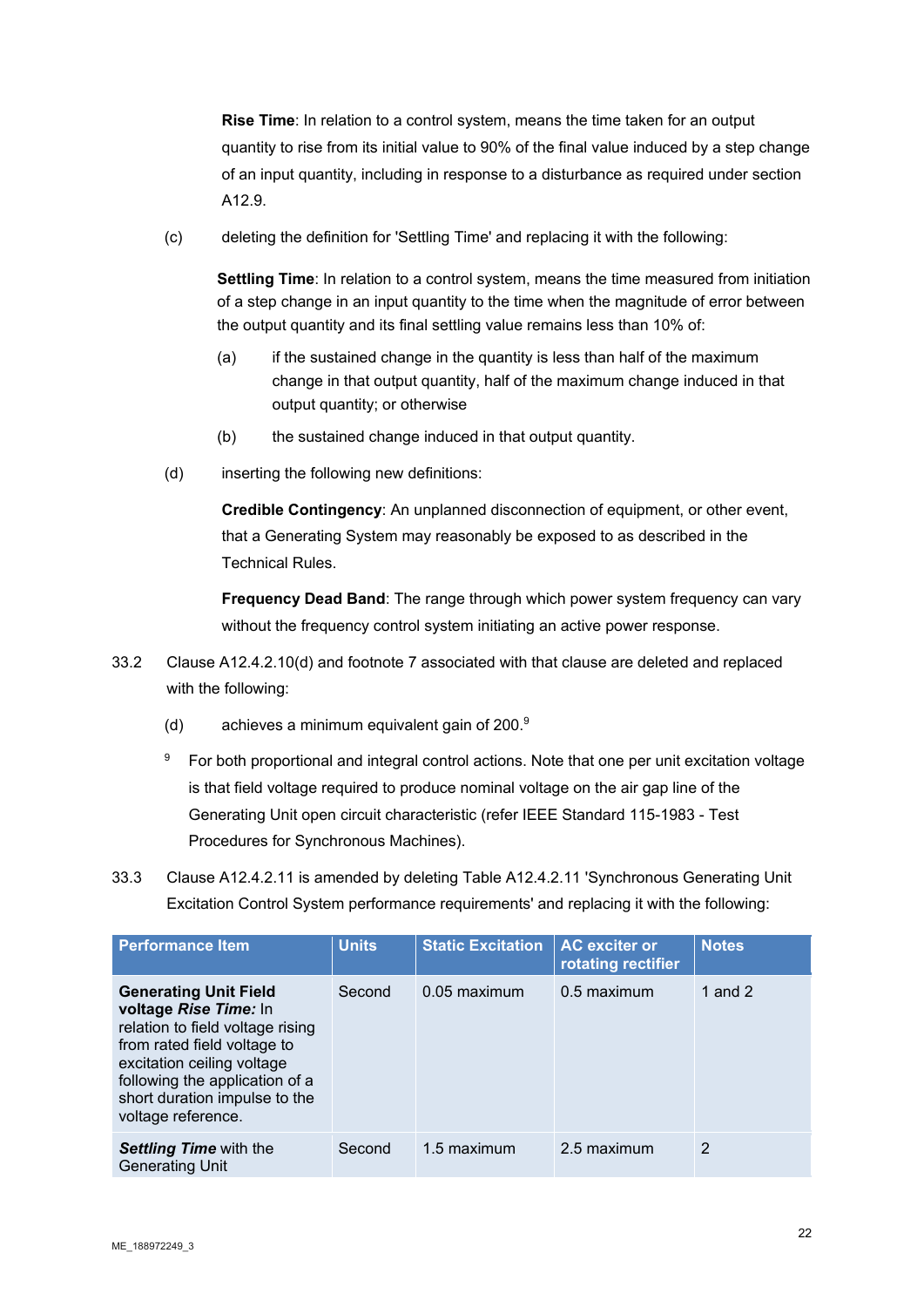| unsynchronised following a<br>disturbance equivalent to a<br>5% step change in the<br>sensed Generating Unit<br>terminal voltage.                                                                                                                                              |        |             |           |   |
|--------------------------------------------------------------------------------------------------------------------------------------------------------------------------------------------------------------------------------------------------------------------------------|--------|-------------|-----------|---|
| <b>Settling Time with the</b><br>Generating Unit synchronised<br>following a disturbance<br>equivalent to a 5% step<br>change in the sensed<br><b>Generating Unit terminal</b><br>voltage. It must be met at all<br>operating points within the<br>Generating Unit capability. | Second | 2.5 maximum | 5 maximum | 2 |
| <b>Settling Time following any</b><br>disturbance which causes an<br>excitation limiter to operate.                                                                                                                                                                            | Second | 5 maximum   | 5 maximum | 2 |

#### **Notes:**

1. Rated field voltage is that voltage required to give nominal Generating Unit terminal voltage when the Generating Unit is operating at its Rated Maximum Apparent Power.

2. For rotating rectifier excitation system where the field voltage is not accessible for direct measurement, the main exciter field voltage must comply with this clause A12.4.2.11.

# **Table A12.4.2.11: Synchronous Generating Unit Excitation Control System performance requirements**

33.4 Clause A12.4.2.15 is amended by deleting the first and second rows of Table A12.4.2.15

'Asynchronous Generating System Control System performance requirements' and replacing them with the following:

| <b>Performance Item</b>                                                                                                                                            | <b>Units</b> | Limiting Value   Notes |           |
|--------------------------------------------------------------------------------------------------------------------------------------------------------------------|--------------|------------------------|-----------|
| <b>Rise Time:</b> The controlled parameter (voltage or<br>Reactive Power output) following the application of a<br>5% step change to the Control System reference. | Second       | 1.5 maximum            | 1 and $3$ |

33.5 Insert the following new clause A12.5.1.6:

- A12.5.1.6. The requirements in this Part A12.5 do not override any specific Active Power ramping requirements specified in Part A12.6 in response to frequency deviations.
- 33.6 Insert the following new clause A12.6.1.6:
	- A12.6.1.6. Unless otherwise agreed by the relevant Network Operator and AEMO, protection or other schemes that disconnect the Generating System or elements of the Generating System, must not be used in order to meet the requirements of this Part A12.6.
- 33.7 Insert the following new clause A12.6.1.7:

A12.6.1.7. A Generating System must: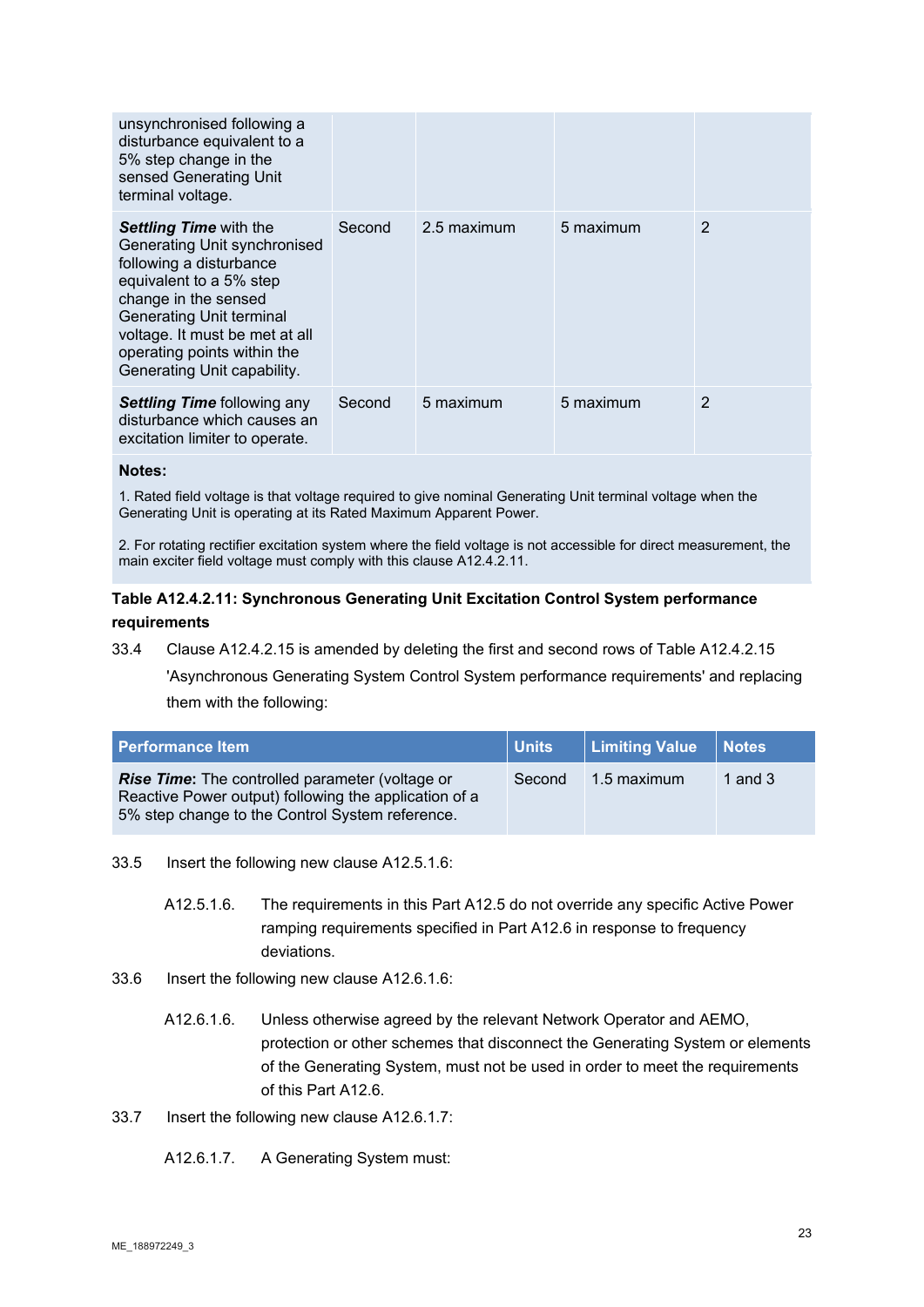- (a) have an automatic variable Active Power control characteristic; and
- (b) where the Generating System contains a Generating Unit with a Turbine Control System, it must include equipment for both speed and Active Power control.
- 33.8 Insert the following new clause A12.6.1.8:
	- A12.6.1.8. All Generating Units, or the Generating System, as applicable, must operate in a mode in which it will automatically alter its Active Power output to arrest and correct changes in power system frequency, unless instructed otherwise or approved for testing purposes by AEMO.
- 33.9 Insert the following new clause A12.6.1.9:
	- A12.6.1.9. The Frequency Dead Band on each Generating Unit, or the Generating System, as applicable, must be no greater than +/-0.025 Hz around 50.0Hz.
- 33.10 Insert the following new clause A12.6.1.10:
	- A12.6.1.10. Unless otherwise stated in this Part A12.6, the overall required frequency response of each Generating Unit, or Generating System, as applicable, must be settable and be capable of:
		- (a) automatically achieving an increase in Active Power output proportional to a change in power system frequency of not less than 5% of the Rated Maximum Active Power for each 0.1 Hz reduction in power system frequency from the lower level of Frequency Dead Band, provided the output is above the Rated Minimum Active Power; and
		- (b) automatically achieving a reduction in Active Power output proportional to a change in power system frequency of not less than 5% of the Rated Maximum Active Power for each 0.1 Hz increase in power system frequency from the upper level of Frequency Dead Band, provided this does not require operation below the Rated Minimum Active Power.
- 33.11 Insert the following new clause A12.6.1.11:
	- A12.6.1.11. The frequency response capability described in clause A12.6.1.10:
		- (a) must not exhibit any step changes in Active Power as the power system frequency changes, unless otherwise agreed by the relevant Network Operator and AEMO under clause A12.6.1.6;
		- (b) must commence responding with a delay no greater than that required to ensure stable operation or to allow for control system latency, as agreed by the relevant Network Operator and AEMO;
		- (c) must not increase Active Power output in response to an increase in power system frequency; and
		- (d) must not decrease Active Power output in response to a decrease in power system frequency.
- 33.12 Clause A12.6.2.1 is deleted and replaced with the following: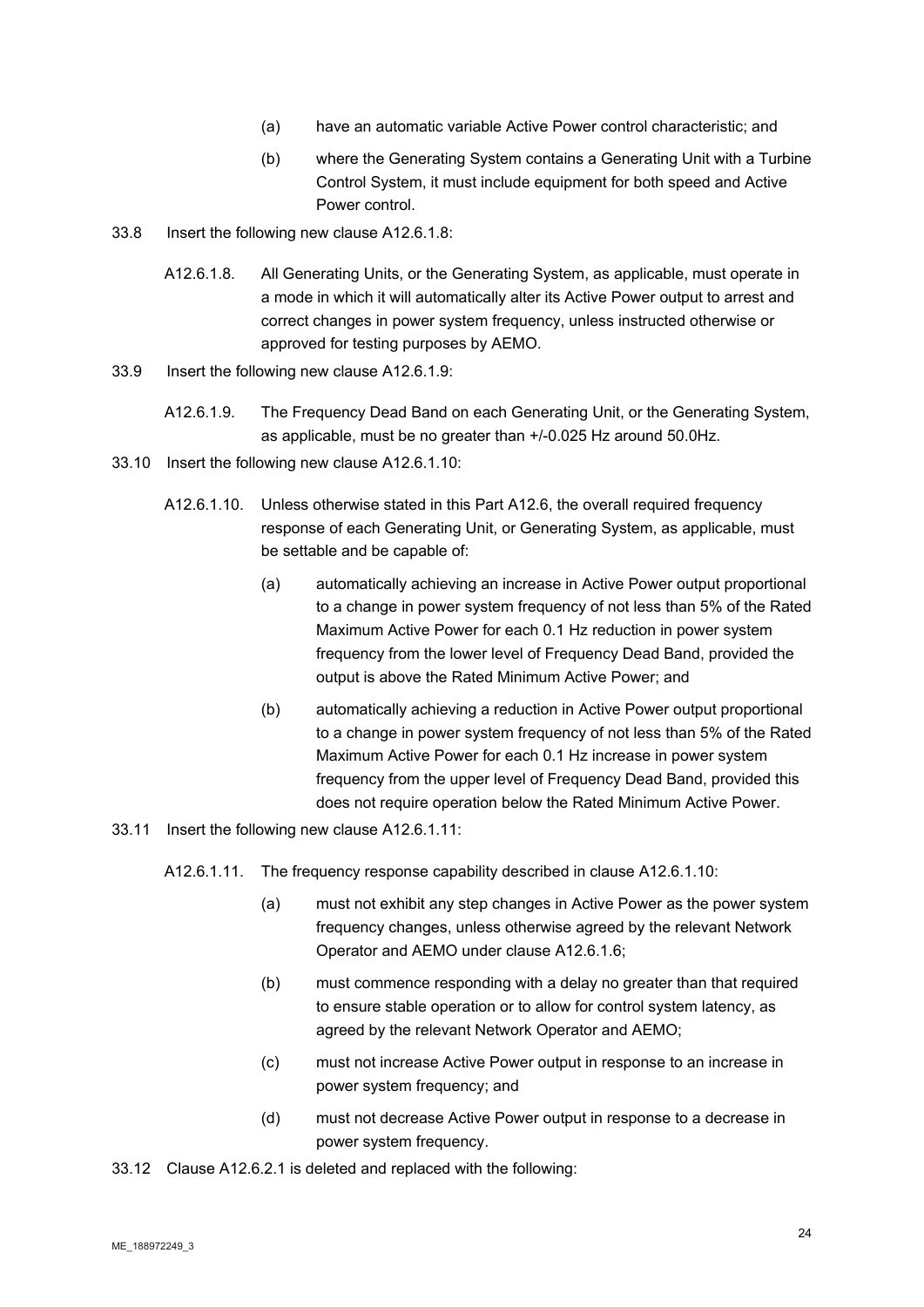- A12.6.2.1. The Ideal Generator Performance Standard requires that control ranges, response times and sustain times, are achieved for Generating Units, or the Generating System, as applicable, such that, subject to energy source availability:
	- (a) the required frequency response in clause A12.6.1.10(a) can be complied with for any initial output up to Rated Maximum Active Power;
	- (b) for Synchronous Generating Systems, for any frequency disturbance where the change in power system frequency is sufficient to change the Active Power of the Generating System by at least 5% of its Maximum Rated Active Power, the Generating Unit or Generating System achieves at least 90% of the required frequency response specified in clause A12.6.1.10 within 6 seconds;
	- (c) for Asynchronous Generating Systems, for any frequency disturbance where the change in power system frequency is sufficient to change the Active Power of the Generating System by at least 5% of its Maximum Rated Active Power, the Generating Unit or Generating System achieves at least 90% of the required frequency response specified in clause A12.6.1.10 within 2 seconds;
	- (d) the required frequency response specified in clause A12.6.1.10 is sustained for not less than a further 10 seconds beyond the timeframes specified in clause A12.6.2.1(b) and clause A12.6.2.1(c), as applicable, subject to a restoration of power system frequency in which case the Active Power output must be changed in proportion to the power system frequency in accordance with the required frequency response specified in clause A12.6.1.10; and
	- (e) each Generating Unit's or Generating System's, as applicable, capability to sustain response beyond the timeframe specified in clause A12.6.2.1(d) must be included as part of the relevant Generator Performance Standard.
- 33.13 Clause A12.6.3.1 is amended by deleting the contents of it and replacing them with '[Blank]'.
- 33.14 Clause A12.6.3.2 is deleted and replaced with the following:
	- A12.6.3.2. Subject to energy source availability, a Generating System is required to have control ranges and response times for each Generating Unit, or Generating Systems as applicable, such that:
		- (a) it is able to comply with the required frequency response specified in clause A12.6.1.10(a), up to 85% of Rated Maximum Active Power output;
		- (b) for initial outputs above 85% of Rated Maximum Active Power output, each Generating Unit's or Generating System's, as applicable, response capability must be agreed with the relevant Network Operator and AEMO, and included as part of the relevant Generator Performance Standard;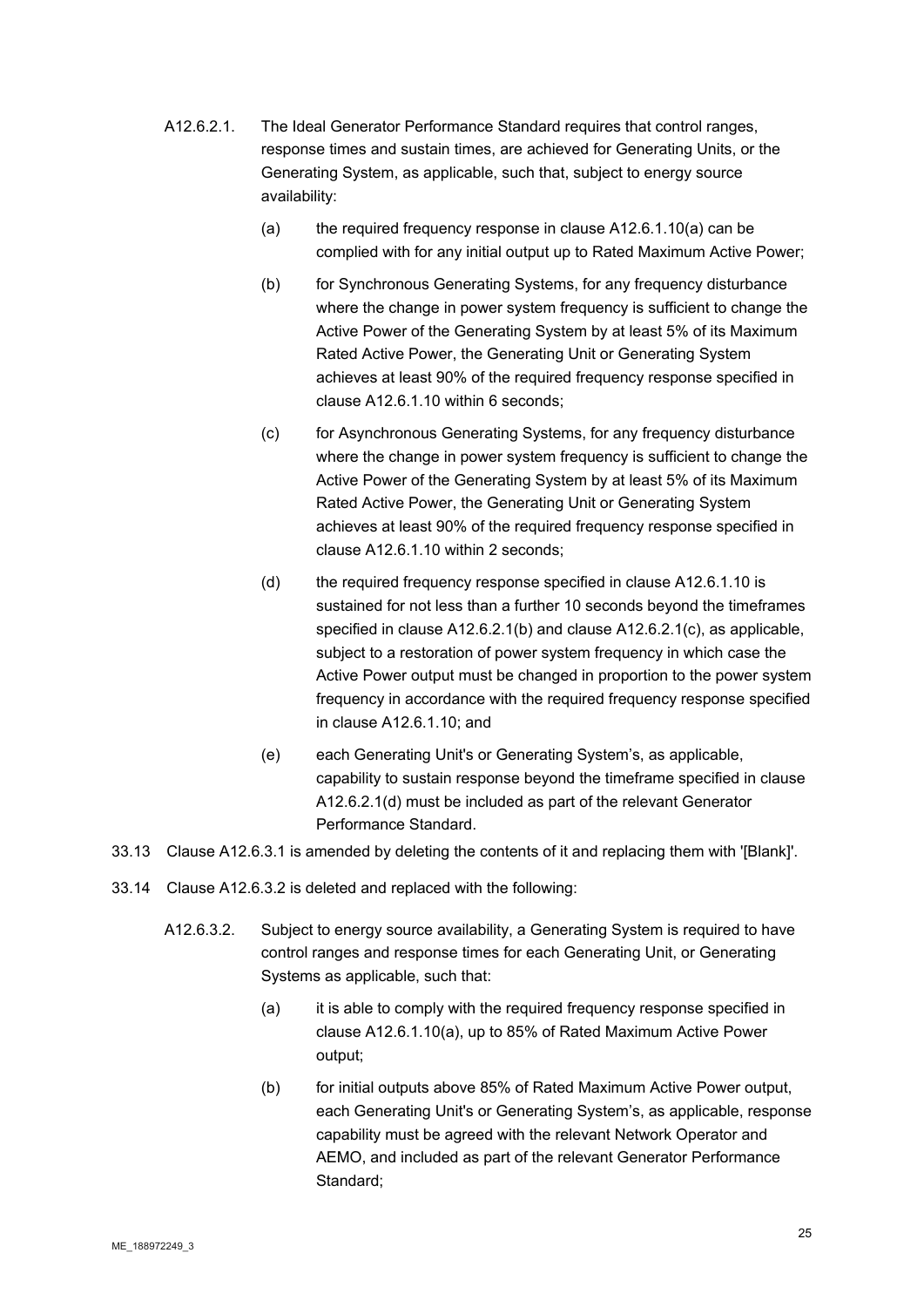- (c) for Synchronous Generating Systems, for any frequency disturbance where the change in frequency is sufficient to change the Active Power of the Generating System by at least 5% of its Maximum Rated Active Power output, the Generating Unit or Generating System achieves at least 60% of the required frequency response specified in clause A12.6.1.10 within 6 seconds, and 90% of the required frequency response specified in clause A12.6.1.10 within 15 seconds;
- (d) for Asynchronous Generating Systems, for any frequency disturbance where the change in frequency is sufficient to change the Active Power of the Generating System by at least 5% of its Maximum Rated Active Power output, the Generating Unit or Generating System achieves at least 60% of the required frequency response specified in clause A12.6.1.10 within 6 seconds, and at least 90% of the required frequency response specified in clause A12.6.1.10 within 15 seconds;
- (e) the required frequency response specified in clause A12.6.1.10 is sustained for not less than a further 10 seconds beyond the latest timeframe specified in clause A12.6.3.2(c) and clause A12.6.3.2(d), as applicable, subject to a restoration of power system frequency in which case the Active Power output must be changed in proportion to the power system frequency in accordance with the required frequency response specified in clause A12.6.1.10; and
- (f) each Generating Unit's or Generating System's, as applicable, capability to sustain response beyond the timeframe specified in clause A12.6.3.2(e) must be included as part of the relevant Generator Performance Standard.
- 33.15 Delete clauses A12.6.4.3 and A12.6.4.4.
- 33.16 Insert the following new clause A12.7.1.3:
	- A12.7.1.3. Where the relevant Network Operator and AEMO have agreed to a protection, or other scheme, that will disconnect the Generating System or elements of the Generating System, in order to satisfy the requirements of Part A12.6, the operation of those schemes based on their agreed parameters will not be taken to be a breach of the requirements of this Part A12.7.
- 33.17 Clause A12.9.2.2(a) is amended by deleting the word 'Event'.
- 33.18 Clause A12.9.3.2(a) is amended by deleting the word 'Event'.

# **Schedule B**

# **1. Section 1.53 added**

1.1 Insert the following new section 1.53: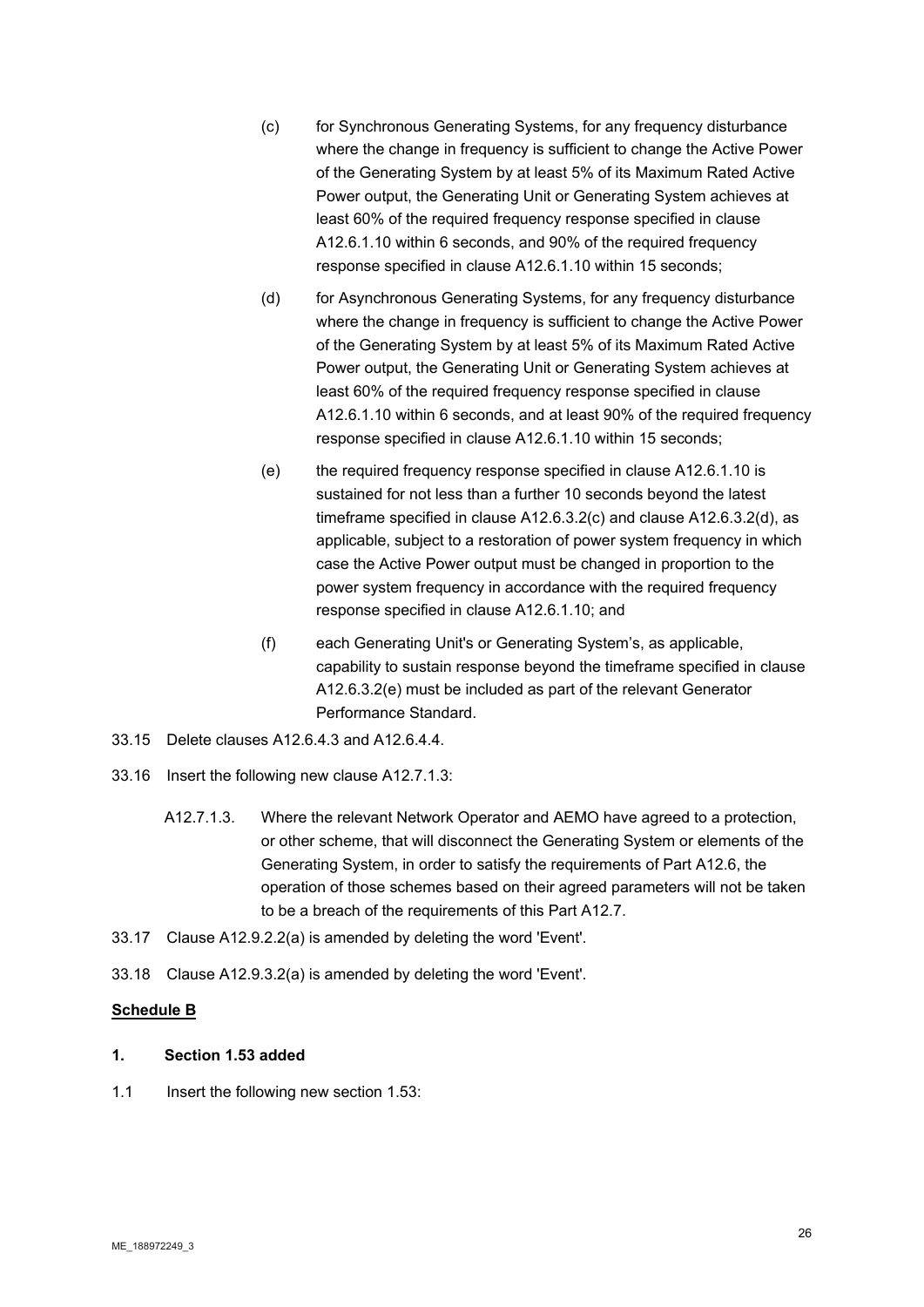# **1.53. Specific Transitional Provision – Early Certification of Reserve Capacity for the 2022 Reserve Capacity Cycle and any subsequent Reserve Capacity Cycle**

- 1.53.1. Notwithstanding section 4.28C, an application for Early Certified Reserve Capacity for the 2022 Reserve Capacity Cycle and any subsequent Reserve Capacity Cycle cannot be made under section 4.28C prior to:
	- (a) where the application includes a nomination that the Facility is expected to be classified as a Network Augmentation Funding Facility pursuant to clause 4.4.1(d)(vi), 1 March 2022; and
	- (b) otherwise, 1 November 2021.
- 1.53.2. Notwithstanding clause 4.28C.15, AEMO is not required to document the processes relating to or in connection with the following clauses in a WEM Procedure until 1 September 2022:
	- (a) clause 4.28C.7A;
	- (b) clause 4.28C.7AA;
	- (c) clause 4.28C.7B;
	- (d) clause 4.28C.7C;
	- (e) clause 4.28C.7D; and
	- (f) clause 4.28C.8A (but only in respect of the processes relating to the lapsing of any Indicative Network Access Quantity determined for the Facility).

# **2. Section 4.5 amended**

- 2.1 Clause 4.5.2 is amended by:
	- (a) deleting clause 4.5.2(c) and replacing it with the following:
		- (c) generation capacity expected to be available, including details of any Early Certified Reserve Capacity, seasonal capacities, Essential System Service capabilities, long duration outages, and production profiles for Intermittent Generating Systems;
	- (b) deleting the word 'and' after the semi-colon at the end of clause 4.5.2(d);
	- (c) deleting the full stop at the end of clause 4.5.2(e) and replacing it with the word '; and'; and
	- (d) inserting the following new clause  $4.5.2(f)$ :
		- (f) expected Electric Storage Resource capabilities.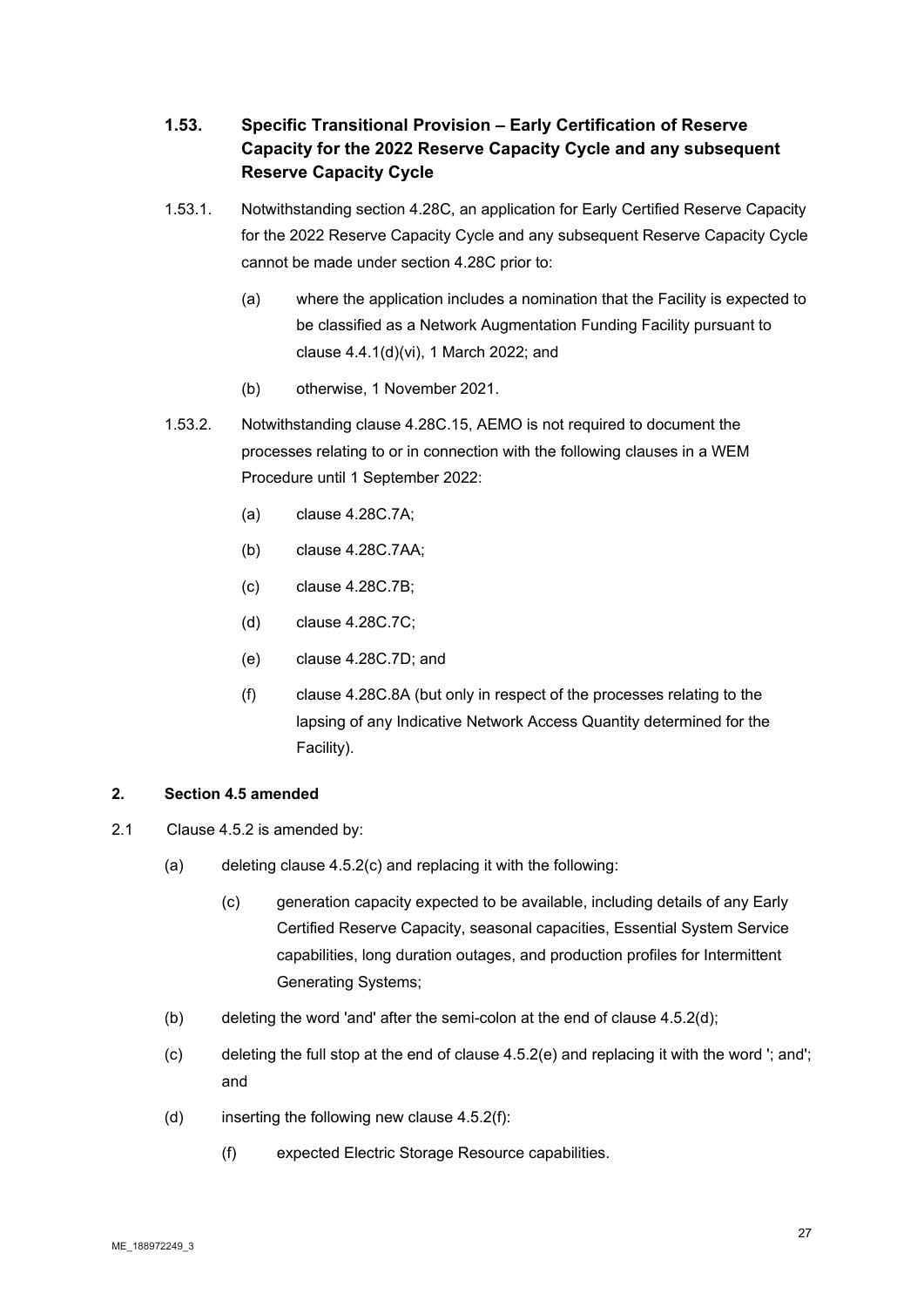### **3. Section 4.9 amended**

- 3.1 Clause 4.9.10(c) is amended by:
	- (a) inserting the word "and" after the semi-colon at the end of clause  $4.9.10(c)(i)$ ;
	- (b) deleting clause  $4.9.10(c)(ii)$ ; and
	- $(c)$  renumbering clause 4.9.10(c)(iii) to clause 4.9.10(c)(ii).

#### **4. Section 4.28C amended**

4.1 Clause 4.28C.8 is amended by deleting the word 'clause 4.28C.7B(a)' and replacing it with the word 'clause 4.1.12'.

# **Schedule C**

#### **1. Section 2.29 amended**

- 1.1 Clause 2.29.12 is deleted and replaced with the following:
	- 2.29.12. A Market Participant must install Facility Sub-Metering for a Scheduled Facility or Semi-Scheduled Facility containing:
		- (a) multiple Separately Certified Components; or
		- (b) a single Separately Certified Component and any Energy Producing Systems that are not that Separately Certified Components.

# **2. Section 4.8A amended**

- 2.1 Clause 4.8A.3 is deleted and replaced with the following:
	- 4.8A.3. A person that intends to apply for Early Certified Reserve Capacity under section 4.28C for a new facility or facility upgrade, or Conditional Certified Reserve Capacity under clause 4.9.1(b) for a new facility, must, prior to submitting the application, apply to AEMO for an indicative Facility Class and one or more indicative Facility Technology Type to be assigned to the facility or facility upgrade.

# **Schedule D**

#### **1. Section 4.1 amended**

- 1.1 Clause 4.1.22 is deleted and replaced with the following:
	- 4.1.22. Within five Business Days after the notification deadline specified in clause 4.1.21A, AEMO must:
		- (a) set the number of Capacity Credits to be associated with each component of a Facility in accordance with clause 4.20.17; and
		- (b) publish the information in clause 4.1.22(a) on the WEM Website.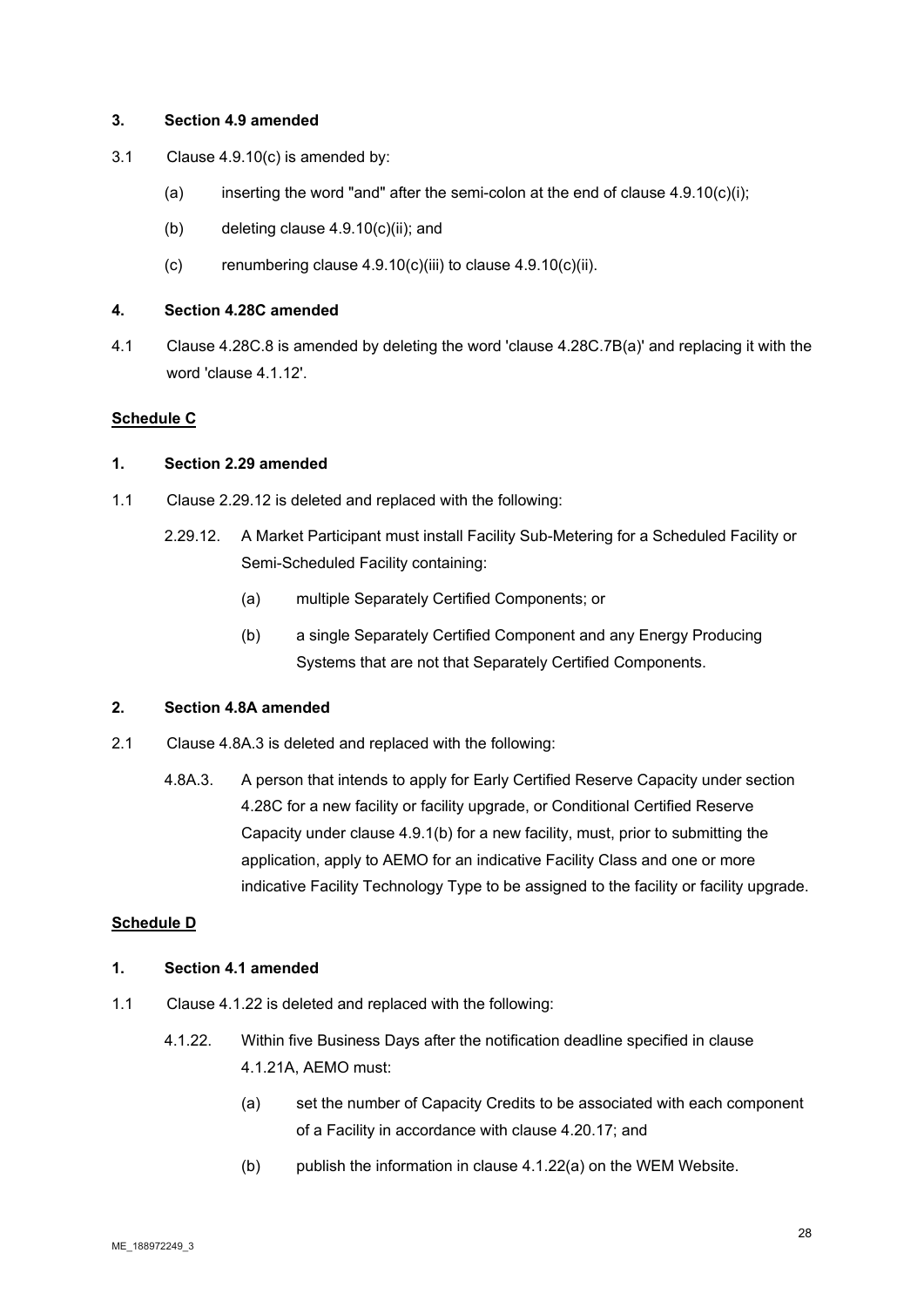# **2. Section 4.15 deleted**

2.1 Section 4.15 is amended by deleting the contents of it and replacing them with '[Blank]'.

# **3. Section 4.14 amended**

- 3.1 Clause 4.14.1 is amended by inserting the words 'and component of a Facility' immediately after the words 'provide the following information to AEMO for each Facility'.
- 3.2 Delete clause 4.14.1A.

#### **4. Section 4.20 amended**

- 4.1 Clause 4.20.5A(a) is amended by deleting the words 'and record the Capacity Credits associated with each component of the Facility, where relevant,'.
- 4.2 Clause 4.20.17 is deleted and replaced with the following:
	- 4.20.17. Where AEMO has assigned Capacity Credits to a Facility for a Capacity Year, AEMO must set the number of Capacity Credits to be associated with each component of the Facility for the Capacity Year as:
		- (a) the number of Capacity Credits the Market Participant nominated to trade bilaterally under clause 4.14.1; or
		- (b) where clause 4.20.16 applies, the number of Capacity Credits notified to AEMO under that clause to be associated with each component of the Facility.

# **Schedule E**

#### **1. Section 1.54 added**

1.1 Insert the following new section 1.54:

#### **1.54. Specific Transitional Provisions – System Restart**

- 1.54.1. Prior to the New WEM Commencement Day, AEMO must develop and consult with stakeholders on a standard form contract for System Restart Service submissions for a period of at least two weeks. The standard form contract must include, at a minimum, the matters specified in clause 3.7.30.
- 1.54.2. AEMO must publish the standard form contract on the WEM Website.
- 1.54.3. AEMO must take into account stakeholder feedback received during the consultation process and make any reasonable amendments to the standard form contract that it considers appropriate, and republish the standard form contact for System Restart Service submissions, before the New WEM Commencement Day.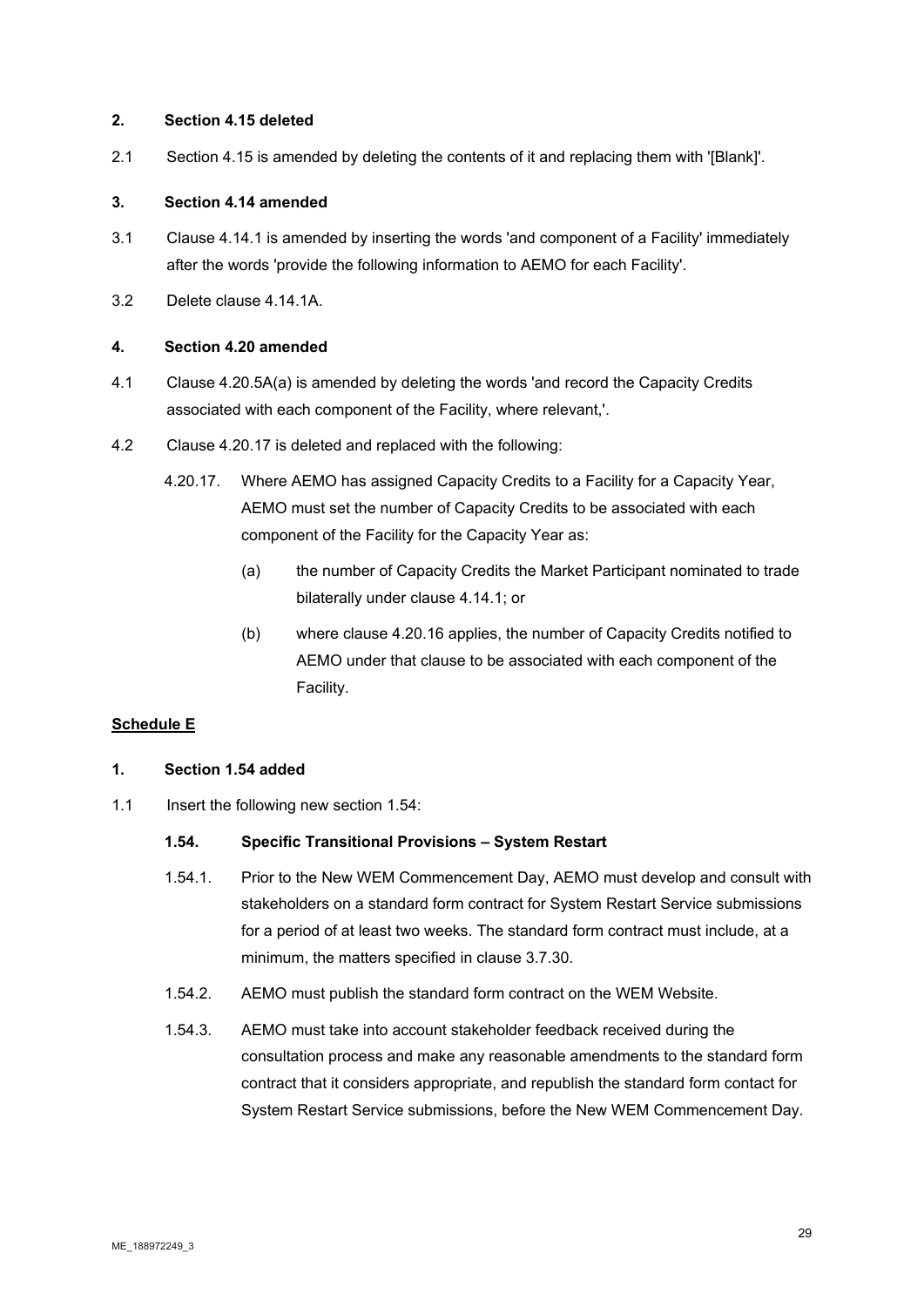- 1.54.4. Any existing System Restart Service Contracts on the New WEM Commencement Day continue to apply, and are deemed to comply with section 3.7, for the remainder of their contract term.
- 1.54.5. Any System Restart Service Contracts entered into after the New WEM Commencement Day are subject to section 3.7.

# **2. Section 3.6 amended**

2.1 Section 3.6 is deleted and replaced with the following:

# **3.6. Under Frequency Load Shedding**

- 3.6.1. AEMO must:
	- (a) subject to clause 3.6.3, determine the UFLS Requirements, taking into account the SWIS Frequency Operating Standards; and
	- (b) publish the UFLS Requirements, and any amendments to them, on the WEM Website.
- 3.6.2. The UFLS Requirements must contain guidance to enable each Network Operator whose Network is impacted by the UFLS Requirements to design and implement automatic under frequency load shedding schemes that support Power System Security in respect of their Network. The guidance must include:
	- (a) the quantity of load required for shedding, or guidance on how to determine the required quantities;
	- (b) prioritisation of load types;
	- (c) details of any staging requirements;
	- (d) initiation criteria;
	- (e) speed of operation;
	- (f) any required variation in settings or functional requirements based on conditions in the SWIS; and
	- (g) any other relevant matters required to support Power System Security.
- 3.6.3. AEMO must consult in good faith with each Network Operator whose Network the UFLS Requirements apply to when AEMO determines the UFLS Requirements in accordance with clause 3.6.1 and periodically reviews the UFLS Requirements under clause 3.6.11.
- 3.6.4. AEMO or a Network Operator may propose an amendment to the UFLS Requirements. In respect of a proposed amendment:
	- (a) where AEMO is proposing the amendment, AEMO must consult in good faith with each Network Operator whose Network is likely to be impacted by the proposed amendment;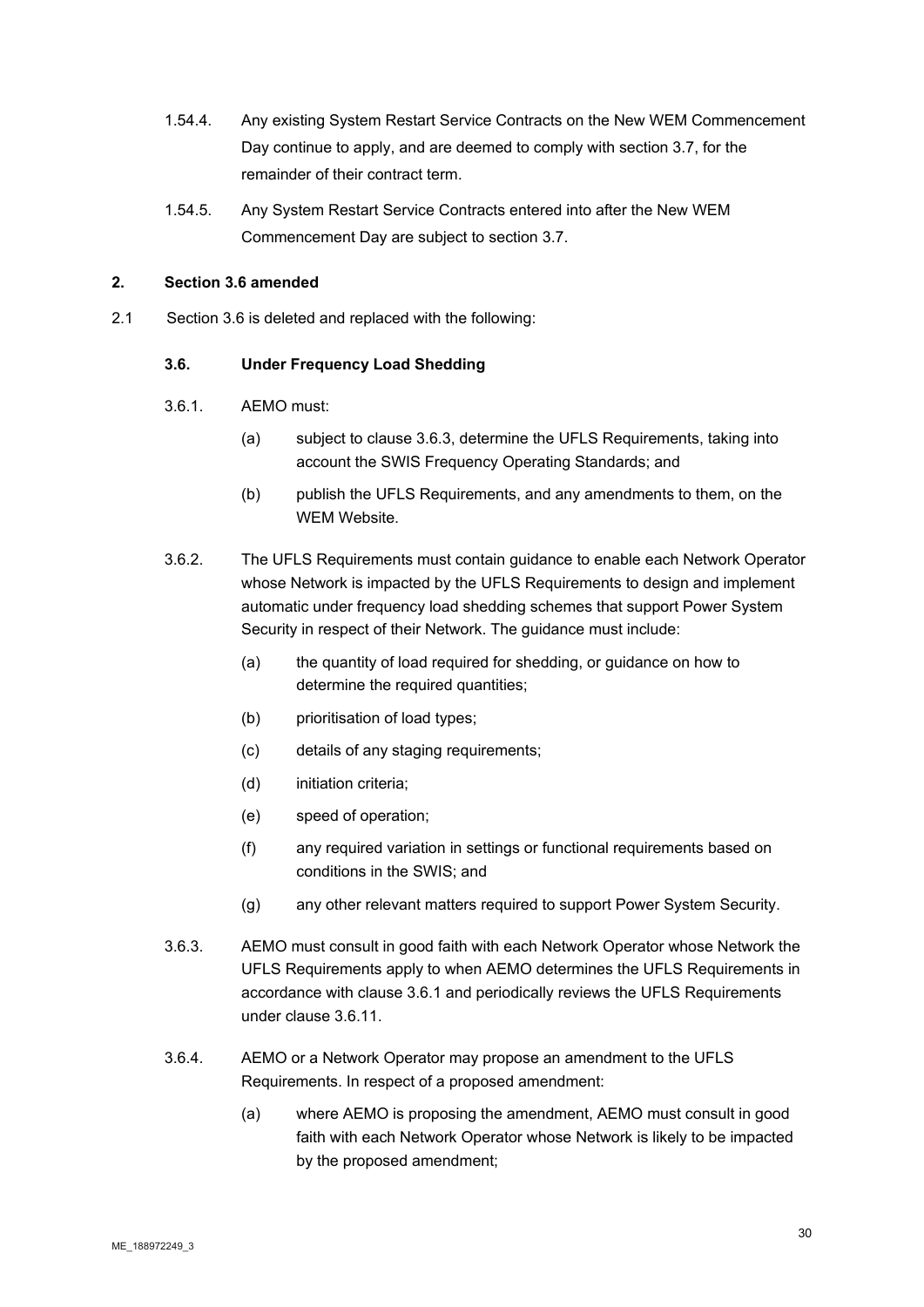- (b) where a Network Operator is proposing the amendment, the Network Operator must consult in good faith with AEMO and each other Network Operator whose Network is likely to be impacted by the proposed amendment; and
- (c) AEMO must only progress the proposed amendment where AEMO and each Network Operator whose Network is likely to be impacted by the proposed amendment agree, acting reasonably, that the proposed amendment is reasonably necessary.
- 3.6.5. Each Network Operator whose Network the UFLS Requirements apply to must develop and maintain an UFLS Specification. The UFLS Specification must set out how the Network Operator's schemes meet the UFLS Requirements.
- 3.6.6. Each Network Operator must submit the UFLS Specification that it has developed for its Network under clause 3.6.5 to AEMO for approval, and following the initial approval of the UFLS Specification, whenever:
	- (a) the Network Operator seeks to amend its UFLS Specification; or
	- (b) amendments are required as a result of an amendment to the UFLS Requirements.
- 3.6.7. Where AEMO receives an UFLS Specification from a Network Operator under clause 3.6.6, AEMO must, within a reasonable timeframe agreed with the relevant Network Operator, determine whether to approve or reject the UFLS Specification or the amendment to it, as applicable. Where AEMO:
	- (a) approves the UFLS Specification or the amendment to it, as applicable, AEMO must notify the relevant Network Operator that the UFLS Specification or the amendment to it, as applicable, has been approved; or
	- (b) rejects the UFLS Specification or the amendment to it, as applicable, AEMO must notify the relevant Network Operator:
		- i. that the UFLS Specification or the amendment to it, as applicable, has been rejected; and
		- ii. the amendments to the UFLS Specification that AEMO reasonably considers are required for the UFLS Specification to meet the UFLS Requirements.
- 3.6.8. Where a Network Operator receives a notice from AEMO under clause 3.6.7(b), the Network Operator:
	- (a) may consult with AEMO on the amendments AEMO considers are reasonably required to the UFLS Specification, both parties acting reasonably and in good faith; and
	- (b) must resubmit the UFLS Specification incorporating the amendments requested by AEMO under clause 3.6.7(b)(ii) or as agreed with AEMO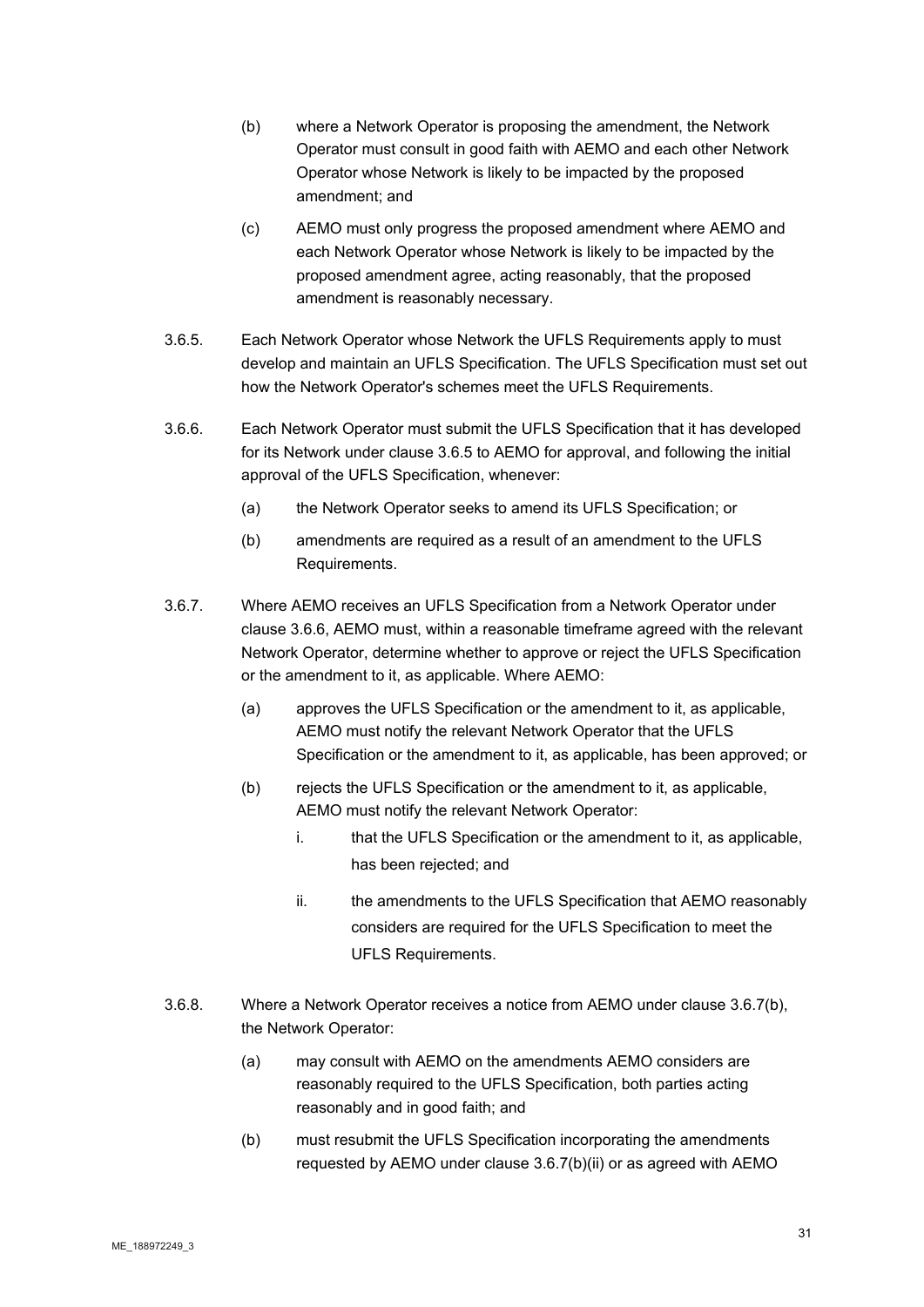pursuant to clause 3.6.8(a), as applicable, to AEMO for approval under clause 3.6.7.

- 3.6.9. Each Network Operator must implement and maintain systems, schemes or standards in accordance with its UFLS Specification, and must agree a timeframe with AEMO for changes to its systems, schemes, or standards triggered by any changes to its UFLS Specification.
- 3.6.10. Each Network Operator must, in respect of its Network, provide a report to AEMO on the compliance of its UFLS Specification with the UFLS Requirements:
	- (a) annually, on the projected ability to meet the requirements over a future ten-year horizon; and
	- (b) within a timeframe agreed with AEMO, both parties acting reasonably, following each under frequency load shedding event.
- 3.6.11. Without limiting AEMO's ability to amend the UFLS Requirements in accordance with this section 3.6, AEMO must review the UFLS Requirements to ensure they are appropriate and consistent with the requirements of this section 3.6 within three years of the date the UFLS Requirements are first published by AEMO under clause 3.6.1(b) and then at least once in every three-year period from completion of the previous review.

# **3. Section 3.7 amended**

3.1 Section 3.7 is deleted and replaced with the following:

#### **3.7. System Restart**

# **System Restart Standard and System Restart Plan**

- 3.7.1. AEMO must determine the System Restart Standard in accordance with clause 3.7.2.
- 3.7.2. The System Restart Standard:
	- (a) must identify the minimum length of time for which a System Restart Service may be required to operate continuously following a system shutdown or major supply disruption;
	- (b) must specify the technical requirements that a Registered Facility must demonstrate to be eligible to provide a System Restart Service;
	- (c) must include guidelines addressing the diversity of System Restart Services, including diversity of locations within the SWIS;
	- (d) must include requirements for mitigating against the risk of unavailability of any System Restart Service during a system shutdown or major supply disruption; and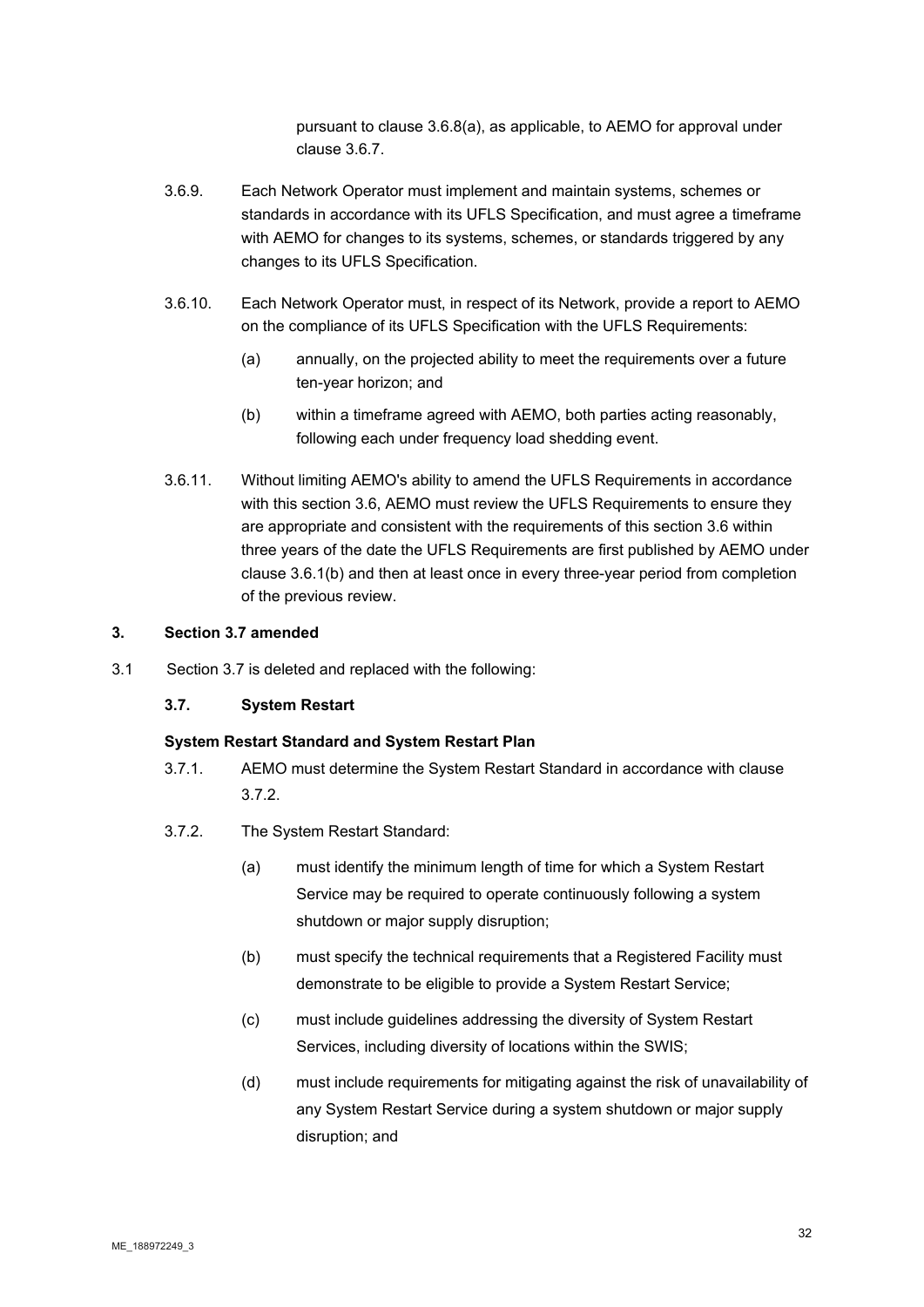- (e) may include any other matters that AEMO determines are necessary to ensure the SWIS is restarted in the event of a system shutdown or major supply disruption.
- 3.7.3. AEMO must develop and maintain the System Restart Plan for the purposes of managing and coordinating restart and restoration of the SWIS in the event of a system shutdown or major supply disruption.
- 3.7.4. The System Restart Plan must:
	- (a) be consistent with the System Restart Standard;
	- (b) cover the whole of the SWIS but may consist of one or more separable components; and
	- (c) take into account any Local Black Start Procedures.
- 3.7.5. AEMO must in:
	- (a) developing the System Restart Plan in accordance with clause 3.7.3; and
	- (b) making any revisions to the System Restart Plan pursuant to clauses 3.7.10 or 3.7.11,

consult in good faith with each Network Operator that AEMO considers may be impacted by the System Restart Plan, or the proposed revision to it, to assist AEMO to ensure that the System Restart Plan is effective and achievable, including in relation to viable restart paths.

- 3.7.6. Each Network Operator that may be impacted by the System Restart Plan must conduct any studies or analyses that are reasonably required to provide input into the System Restart Plan, within a reasonable timeframe to be agreed with AEMO.
- 3.7.7. AEMO must, in developing, and making revisions to, the System Restart Plan, take into account any input provided by a Network Operator under clause 3.7.6, including any information in relation to:
	- (a) viable restart paths; and
	- (b) following a successful restart, the restoration of any sensitive Loads on the Network Operator's Network.
- 3.7.8. Where a Network Operator considers that the conditions on its Network have changed sufficiently to require changes to the System Restart Plan, the Network Operator:
	- (a) may request AEMO to review the System Restart Plan; and
	- (b) must, where a request is made by the Network Operator under clause 3.7.8(a), provide details of the changes to the conditions on its Network with the request.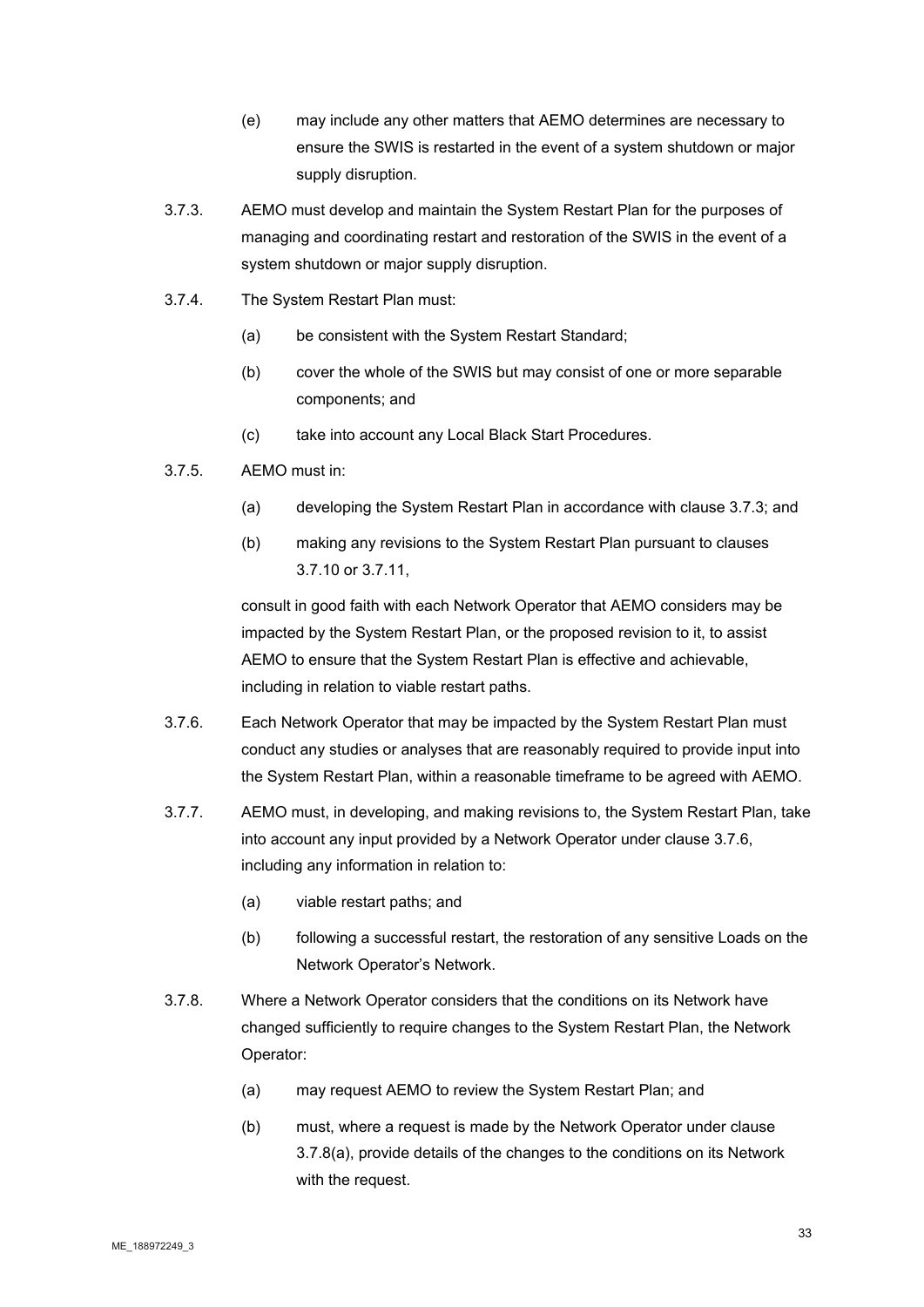- 3.7.9. Where the System Restart Plan, or any revision to it, requires a Network Operator to change or modify any Network equipment, AEMO and the Network Operator must agree a timeframe that is sufficient for the Network Operator to make any such change or modification, including time to undertake appropriate and reasonable testing.
- 3.7.10. Where AEMO:
	- (a) has received a request from a Network Operator under clause 3.7.8; or
	- (b) considers, for any reason, that the System Restart Standard (or any part of it) is no longer achievable or effective,

AEMO must review the System Restart Standard or the System Restart Plan, or both, if required, and make any revisions that AEMO considers are necessary to ensure that the System Restart Standard and the System Restart Plan are achievable and effective for restarting the SWIS in the event of a system shutdown or major supply disruption.

3.7.11. Without limiting the frequency of reviews AEMO may undertake in accordance with clause 3.7.10, AEMO must review the System Restart Standard and the System Restart Plan to ensure they are appropriate and consistent with the requirements of this section 3.7 within three years of the commencement of the System Restart Standard and System Restart Plan and then at least once in every three-year period from completion of the previous review.

#### **Local Black Start Procedures**

- 3.7.12. AEMO must publish guidelines for developing Local Black Start Procedures on the WEM Website.
- 3.7.13. Unless exempted by AEMO (in its absolute discretion), a Market Participant with a Registered Facility that is an energy producing system must:
	- (a) develop and maintain Local Black Start Procedures in accordance with the guidelines published by AEMO under clause 3.7.12 and any modifications published under clause 3.7.16; and
	- (b) promptly provide the Local Black Start Procedures to AEMO, including any amendments to them.
- 3.7.14. Local Black Start Procedures must provide sufficient information to enable AEMO to understand the likely condition and capabilities of Registered Facilities following a system shutdown or major supply disruption such that AEMO is able to develop and maintain the System Restart Plan.
- 3.7.15. If AEMO forms the view, acting reasonably, that it would be useful for the effective operation of the System Restart Plan, AEMO must provide each Network Operator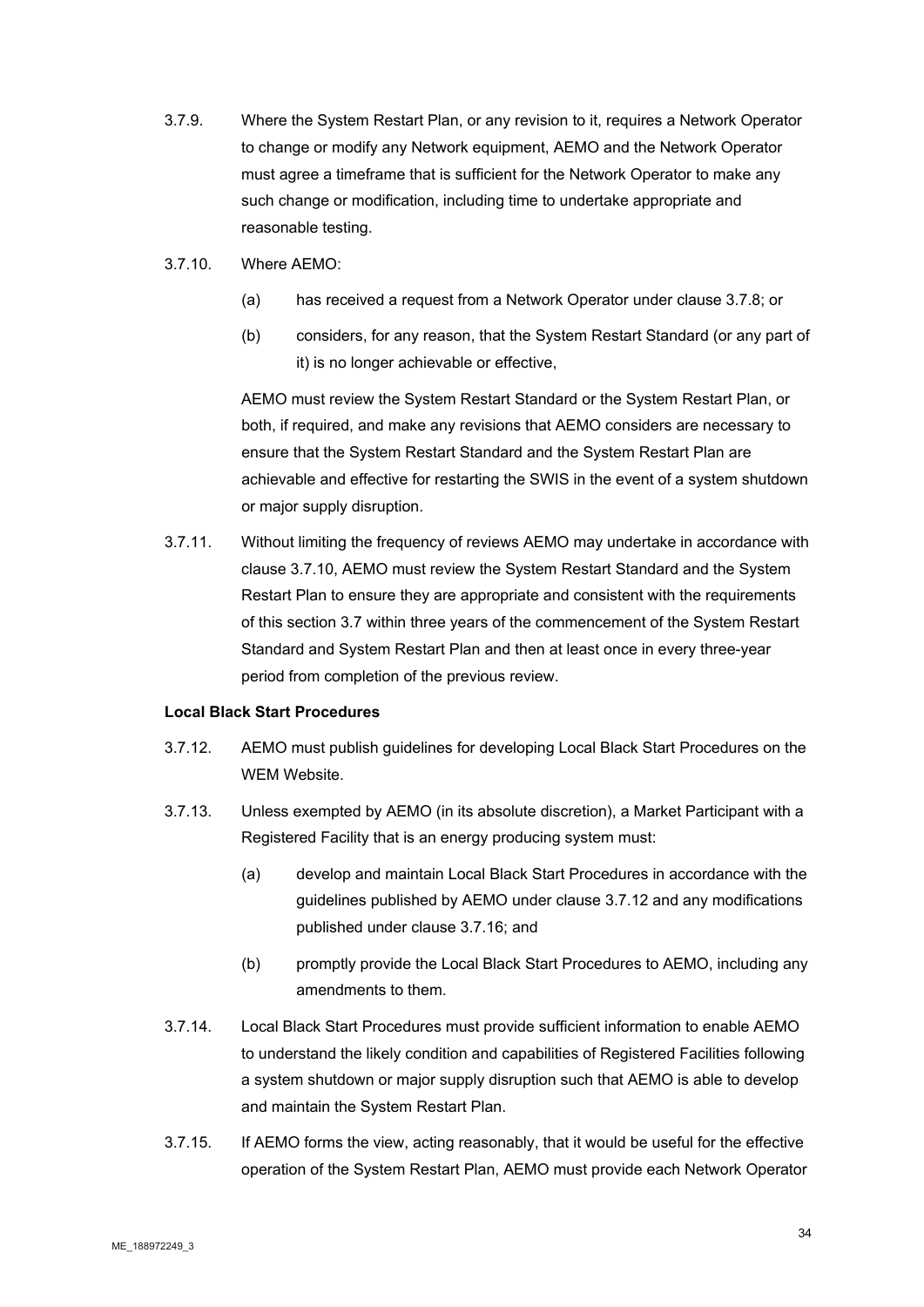with the Local Black Start Procedures that AEMO considers are relevant to the Network Operator.

- 3.7.16. Following a review conducted under clause 3.7.10 or clause 3.7.11, AEMO may modify the guidelines for Local Black Start Procedures by publishing the modified guidelines on the WEM Website, which are deemed to take effect from the date of publication or later date notified by AEMO.
- 3.7.17. Following any modification to the guidelines for Local Black Start Procedures, AEMO may require a Market Participant with a Registered Facility that is an energy producing system to amend the Local Black Start Procedures for the Registered Facility. Any such request by AEMO must:
	- (a) set out the reasons for the requested amendments; and
	- (b) specify a timeframe, which must be reasonable having regard to the extent and complexity of the request, by when the amendments to the Market Participant's Local Black Start Procedures for the Registered Facility must be made.

# **Publication**

- 3.7.18. AEMO must publish the System Restart Standard, including any revisions following a review in accordance with clause 3.7.10 or clause 3.7.11, on the WEM Website.
- 3.7.19. The System Restart Plan, and any revisions following a review in accordance with clause 3.7.10 or clause 3.7.11, are AEMO Confidential. Notwithstanding the AEMO Confidential classification, AEMO may disclose information contained in the System Restart Plan with System Restart Service Providers and prospective System Restart Service Providers, where AEMO considers that disclosure would support provision of a System Restart Service.

#### **Obligations to Restart the SWIS**

- 3.7.20. AEMO must use its reasonable endeavours to ensure the SWIS is restarted and restored in the event of a system shutdown or major supply disruption.
- 3.7.21. In performing its obligation under clause 3.7.20, AEMO must, when coordinating with Network Operators regarding the restoration of the SWIS following a successful restart, have reasonable regard to information provided by Network Operators.
- 3.7.22. Each Network Operator must use its reasonable endeavours to ensure that, at all times, its Network is capable of being restarted or restored in accordance with the System Restart Plan in the event of a system shutdown or major supply disruption.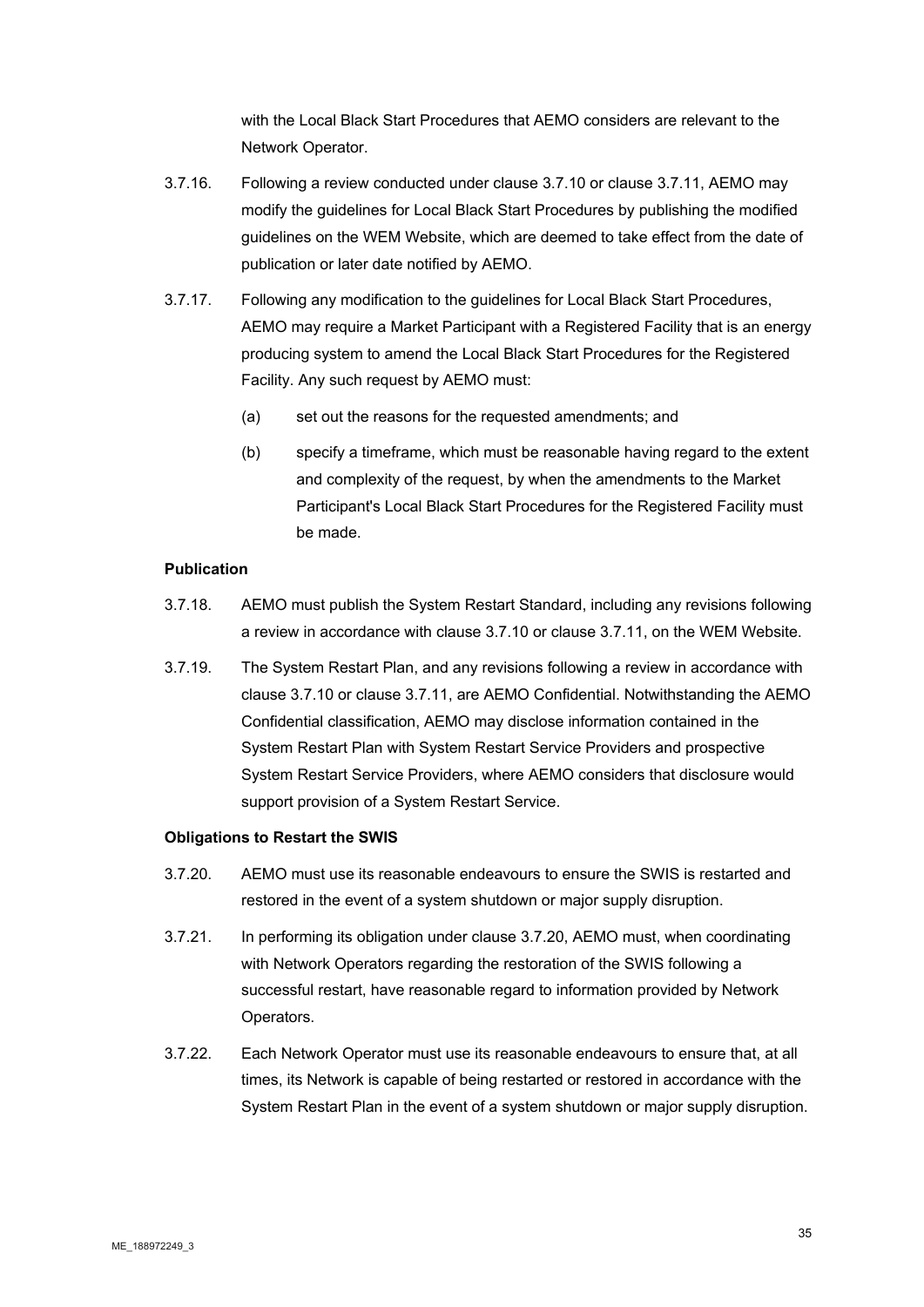- 3.7.23. Each Network Operator must take all actions necessary to support and enable AEMO to implement the System Restart Plan in the event the System Restart Plan is enacted, including by:
	- (a) complying with any directions from AEMO;
	- (b) providing timely information to AEMO on the status of its Network and whether the System Restart Plan may need to be adjusted to address the actual conditions on the Network at that time;
	- (c) coordinating with AEMO during the restoration of the SWIS on revisions that may be required to the System Restart Plan to address the actual conditions on the Network during the restoration; and
	- (d) cooperating with any requests from AEMO, including using best endeavours to provide any information requested by AEMO within the time specified by AEMO.
- 3.7.24. Where directed by AEMO, a Market Participant must take all actions necessary to support the enactment of the System Restart Plan, including by:
	- (a) committing or de-committing any, or all, of its Facilities, or individual energy producing systems within its Facilities, or operating them in a manner required by AEMO;
	- (b) operating a Facility or individual energy producing system or equipment within a Facility in a particular manner, consistent with the relevant Registered Generator Performance Standards or Standing Data for that Facility;
	- (c) providing an Essential System Service if the Facility is accredited for that Essential System Service; and
	- (d) cooperating with any requests from AEMO, including using best endeavours to provide any information requested by AEMO within the time specified by AEMO.

#### **Procurement of System Restart Services**

- 3.7.25. AEMO must use its reasonable endeavours to procure System Restart Services to meet the System Restart Standard.
- 3.7.26. AEMO may enter into a System Restart Service Contract with a Market Participant.
- 3.7.27. AEMO must prepare a specification for a System Restart Service requirement to meet the System Restart Standard in accordance with the WEM Procedure specified in clause 3.7.40.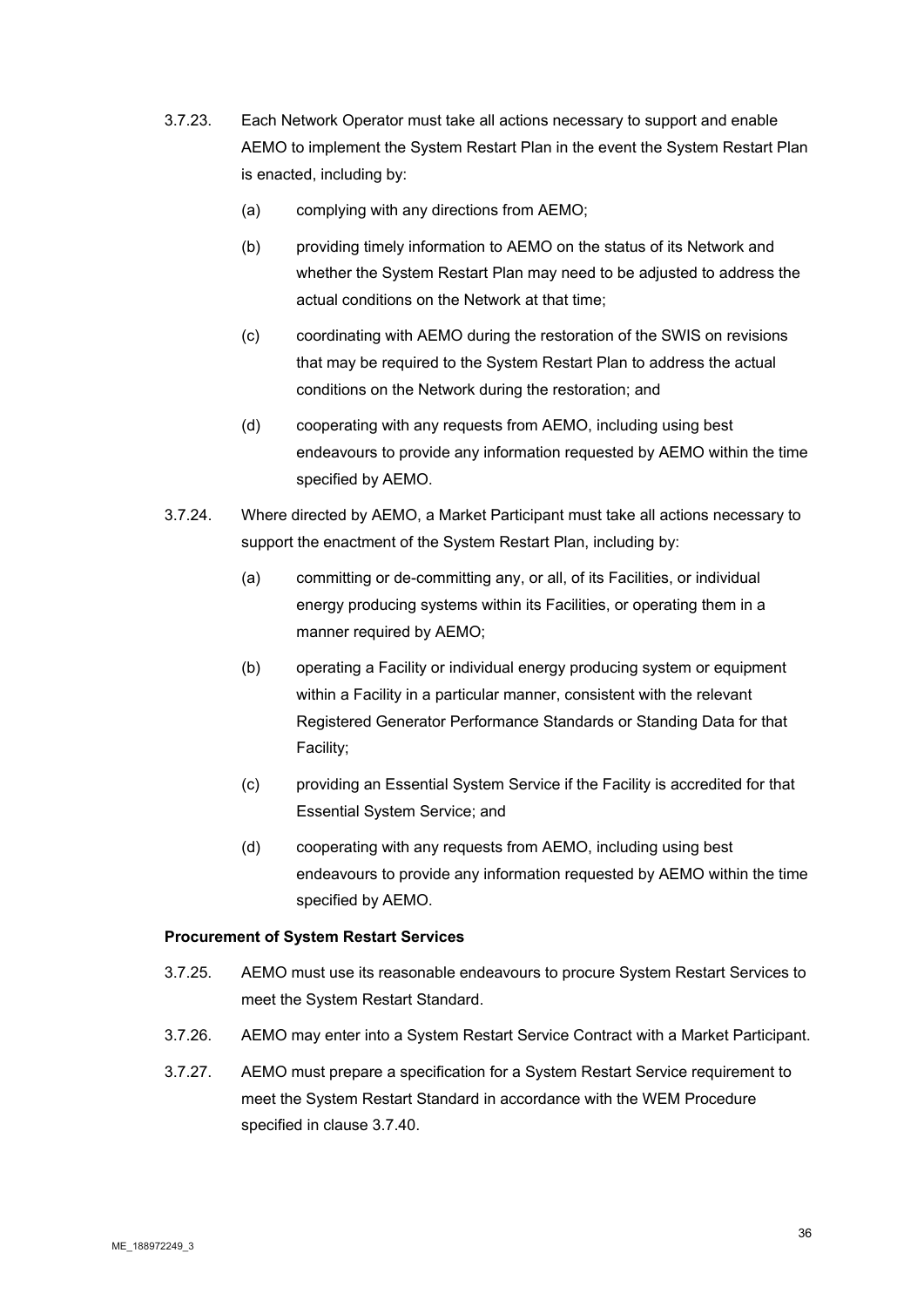- 3.7.28. AEMO must publish a call for submissions for the provision of System Restart Service, no later than 20 Business Days prior to the proposed closing date for submissions, on the WEM Website and at least one major tender portal.
- 3.7.29. AEMO must include in the call for submissions referred to in clause 3.7.28:
	- (a) the date and time for lodgement of submissions;
	- (b) contact details for AEMO;
	- (c) a description of the technical requirements, including any locational requirements, for the System Restart Service;
	- (d) the location on the WEM Website of the standard form contract referred to in clause 3.7.30; and
	- (e) the location on the WEM Website of the specification prepared by AEMO in accordance with clause 3.7.27 for the System Restart Service.
- 3.7.30. AEMO must develop, maintain and publish on the WEM Website, a standard form contract for the provision of a System Restart Service which must include, at a minimum, the following fields:
	- (a) the name of the Market Participant and its Registered Facility that is proposed to provide the System Restart Service;
	- (b) the offer price for each cost component specified by AEMO, which may include, where applicable:
		- i. a price to cover the cost of capital works;
		- ii. a service availability price, including for ongoing maintenance works;
		- iii. a service testing price; and
		- iv. a service usage price;
	- (c) the proposed contract term for the System Restart Service;
	- (d) the availability requirements for the System Restart Service; and
	- (e) a standard list of terms and conditions to apply to the contract.
- 3.7.31. A submission made by a prospective System Restart Service Provider in response to a call for submissions under clause 3.7.28 must:
	- (a) be made in good faith;
	- (b) incorporate the standard form contract published by AEMO in accordance with clause 3.7.30;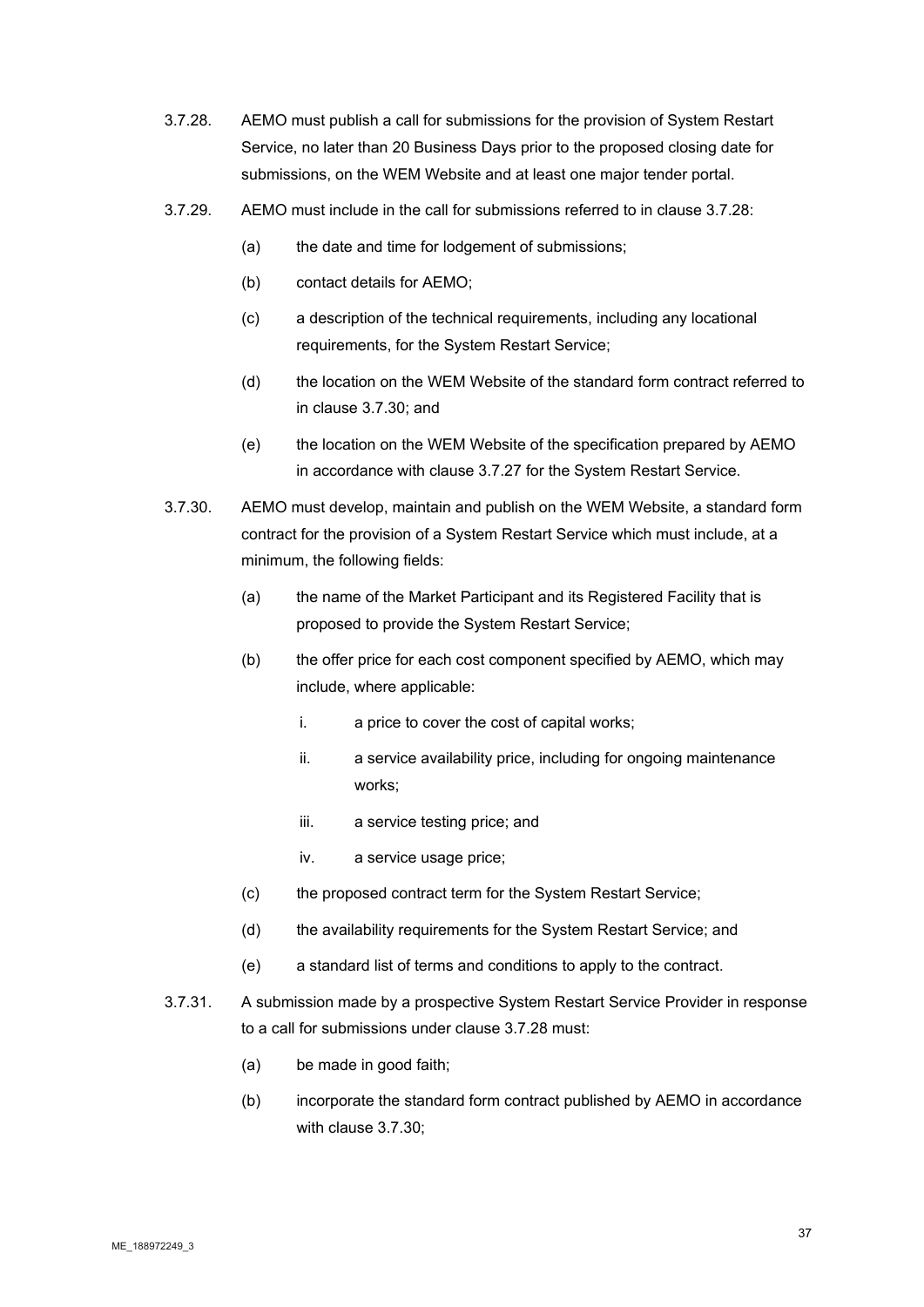- (c) be capable of being accepted by AEMO and binding on the Market Participant and AEMO; and
- (d) include the cost information and any assumptions used to calculate the proposed offer for the provision of the System Restart Service.
- 3.7.32. Any costs incurred by a prospective System Restart Provider to determine the adequacy and capability of its equipment to assist it in making a valid submission under clause 3.7.31 are to be borne by that prospective System Restart Provider. To avoid doubt, this includes the costs of any negotiations with a Network Operator in respect to any Network equipment augmentation that may assist the prospective System Restart Service Provider in making a valid submission.
- 3.7.33. Where a prospective System Restart Service Provider initiates discussions with a Network Operator with respect to a proposed submission made by the prospective System Restart Service Provider under clause 3.7.31, the Network Operator must negotiate in good faith with the prospective System Restart Service Provider with respect to identifying and, if possible, resolving issues that would prevent the delivery of effective System Restart Services proposed by the prospective System Restart Service Provider.

#### **Sharing System Restart Service submissions**

- 3.7.34. Where a prospective System Restart Service Provider makes a submission under clause 3.7.31, the Market Participant consents to AEMO sharing information contained in the submission in accordance with clause 3.7.35.
- 3.7.35. AEMO may, as part of assessing a submission made under clause 3.7.31, provide details of the submission, except for the offer price and any other commercially sensitive information, to each relevant Network Operator to assist AEMO to determine whether the proposal in the submission is technically feasible, including whether any augmentation of the Network would be required to make the proposal technically feasible.

#### **Awarding System Restart Service Contract**

- 3.7.36. Where AEMO accepts a submission made under clause 3.7.31, it must:
	- (a) notify the Market Participant within five Business Days of accepting the submission; and
	- (b) publish a notice on the WEM Website within five Business Days of accepting the submission.
- 3.7.36A. AEMO and Market Participants, when entering into a System Restart Service Contract, must use the standard form contract published under clause 3.7.30.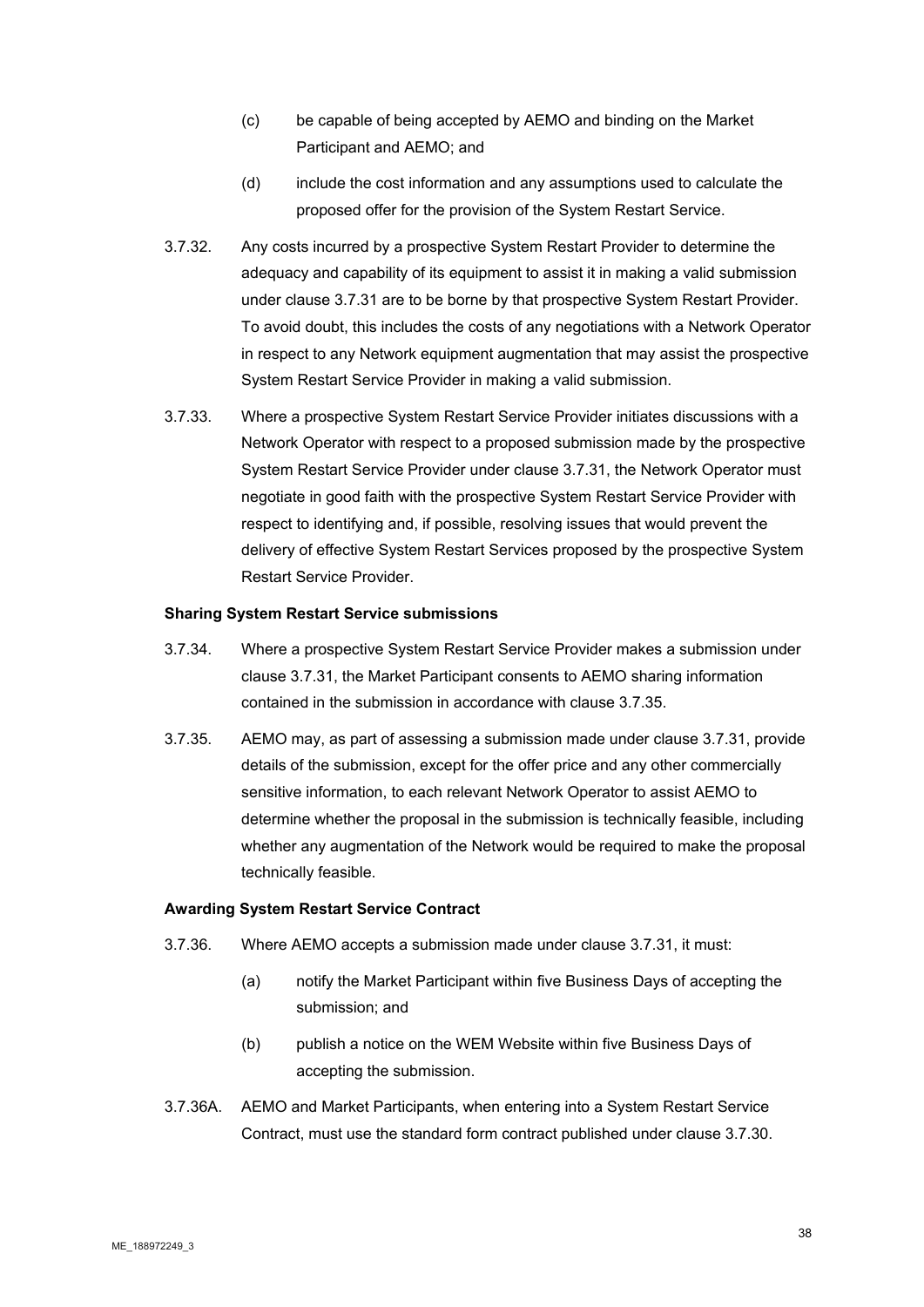- 3.7.36B. AEMO may allow a System Restart Service contract to vary from the standard form contract where AEMO considers that those variations are reasonably required, having regard to the specific characteristics of the Facility providing the System Restart Service.
- 3.7.37. AEMO's acceptance of a submission made under clause 3.7.31 forms a binding System Restart Service Contract between the Market Participant and AEMO.

#### **Network Operator's Obligations to Facilitate System Restart Services**

- 3.7.38. A Network Operator must:
	- (a) provide any information to AEMO and conduct any analysis which AEMO reasonably requires in order for AEMO to assess the capability of a proposed System Restart Service to meet the System Restart Standard; and
	- (b) where it is reasonable and practicable to do so, participate in or facilitate testing of a System Restart Service proposed to be provided by a prospective System Restart Service Provider, and any further testing once a System Restart Service Provider is contracted to provide a System Restart Service, to confirm the ongoing availability of the System Restart Service in accordance with the terms of the System Restart Service Contract.

# **Recovery of Costs**

- 3.7.39. Except to the extent specified in these WEM Rules or the System Restart Service Contract, AEMO, each Network Operator and each System Restart Service Provider must bear their own costs in respect of:
	- (a) a System Restart Service Contract (including, to avoid doubt, the preparation or negotiation of it in accordance with this section 3.7); and
	- (b) the provision of a System Restart Service.
- 3.7.40. AEMO must document in a WEM Procedure:
	- (a) the methodology and processes it uses to determine the System Restart Standard and System Restart Plan;
	- (b) any matters, in addition to the requirements specified in clause 3.7.30, that the standard form contract for System Restart Service submissions may address;
	- (c) the factors AEMO may consider when determining whether changes from the standard form contract are reasonably required for the purposes of clause 3.7.36B;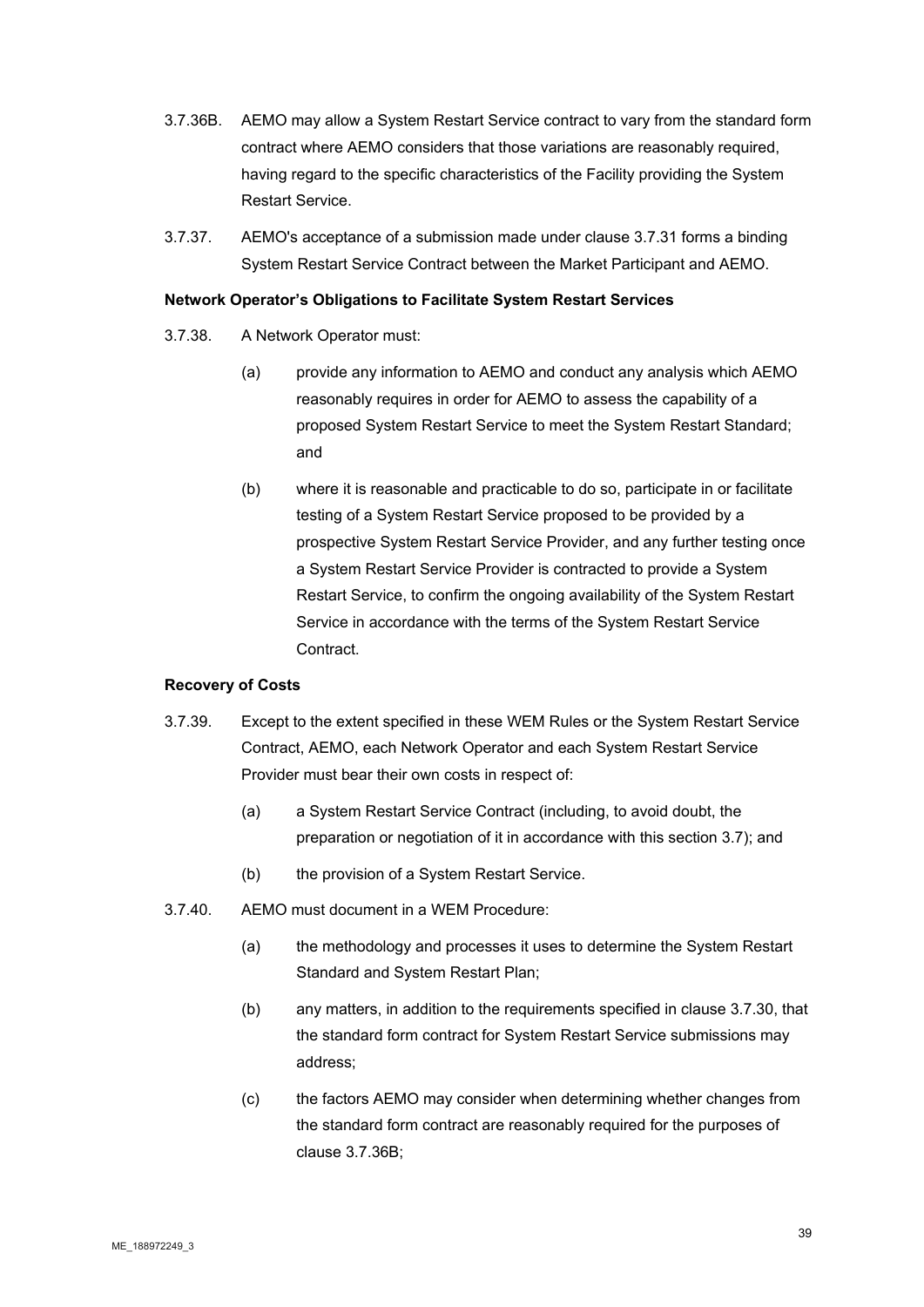- (d) the processes to be followed by AEMO and Rule Participants in relation to the procurement of System Restart Services by AEMO;
- (e) the methodologies and processes to be followed by AEMO in:
	- i. determining whether a System Restart Service submission is valid;
	- ii. analysing and selecting System Restart Service submissions to meet the System Restart Standard; and
	- iii. accepting a System Restart Service submission to become an effective System Restart Service Contract;
- (f) the processes to be followed by AEMO in conducting a review under clauses 3.7.10 and 3.7.11 and consulting with Network Operators; and
- (g) any other matters AEMO considers as reasonably required in relation to System Restart Service provision or operation.

#### **4. Section 3.10 amended**

4.1 Delete clause 3.10.6.

#### **5. Chapter 11 Glossary amended**

5.1 The definition for 'Local Black Start Procedures' is deleted and replaced with the following:

**Local Black Start Procedures**: The procedures developed by a Market Participant under clause 3.7.13 in accordance with the guidelines published by AEMO under clause 3.7.12.

5.2 The definition for 'System Restart Service' is deleted and replaced with the following:

**System Restart Service**: The ability of a Registered Facility with an energy producing system to start without requiring energy to be supplied from a Network to assist in the re-energisation of the SWIS in the event of a system shut down or major supply disruption.

5.3 Insert the following new definitions:

**System Restart Plan**: The plan described in clause 3.7.4.

**System Restart Service Contract**: A contract between AEMO and a Market Participant for the provision of a System Restart Service to AEMO by that Market Participant's Registered Facility.

**System Restart Service Provider**: A Market Participant who provides System Restart Service to AEMO under a System Restart Service Contract.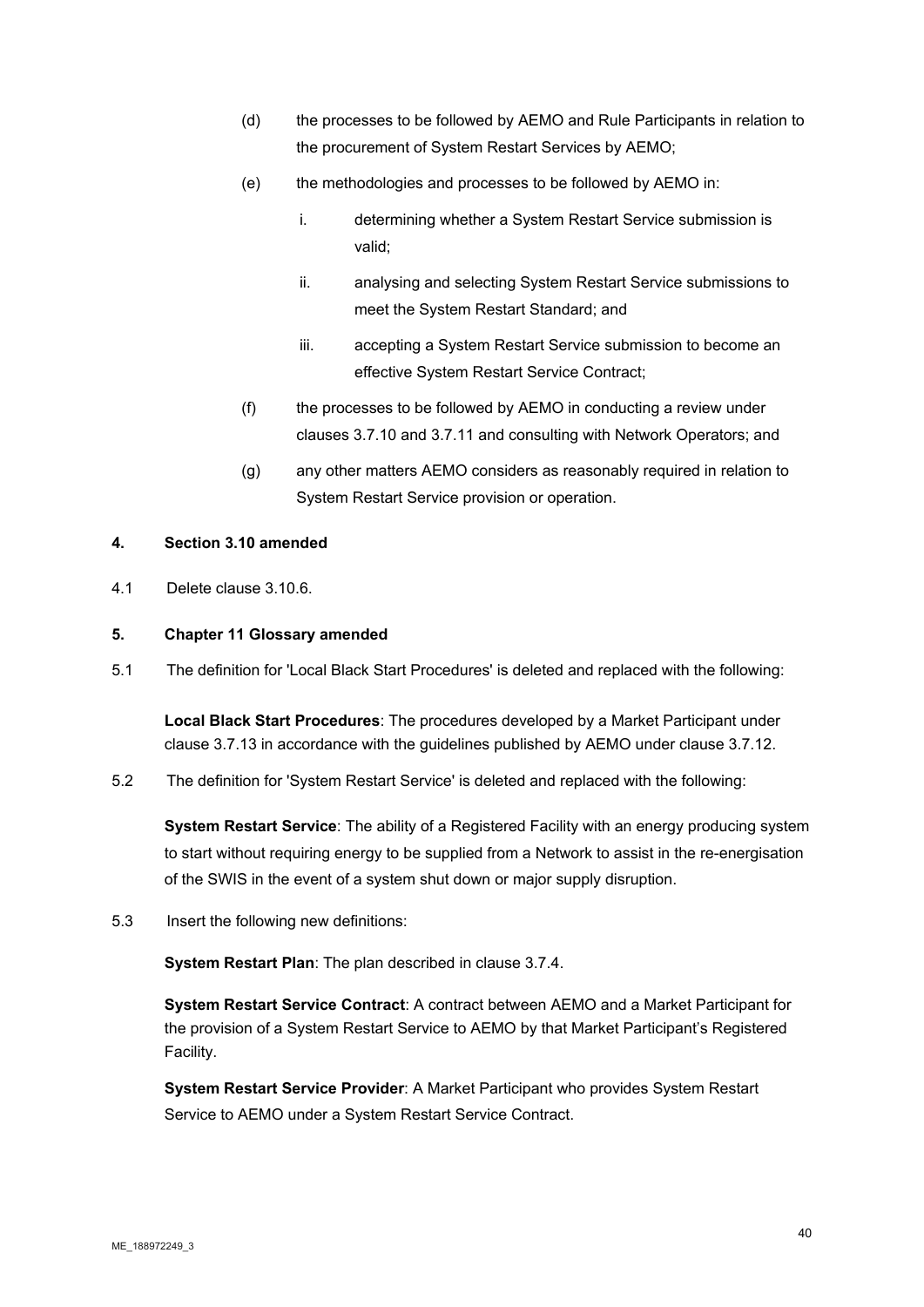**System Restart Standard**: The standard, determined by AEMO under clause 3.7.1 and described in clause 3.7.2, for procurement of System Restart Services.

**UFLS Requirements**: The functional requirements for the SWIS under frequency load shedding system published by AEMO in accordance with section 3.6, and as may be amended from time to time in accordance with section 3.6.

**UFLS Specification**: The document referred to in clause 3.6.5 containing the Network Operator's design specification for its under frequency load shedding system in respect of its Network, which must meet the UFLS Requirements.

# **Schedule F**

### **1. Section 4.11 amended**

- 1.1 Clause 4.11.1(bA) is deleted and replaced with the following:
	- (bA) where the Facility is an Energy Producing System, the Certified Reserve Capacity must not exceed the Declared Sent Out Capacity for the Facility notified to AEMO under clause 4.10.1(bA)(iii);

#### **Schedule G**

#### **1. Section 3.4 amended**

- 1.1 Clause 3.4.4(a) is amended by deleting the words 'In order to maintain Power System Security or Power System Reliability' and replacing them with the words 'In order to restore and maintain Power System Security or Power System Reliability'.
- 1.2 Clause 3.4.4(e) is amended by inserting the words ', in which case AEMO must first consult with the relevant Network Operator,' immediately after the words 'direct a Network Operator'.
- 1.3 Clause 3.4.4(f) is amended by inserting the words ', in which case AEMO must first consult with the relevant Network Operator,' immediately after the words 'direct a Network Operator'.
- 1.4 Insert the following new clause 3.4.5A:
	- 3.4.5A. Where AEMO issues a direction under clauses 3.4.4(d), 3.4.4(e) or 3.4.4(f) or takes any other action under clause 3.4.5, AEMO must record:
		- (a) the date and time of the direction or action;
		- (b) the name of the Registered Facility or relevant equipment impacted by the direction or action;
		- (c) the nature of the direction or action; and
		- (d) the reasons for the direction or action.

#### **2. Section 3A.4 amended**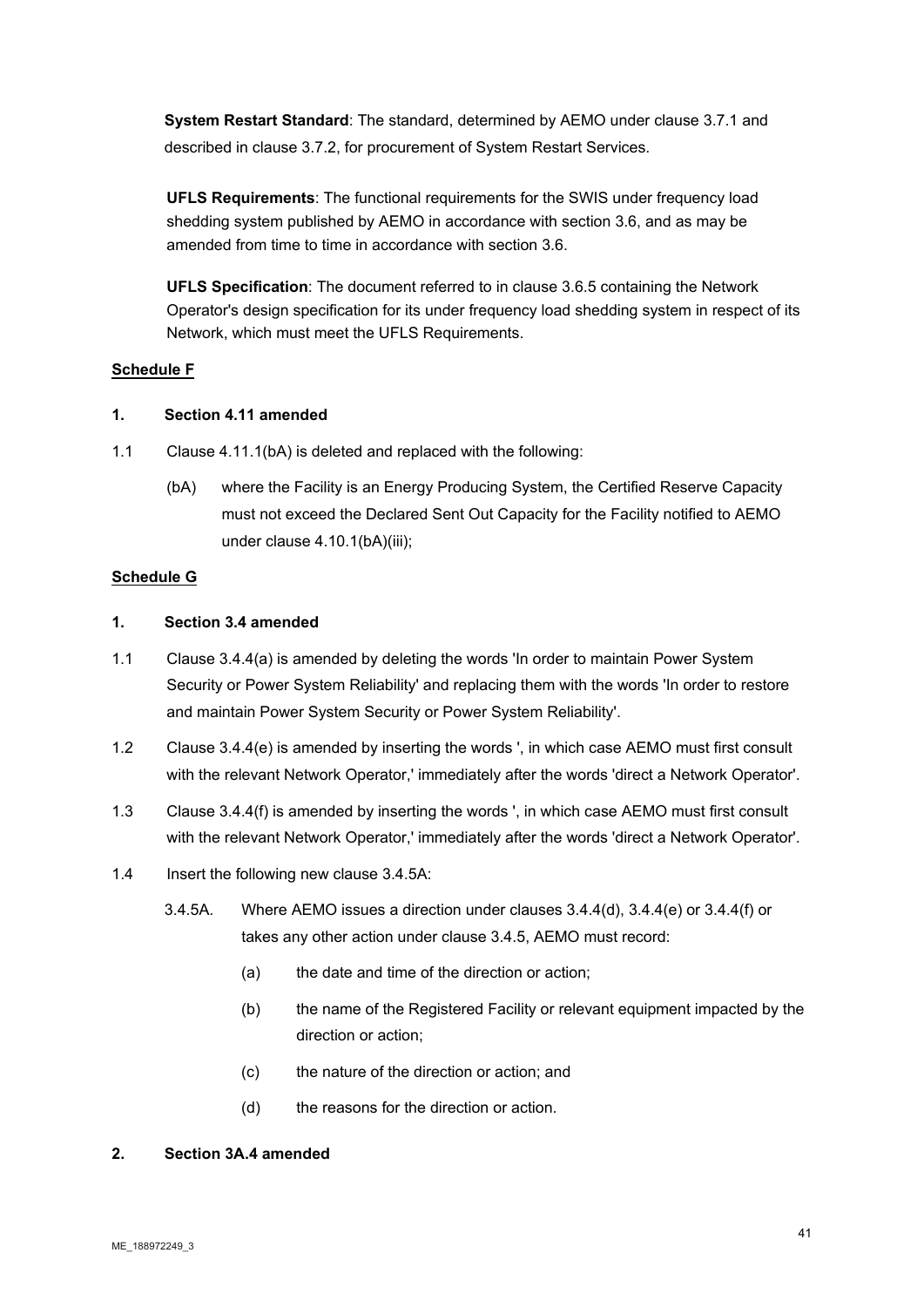- 2.1 Clause 3A.4.4 is deleted and replaced with the following:
	- 3A.4.4. A Network Operator must:
		- (a) prepare guidelines in consultation with AEMO, to provide information to Market Participants as to how the standard or technical level of performance in respect of each Technical Requirement will be assessed for each type of generating unit; and
		- (b) publish those guidelines on its website.

#### **3. Section 3.8 amended**

- 3.1 Clause 3.8.7 is deleted and replaced with the following:
	- 3.8.7. Where AEMO recommends to the Economic Regulation Authority pursuant to clause 3.8.5A or a Network Operator pursuant to clause 3.8.6 that changes to a WEM Procedure are necessary, the Economic Regulation Authority or the Network Operator, as applicable, must publish:
		- (a) the changes recommended by AEMO; and
		- (b) its decision and reasons as to whether the changes recommended by AEMO are necessary,

on the Economic Regulation Authority's or the Network Operator's website, as applicable.

#### **4. Section 3.21 amended**

- 4.1 Insert the following new clause 3.21.7C:
	- 3.21.7C. AEMO must determine the Capacity Adjusted Forced Outage Quantity for each Dispatch Interval for each Registered Facility with a Reserve Capacity Obligation Quantity greater than zero:

$$
CAFO(f, DI) = \sum_{c \text{ in } f} CAFO(c, DI)
$$

- (a) CAFO(f,DI) is the Capacity Adjusted Forced Outage Quantity for Facility f in Dispatch Interval DI;
- (b) c in f denotes all Separately Certified Components of Facility f; and
- (c) CAFO(c,DI) is the Capacity Adjusted Forced Outage Quantity for Separately Certified Component c in Dispatch Interval DI as calculated in clause 3.21.7.
- 4.2 Clause 3.21.10 is deleted and replaced with the following: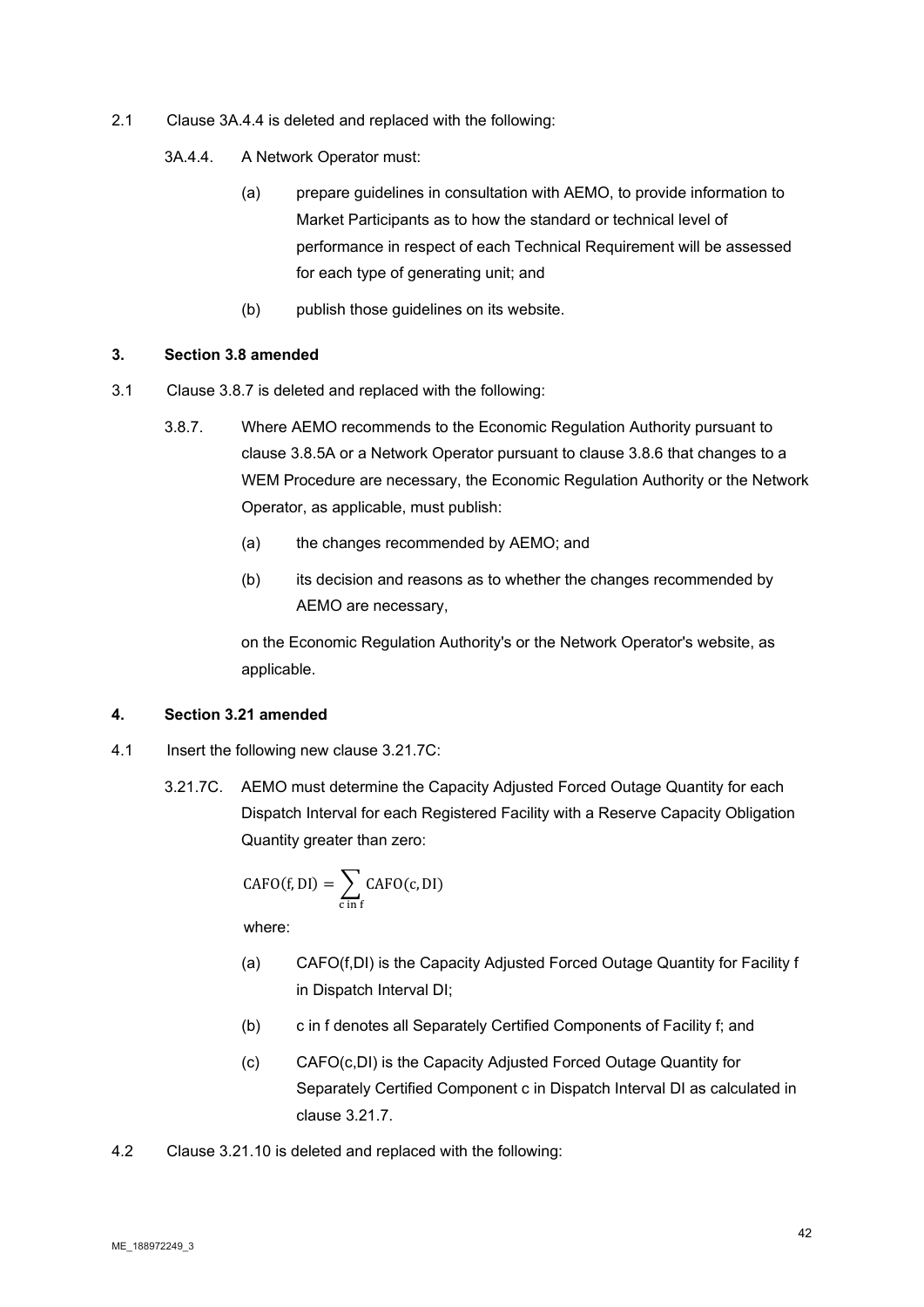3.21.10. AEMO must document the processes to be followed in reporting Forced Outages, including the determination of Forced Outage quantities pursuant to clause 4.26.1F, in a WEM Procedure.

# **5. Section 4.9 amended**

- 5.1 Clause 4.9.10(b) is deleted and replaced with the following:
	- (b) the methodology AEMO uses for determining Planned Outage rates and Forced Outage rates, which must treat Charge Level shortfalls for Electric Storage Resources, as calculated under clause 4.26.1E, as Forced Outages; and

# **6. Section 4.25 amended**

6.1 Clause 4.25.4E is amended by deleting the contents of it and replacing them with '[Blank].

# **7. Section 4.26 amended**

- 7.1 Clause 4.26.1A(a)(ii)(3) is deleted and replaced with the following:
	- 3. if Facility f is considered by AEMO to have been in Commercial Operation in Trading Interval t and is either a Scheduled Facility, a Semi-Scheduled Facility or a Non-Scheduled Facility:

# min(CCIG(f,t),

max(0, min(RL(f,t) – 2 × MAX2(f,t), RL(f,t) – A(f,t))))  $+$  RTMRCD(f,t)

- i. CCIG(f,t) is the number of Capacity Credits held for Facility f associated with Separately Certified Components of Facility f which are Intermittent Generating Systems of the Facility in Trading Interval t;
- $ii.$  RL $(f,t)$  is the Required Level for Facility f, adjusted to 100 percent of the level of Capacity Credits held for Facility f in Trading Interval t;
- $iii.$  MAX2(f,t) is the second highest value of the output for Facility  $f$  (in MWh) achieved for a Trading Interval during the Trading Day in which Trading Interval t falls, as measured in Meter Data Submissions received by AEMO in accordance with section 8.4, that has been achieved since the date AEMO determined the Facility to be in Commercial Operation up to the relevant Trading Day, where this value must be set equal to or greater than the Max2 applied by AEMO for the previous Trading Day;
- $iv.$  A(f,t) is the level of output (in MW) detailed in the most recent report provided prior to Trading Interval t by the Market Participant for Facility f under clause 4.13.10C; and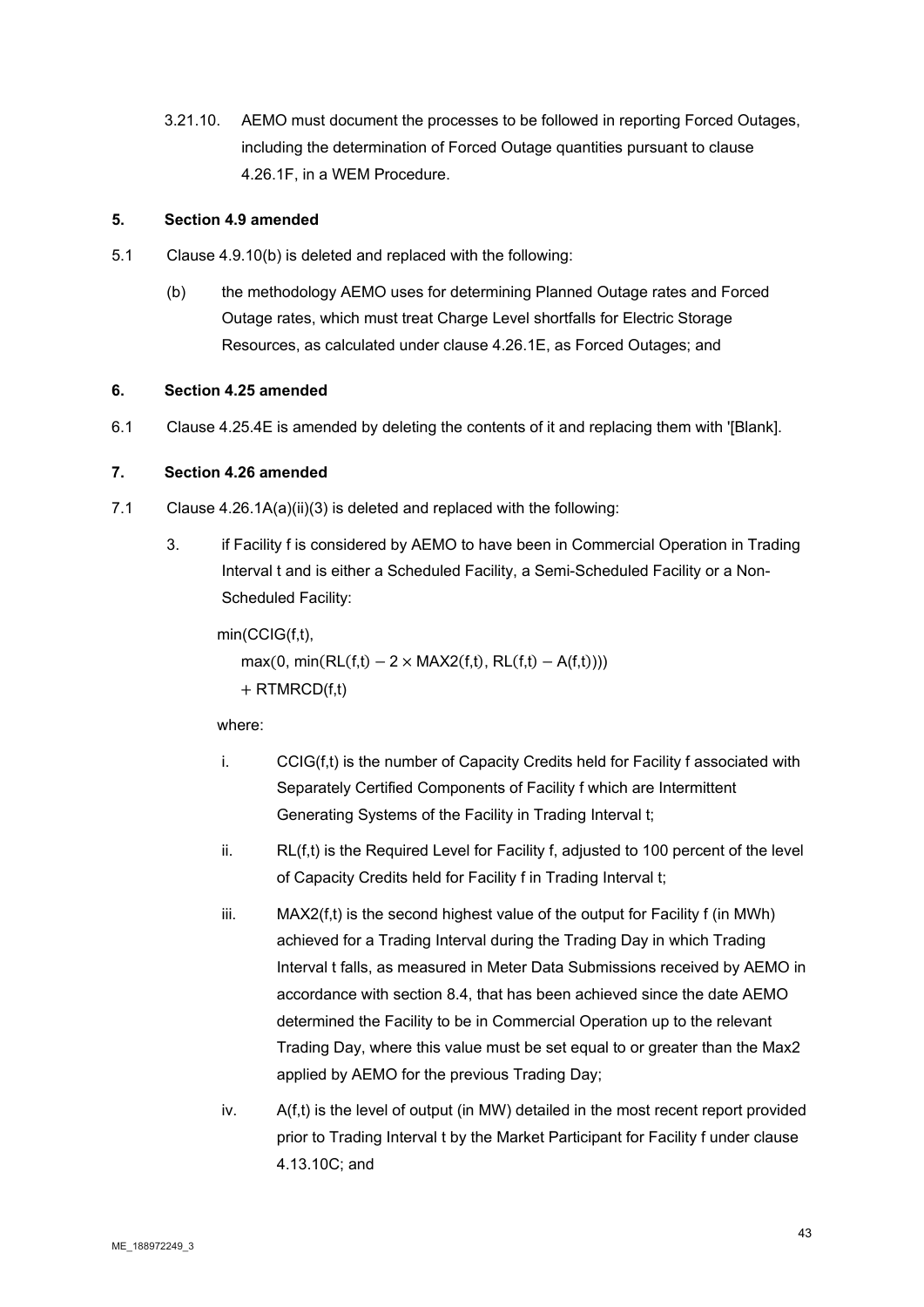- v. RTMRCD(f,t) is the Real-Time Market Reserve Capacity Deficit determined for Facility f in Trading Interval t under clause 4.26.1B; and
- 7.2 Clause 4.26.1B is deleted and replaced with the following:
	- 4.26.1B. AEMO must calculate the Real-Time Market Reserve Capacity Deficit for each Scheduled Facility, Semi-Scheduled Facility or Non-Scheduled Facility f for each Trading Interval t in which AEMO considers the Facility to have been in Commercial Operation as either:
		- (a) where Facility f is a Non-Scheduled Facility:

 $RTMRCD(f,t) = 0$ 

(b) otherwise:

 $RTMRCD(f, t) = min(RCOQ(f, t), CAPO(f, t) + NISCRQ(f, t))$  $+ ESRCSF(f,t) + RTMOSF(f,t)) + NIMGRPPO(f,t)$  $+ ESRRPPO(f,t)$ 

- i. RCOQ(f,t) is the Reserve Capacity Obligation Quantity determined for Facility f in Trading Interval t;
- ii. CAFO(f,t) is the Capacity Adjusted Forced Outage Quantity determined for Facility f in Trading Interval t under clause 3.21.7B;
- iii. NISCRQ(f,t) is the Not In-Service Capacity Refund Quantity determined for Facility f in Trading Interval t under clause 4.26.1D;
- iv. ESRCSF(f,t) is the ESR Charge Shortfall determined for Facility f in Trading Interval t under clause 4.26.1E;
- v. RTMOSF(f,t) is the Real-Time Market Offer Shortfall determined for Facility f in Trading Interval t under clause 4.26.1G;
- vi. NIMGRPPO(f,t) is the quantity of Refund Payable Planned Outage determined for Facility f in Trading Interval t under clause 4.26.1C; and
- vii. ESRRPPO(f,t) is the quantity of Refund Payable Planned Outage determined for Facility f in Trading Interval t under clause 4.26.1CA.
- 7.3 Clause 4.26.1D is deleted and replaced with the following:
	- 4.26.1D. AEMO must calculate the Not In-Service Capacity Refund Quantity for each Scheduled Facility or Semi-Scheduled Facility f for each Trading Interval t in which AEMO considers the Facility to have been in Commercial Operation as: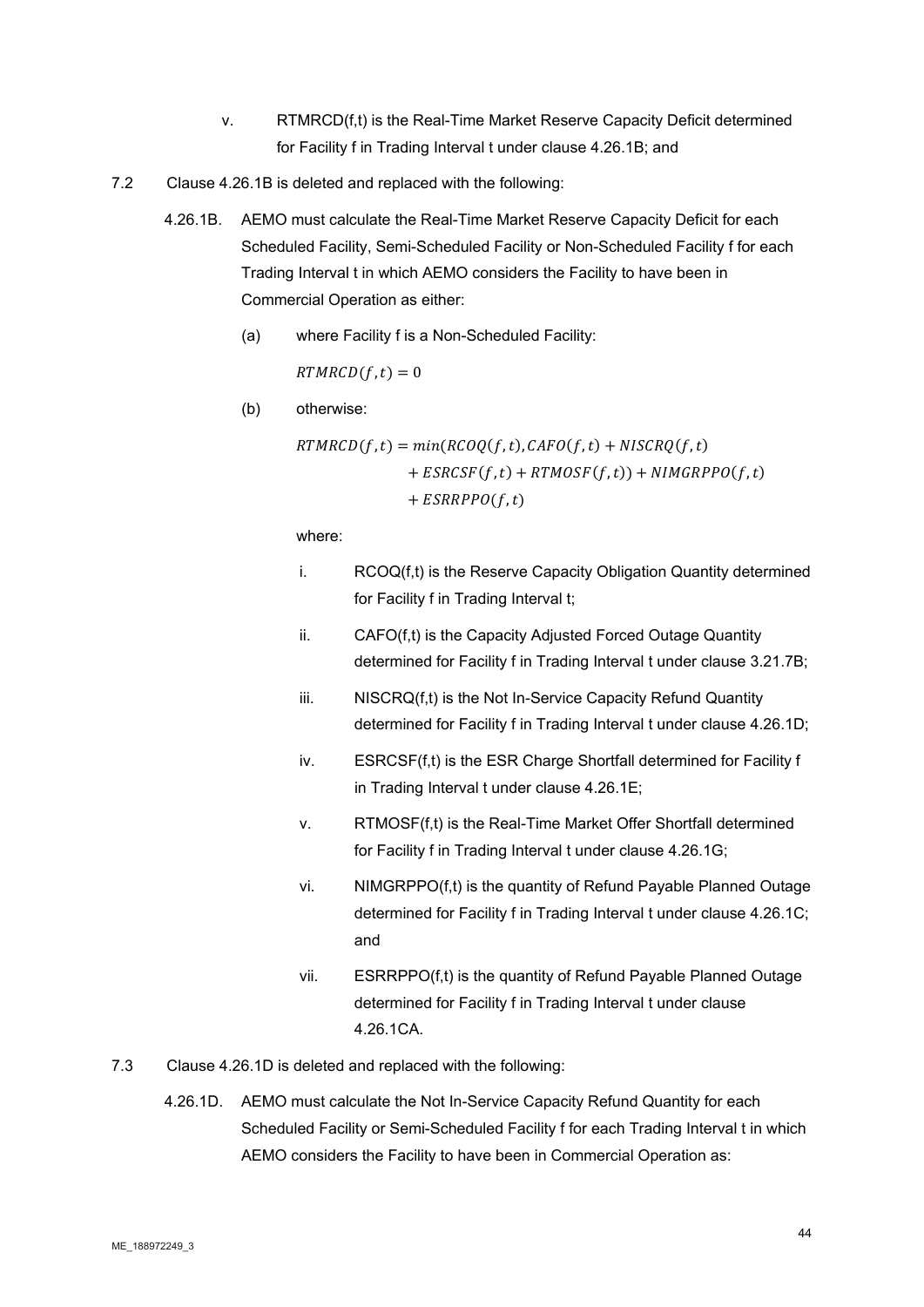where:

(a) RCOQ(f,DI) is the Reserve Capacity Obligation Quantity determined for Facility f in Dispatch Interval DI;

6

- (b) CAFO(f,DI) is the Capacity Adjusted Forced Outage Quantity determined for Facility f in Dispatch Interval DI under clause 3.21.7C;
- (c) NISCap(f,DI) is the Not In-Service Capacity quantity determined for Facility f in Dispatch Interval DI under clause 7.13A.1; and
- (d) DI∈t denotes all Dispatch Intervals DI in Trading Interval t.
- 7.4 Clause 4.26.1E is deleted and replaced with the following:
	- 4.26.1E. AEMO must calculate the ESR Charge Shortfall for each Scheduled Facility or Semi-Scheduled Facility f for each Trading Interval t in which AEMO considers the Facility to have been in Commercial Operation as:

ESRChargeShortfall(f,t) =  $\frac{\sum_{\text{DIE}i}\sum_{\text{c}\in f}\text{ESRCSF}(\text{c},\text{D}l)}{6}$ where:

- (a) ESRCSF(c,DI) is the capacity shortfall in MW determined for Separately Certified Component c in Dispatch Interval DI under clause 4.26.1F;
- (b) DI∈t denotes all Dispatch Intervals DI in Trading Interval t; and
- (c) c∈f denotes all Separately Certified Components c of Facility f that are Electric Storage Resources.
- 7.5 Insert the following new clause 4.26.1F:
	- 4.26.1F. ESRCSF(c,DI) for Separately Certified Component c (which is an Electric Storage Resource) for Dispatch Interval DI is:

ESRCSF(c,DI) =  $max(0, RCOQ(c,DI) - CAPO(c,DI) - 12 \times$  $max(0, ChargeLevel(c, DI) - MinChangeLevel(c, DI))$ 

- (a) RCOQ(c,DI) is the Reserve Capacity Obligation Quantity determined for Separately Certified Component c in Dispatch Interval DI;
- (b) CAFO(c,DI) is the Capacity Adjusted Forced Outage Quantity determined for Separately Certified Component c in Dispatch Interval DI under clause 3.21.7;
- (c) ChargeLevel(c,DI) is the Charge Level in MWh, or alternative estimate from AEMO where the Charge Level is not available, of Separately Certified Component c determined at the start of Dispatch Interval DI; and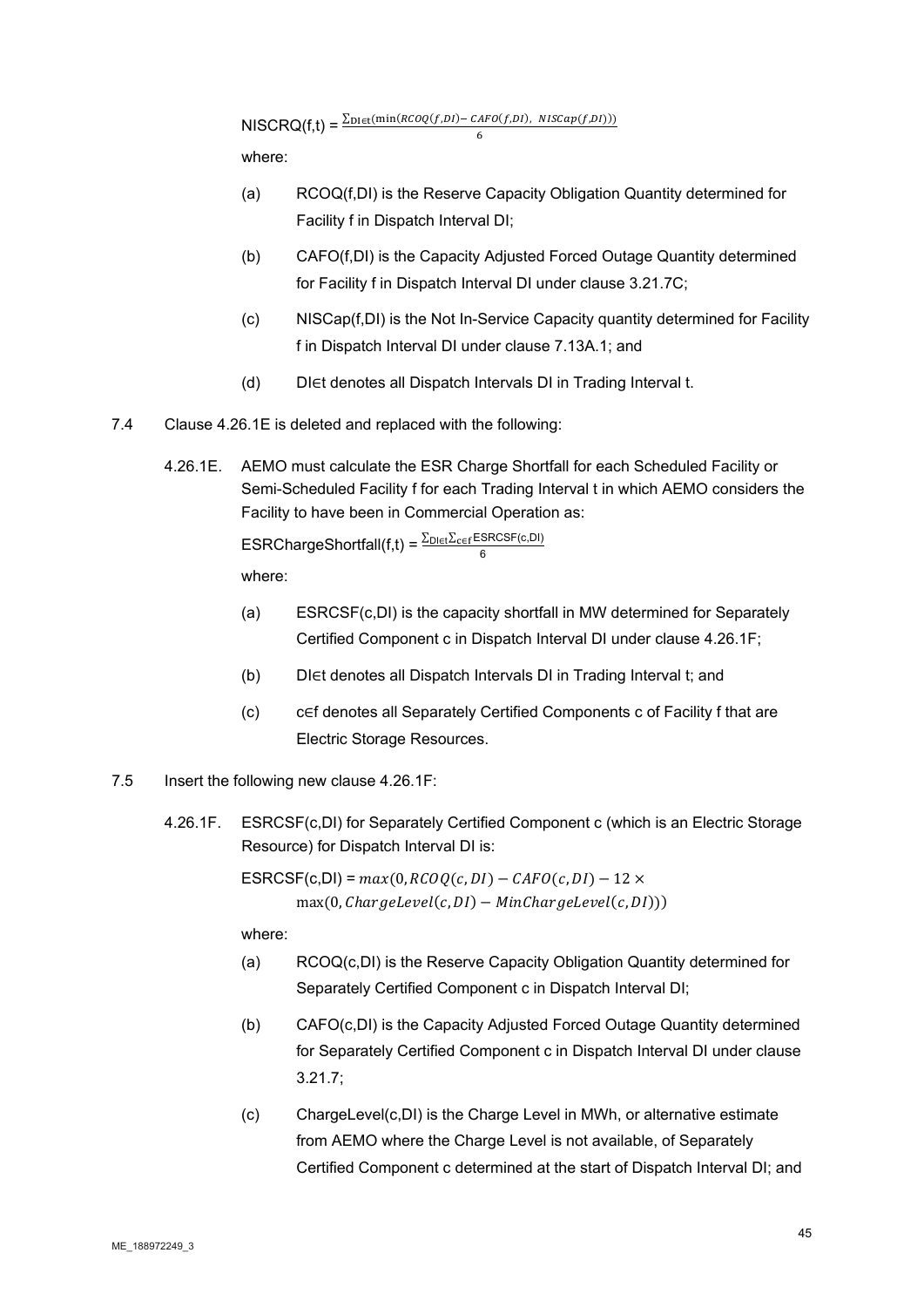- (d) MinChargeLevel(c,DI) is the minimum Charge Level capability in MWh as specified in Standing Data for Separately Certified Component c in Dispatch Interval DI.
- 7.6 Insert the following new clause 4.26.1G:
	- 4.26.1G. AEMO must determine the shortfall in Reserve Capacity offered into the Real-Time Market ("Real-Time Market Offer Shortfall") for each Scheduled Facility or Semi-Scheduled Facility f for each Trading Interval t in which AEMO considers the Facility to have been in Commercial Operation as:

 $RTMOSF(f,t) =$ 

$$
max\left(0,\frac{\sum_{DIEt}RTMOSF(f,DI)}{6}-CAFO(f,t)-NISCRQ(f,t)-ESRCSF(f,t)\right)
$$

where:

- (a) RTMOSF(f,DI) is the shortfall in Reserve Capacity offered into the Real-Time Market determined for Facility f in Dispatch Interval DI under clause 4.26.1H;
- (b) CAFO(f,t) is the Capacity Adjusted Forced Outage Quantity determined for Facility f in Trading Interval t under clause 3.21.7B;
- (c) NISCRQ(f,t) is the Not In-Service Capacity Refund Quantity determined for Facility f in Trading Interval t under clause 4.26.1D; and
- (d) ESRCSF(f,t) is the ESR Charge Shortfall determined for Facility f in Trading Interval t under clause 4.26.1E.
- 7.7 Insert the following new clause 4.26.1H:

4.26.1H. RTMOSF(f,DI) for Facility f in Dispatch Interval DI is:

 $RTMOSF(f, DI) = max(0, RCOO(f, DI) - OfferAvail(f, DI))$ 

- (a) RCOQ(f,DI) is the Reserve Capacity Obligation Quantity determined for Facility f in Dispatch Interval DI; and
- (b) OfferAvail(f,DI) is the total MW quantity included in Real-Time Market Offers for energy from Facility f in Dispatch Interval DI (whether offered as Available Capacity or In-Service Capacity) that were used to calculate Dispatch Instructions and Market Clearing Prices for that Dispatch Interval.
- 7.8 Insert the following new clause 4.26.1I:
	- 4.26.1I. AEMO must calculate the Generation Reserve Capacity Deficit Refund for each Market Participant for each Trading Interval as the sum of the Facility Reserve Capacity Deficit Refunds for the Trading Interval for each Scheduled Facility, Semi-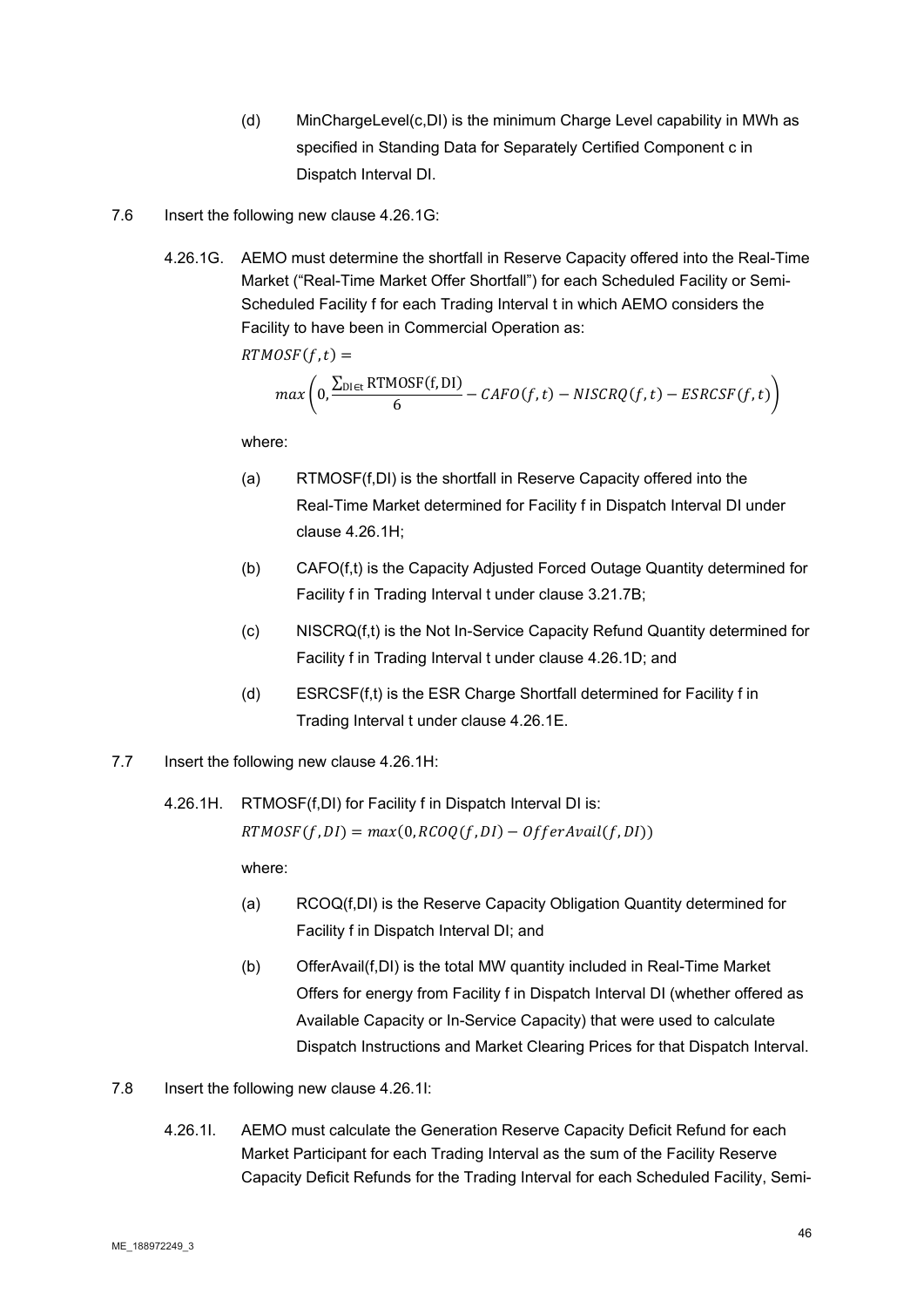Scheduled Facility and Non-Scheduled Facility registered to the relevant Market Participant.

- 7.9 Insert the following new clause 4.26.1J:
	- 4.26.1J. Where a Scheduled Facility or a Semi-Scheduled Facility that has a Reserve Capacity Obligation Quantity greater than zero for a Dispatch Interval:
		- (a) has been issued a Dispatch Target or a Dispatch Cap less than or equal to its Reserve Capacity Obligation Quantity and did not Inject at a level of the Dispatch Cap or Dispatch Target during the Dispatch Interval; or
		- (b) has been issued a Dispatch Target or a Dispatch Cap greater than its Reserve Capacity Obligation Quantity and did not Inject at least at a level of the Reserve Capacity Obligation Quantity during the Dispatch Interval,

the Market Participant for the Facility must, as soon as practicable at the end of the Dispatch Interval, or in any event, within 24 hours of the end of the Dispatch Interval, submit a Forced Outage in accordance with the WEM Procedure specified in clause 3.21.10.

- 7.10 Insert the following new clause 4.26.2AA:
	- 4.26.2AA. AEMO must determine the net STEM shortfall ("Net STEM Shortfall") in Reserve Capacity supplied by each Market Participant p holding Capacity Credits for one or more Scheduled Facilities, Semi-Scheduled Facilities or Non-Scheduled Facilities in each Trading Interval t as:

 $STEMSF(p, t) = max(0, STEMREQ(p, t) - CAPASTEM(p, t) - RTCR(p, t))$ 

where:

- (a) STEMREQ(p,t) is determined for Market Participant p in Trading Interval t under clause 4.26.2AB;
- (b) CAPASTEM(p,t) is determined for Market Participant p in Trading Interval t under clause 4.26.2AE; and
- (c) RTCR(p,t) is determined for Market Participant p in Trading Interval t under clause 4.26.2AH.
- 7.11 Insert the following new clause 4.26.2AB:
	- 4.26.2AB. STEMREQ(p,t) for Market Participant p in Trading Interval t is:

$$
STEMREQ(p, t) = \frac{\sum_{DL_{\epsilon}t} STEMREQ(p, DI)}{6}
$$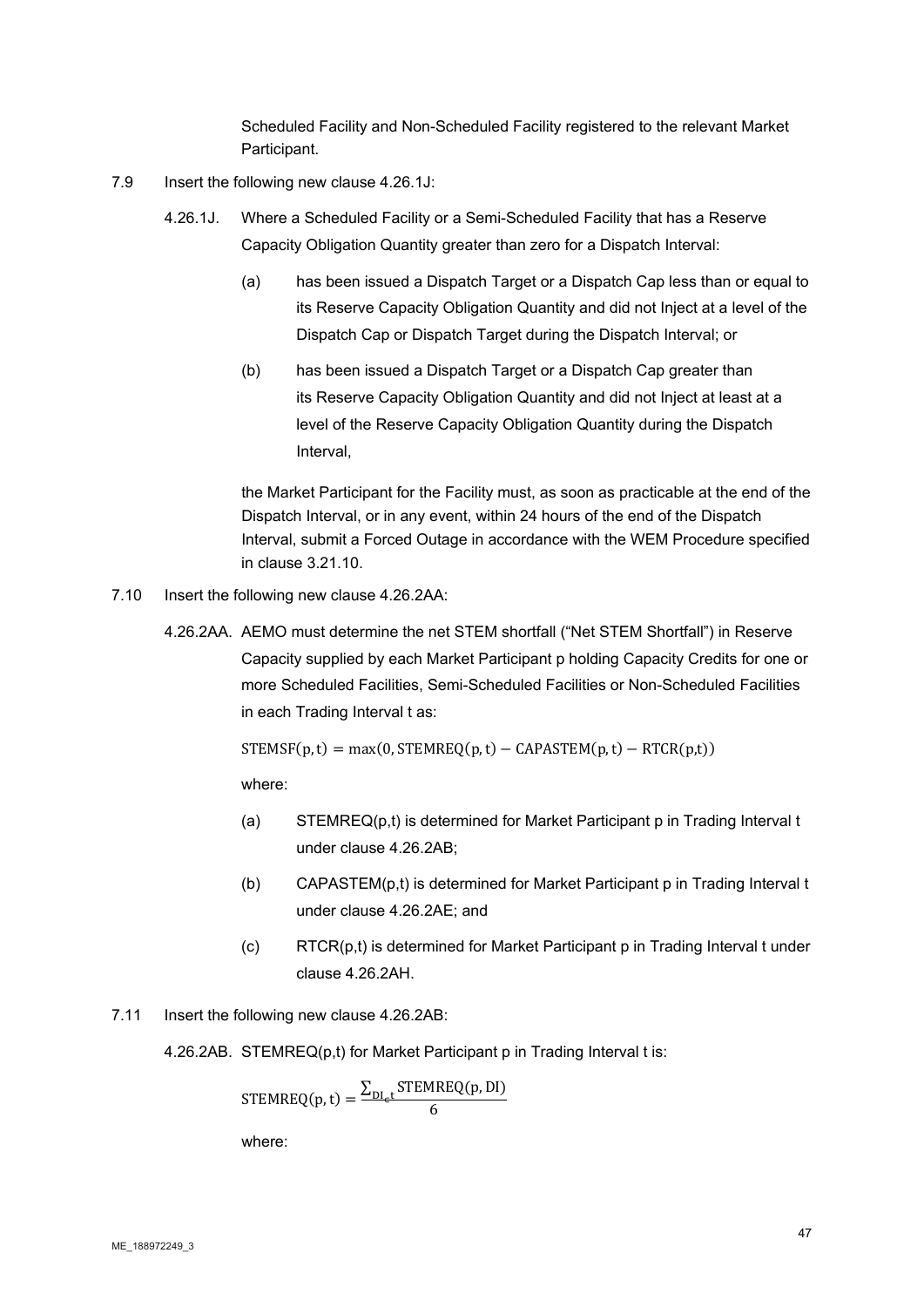- (a) STEMREQ(p,DI) is determined for Market Participant p in Dispatch Interval DI under clause 4.26.2AC; and
- (b) DI∈t denotes all Dispatch Intervals DI in Trading Interval t.
- 7.12 Insert the following new clause 4.26.2AC:

4.26.2AC. STEMREQ(p,DI) for Market Participant p in Dispatch Interval DI is:

$$
STEMREQ(p,DI) = \sum_{f \in SFFacilities(p,DI)} STEMFREEQ(f,DI)
$$

where:

- (a) STEMFREQ(f,DI) is determined for Facility f in Dispatch Interval DI under clause 4.26.2AD; and
- (b) f∈SFFacilities(p,DI) denotes all Scheduled Facilities and Semi-Scheduled Facilities for which Market Participant p holds Capacity Credits in Dispatch Interval DI and which AEMO considers to be in Commercial Operation in Dispatch Interval DI.
- 7.13 Insert the following new clause 4.26.2AD:
	- 4.26.2AD. STEMFREQ(f,DI) for Facility f in Dispatch Interval DI is:

 $STEMFREQ(f, DI) = BSRCOQ(f, DI) - Max(0, BSCAFO(f, DI) - CAPO(f, DI))$ 

where:

- (a) BSRCOQ(f,DI) is the Reserve Capacity Obligation Quantity determined for Facility f in Dispatch Interval DI at the time of Bilateral Submission Cutoff;
- (b) BSCAFO(f,DI) is the Capacity Adjusted Forced Outage Quantity determined for Facility f in Dispatch Interval DI at the time of Bilateral Submission Cutoff; and
- (c) CAFO(f,DI) is the Capacity Adjusted Forced Outage Quantity determined for Facility f in Dispatch Interval DI under clause 3.21.7C.
- 7.14 Insert the following new clause 4.26.2AE:

4.26.2AE. CAPASTEM(p,t) for Market Participant p in Trading Interval t is:

(a) where the STEM Auction has been suspended by AEMO in accordance with section 6.10 or where  $STEMREQ(p,t)=0$ :

 $CAPASTEM(p,t) = STEMREQ(p,t)$ 

(b) otherwise: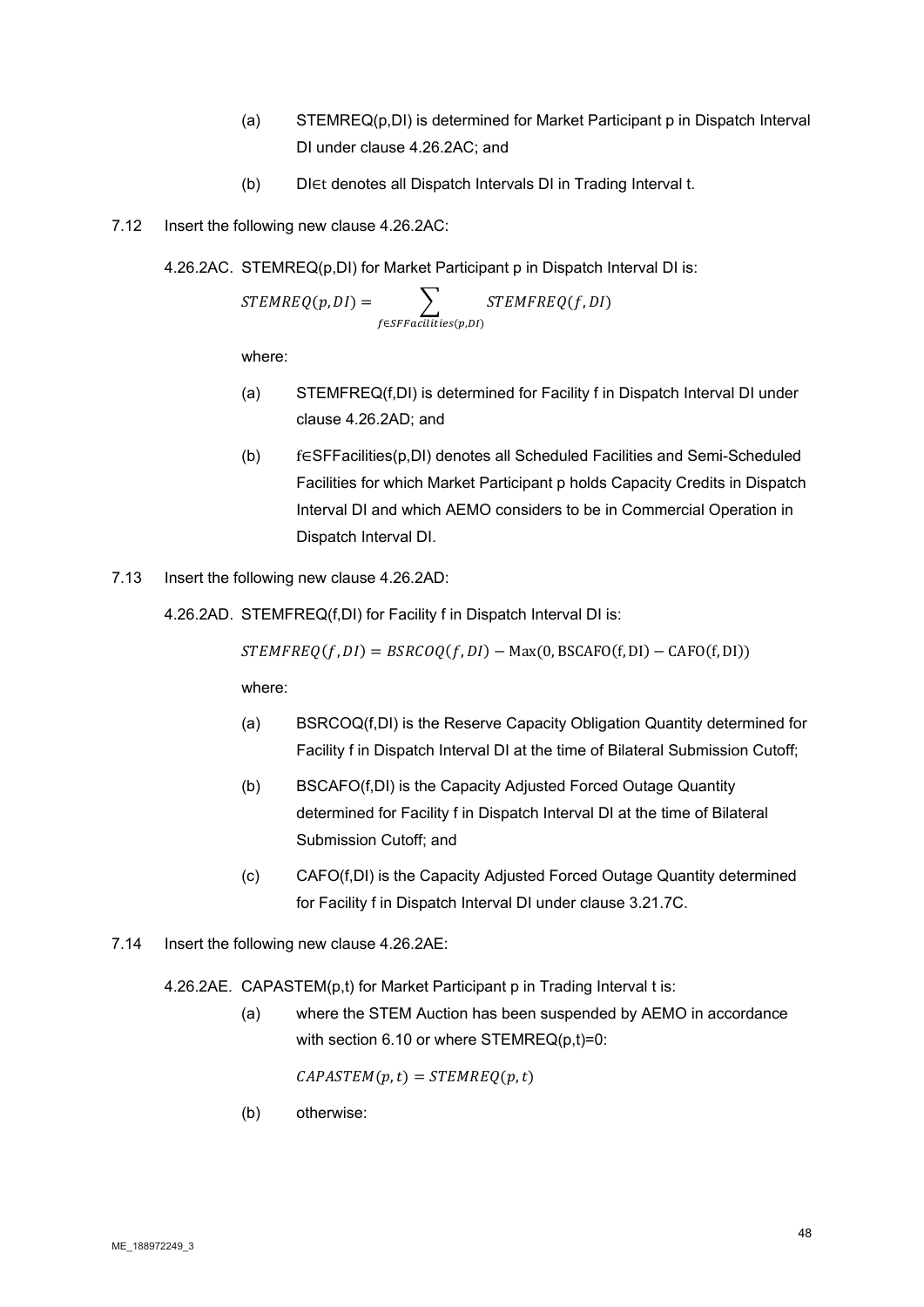CAPASTEM(p,t)

$$
= \left(\frac{\text{NCP}(p, t) + \text{UnclearedSTEMOffers}(p, t) + \text{ClearedSTEMBids}(p, t)}{\text{LF}(p, t) \times \frac{30}{60}}\right)
$$

where:

- i. STEMREQ(p,t) is determined for Market Participant p in Trading Interval t under clause 4.26.2AB;
- ii. NCP(p,t) is Market Participant p's Net Contract Position for Trading Interval t in MWh;
- iii. UnclearedSTEMOffers(p,t) is the total MWh quantity covered by the STEM Offers which were not scheduled in the relevant STEM Auction, determined by AEMO for Market Participant p under section 6.9 for Trading Interval t;
- iv. ClearedSTEMBids(p,t) is the total MWh quantity covered by the STEM Bids which were scheduled in the relevant STEM Auction, determined by AEMO for Market Participant p under section 6.9 for Trading Interval t; and
- v. LF(p,t) is determined for Market Participant p in Trading Interval t under clause 4.26.2AF.
- 7.15 Insert the following new clause 4.26.2AF:

4.26.2AF. LF(p,t) for Market Participant p for Trading Interval t is:

$$
LF(p,t) = \frac{\sum_{D1 \in t} LF(p,DI)}{6}
$$

where:

- (a) LF(p,DI) is the capacity obligation weighted average of the Loss Factors for Market Participant p's Scheduled Facilities and Semi-Scheduled Facilities in Dispatch Interval DI determined under clause 4.26.2AG; and
- (b) DI∊t denotes all Dispatch Intervals in Trading Interval t.
- 7.16 Insert the following new clause 4.26.2AG:

4.26.2AG. LF(p,DI) for Market Participant p in Dispatch Interval DI is:

$$
LF(p, DI) = \frac{\sum_{f \in SFFacilities(p, DI)} (LossFactor(f, DI) \times BSRCOQ(f, DI))}{\sum_{f \in SFFacilities(p, DI)} BSRCOQ(f, DI)}
$$

where:

(a) LossFactor(f,DI) is the Loss Factor for Facility f in Dispatch Interval DI;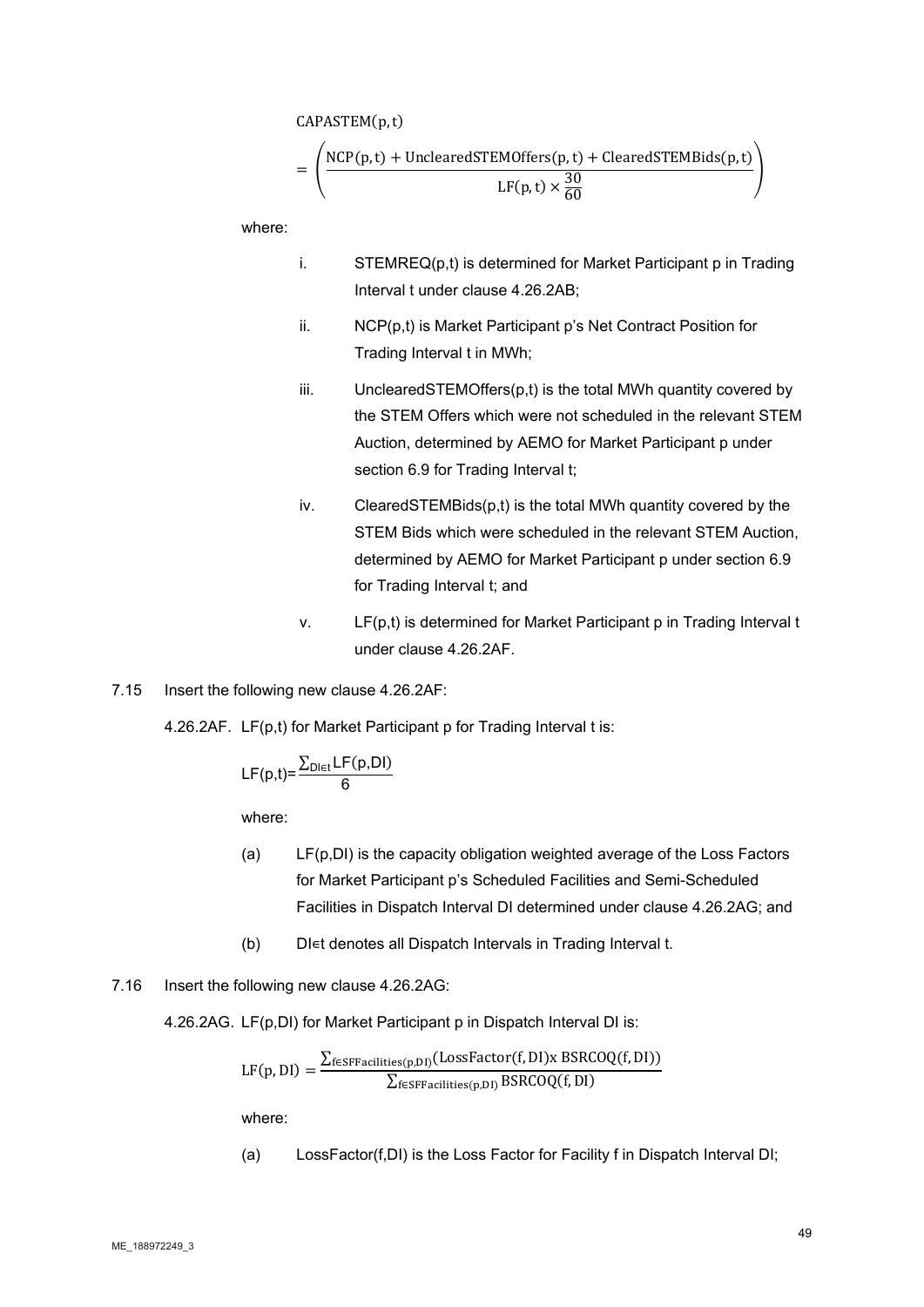- (b) BSRCOQ(f,DI) is the Reserve Capacity Obligation Quantity determined for Facility f in Dispatch Interval DI at the time of Bilateral Submission Cutoff; and
- (c) f∈SFFacilities(p,DI) denotes all Scheduled Facilities and Semi-Scheduled Facilities for which Market Participant p holds Capacity Credits in Dispatch Interval DI and which AEMO considers to be in Commercial Operation in Dispatch Interval DI.
- 7.17 Insert the following new clause 4.26.2AH:

4.26.2AH. RTCR(p,t) for Market Participant p in Trading Interval t is:

$$
RTCR(p,t) = \sum_{f \in SFFacilities(p,t)} (CAPO(f,t) + NISCRQ(f,t) + ESRCSF(f,t) + RTMOSF(f,t) + \max(0, NIMGRPPO(f,t) + ESRRPPO(f,t) - BSCAPO(f,t)))
$$

- (a) CAFO(f,t) is the Capacity Adjusted Forced Outage Quantity determined for Facility f in Trading Interval t under clause 3.21.7B;
- (b) NISCRQ(f,t) is the Not In-Service Capacity Refund Quantity determined for Facility f in Trading Interval t under clause 4.26.1D;
- (c) ESRCSF(f,t) is the ESR Charge Shortfall determined for Facility f in Trading Interval t under clause 4.26.1E;
- (d) RTMOSF(f,t) is the Real-Time Market Offer Shortfall determined for Facility f in Trading Interval t under clause 4.26.1G;
- (e) NIMGRPPO(f,t) is the quantity of Refund Payable Planned Outage determined for Facility f in Trading Interval t under clause 4.26.1C;
- (f) ESRRPPO(f,t) is the quantity of Refund Payable Planned Outage determined for Facility f in Trading Interval t under clause 4.26.1CA;
- (g) BSCAPO(f,t) is the Capacity Adjusted Planned Outage Quantity determined for Facility f in Trading Interval t at the time of Bilateral Submission Cutoff; and
- (h) f∈SFFacilities(p,t) denotes all Scheduled Facilities and Semi-Scheduled Facilities for which Market Participant p holds Capacity Credits in Trading Interval t and which AEMO considers to be in Commercial Operation in Trading Interval t.
- 7.18 Clause 4.26.3 is deleted and replaced with the following: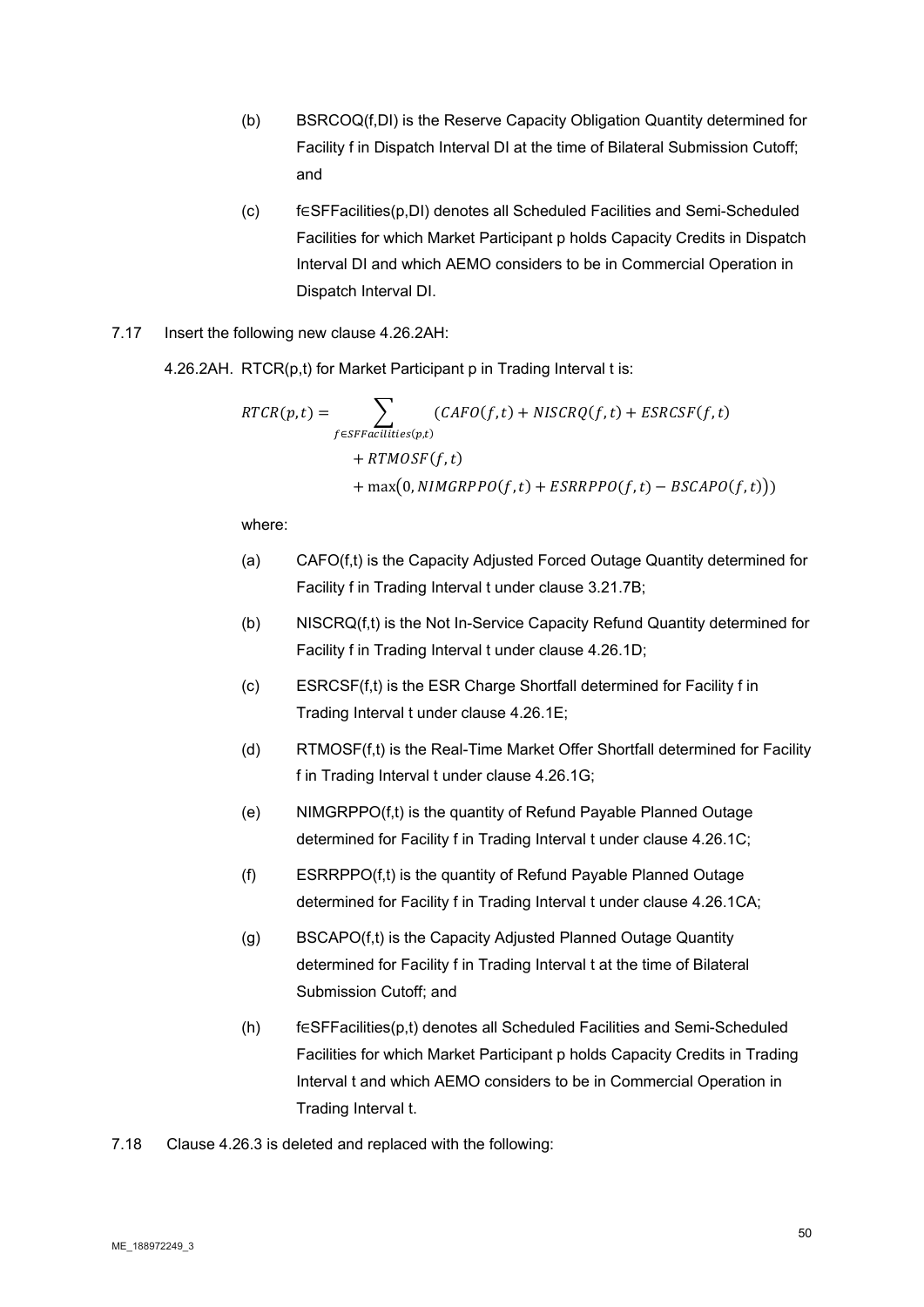- 4.26.3. The Generation Capacity Cost Refund for Trading Interval t in Capacity Year y for a Market Participant p holding Capacity Credits associated with an Energy Producing System or an Electric Storage Resource is the lesser of:
	- (a) the Maximum Participant Generation Refund determined for Market Participant p and Capacity Year y less all Generation Capacity Cost Refunds applicable to Market Participant p in previous Trading Interval t falling in Capacity Year y; and
	- (b) the Generation Reserve Capacity Deficit Refund for Market Participant p and Trading Interval t, plus the Net STEM Refund in Trading Interval t for Market Participant p, where the Net STEM Refund is calculated as follows:

N STEM Refund $(p, t) =$  TIRR weighted $(p, t) \times N$  STEM Short $(p, t)$ 

where:

- i. N STEM Refund(p, t) is the Net STEM Refund for Market Participant p in Trading Interval t;
- ii. TIRR weighted(p, t) is the weighted average of the Trading Interval Refund Rate in Trading Interval t for each Registered Facility that Market Participant p holds Capacity Credits for and is calculated as follows:

TIRR weighted(p, t) = 
$$
\sum_{f \in F} \frac{TIRR(f, t) \times CC(f, t)}{\sum_{f \in F} CC(f, t)}
$$

- 1. F denotes the set of all Registered Facilities registered to Market Participant p in Trading Interval t, for which Market Participant p holds Capacity Credits in Trading Interval t, excluding Demand Side Programmes and f is a Facility within that set;
- 2. TIRR(f, t) is the Trading Interval Refund Rate for Facility f in Trading Interval t; and
- 3. CC(f,t) is the number of Capacity Credits associated with Facility f in Trading Interval t; and
- iii. N STEM Short(p, t) is the Net STEM Shortfall for Market Participant p in Trading Interval t.
- 7.19 Clause 4.26.6(b) is amended by deleting the words 'and any amounts collected in accordance with 4.25.4E,'.
- 7.20 Clause 4.26.6(e)(i)(3) is deleted and replaced with the following: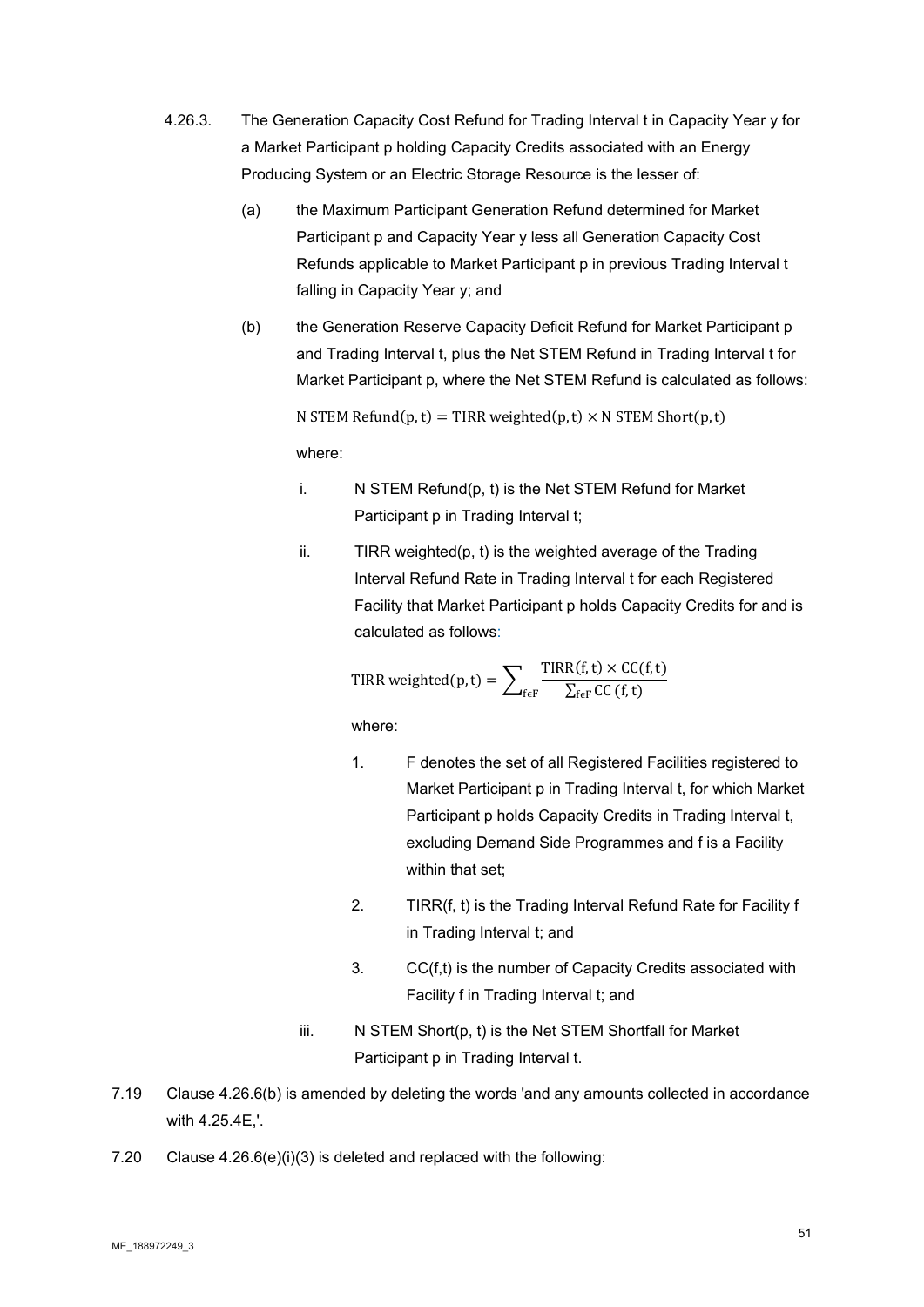- 3. the sum of all Trading Interval Capacity Cost Refunds in Capacity Year y that the Trading Interval t falls in, for Trading Intervals prior to and including Trading Interval t, is less than the Maximum Participant Refund for the Market Participant p which the Facility is registered to, in Capacity Year y; and
- 7.21 Clause 4.26.6(e)(ii)(2) is amended by deleting the word 'and' after the semi-colon at the end of the clause.
- 7.22 Inserting the following new clause 4.26.6(e)(ii)(4):
	- 4. the sum of all Trading Interval Capacity Cost Refunds in Capacity Year y that the Trading Interval t falls in, for Trading Intervals prior to and including Trading Interval t, is less than the Maximum Participant Refund for the Market Participant p which the Facility is registered to, in Capacity Year y; and

# **8. Section 7.4 amended**

- 8.1 Clause 7.4.40 is amended by:
	- (a) deleting the words 'up to the number of Price-Quantity Pairs specified in the WEM Procedure referred to in clause 7.4.38, where:' and replacing them with the words 'up to the number of Price-Quantity Pairs specified in the WEM Procedure referred to in clause 7.4.38, where, for each Price-Quantity Pair:';
	- (b) deleting the word 'and' after the semi-colon at the end of clause  $7.4.40(q)(iv)$ ;
	- (c) deleting the word 'and' after the semi-colon at the end of clause  $7.4.40(g)(v)$ ; and
	- (d) inserting the following new clauses  $7.4.40(g)(vi)$  and  $7.4.40(g)(vii)$ :
		- vi. the minimum time to synchronise the Available Capacity for Injection is provided in minutes; and
		- vii. the minimum time to synchronise the Available Capacity for Withdrawal is provided in minutes; and

# **9. Section 7.8 amended**

- 9.1 Clause 7.8.5(c) is deleted and replaced with the following:
	- (c) exclude any Available Capacity in Real-Time Market Submissions where the Start Decision Cutoff for the Registered Facility has passed.
- 9.2 Clause 7.8.5A(b) is deleted and replaced with the following:
	- (b) exclude any Available Capacity in Real-Time Market Submissions where the Start Decision Cutoff for the Registered Facility has passed.

# **10. Section 7.13 amended**

- 10.1 Clause 7.13.1B is amended by:
	- (a) deleting the word 'and' at the end of clause  $7.13.1B(i)$ ;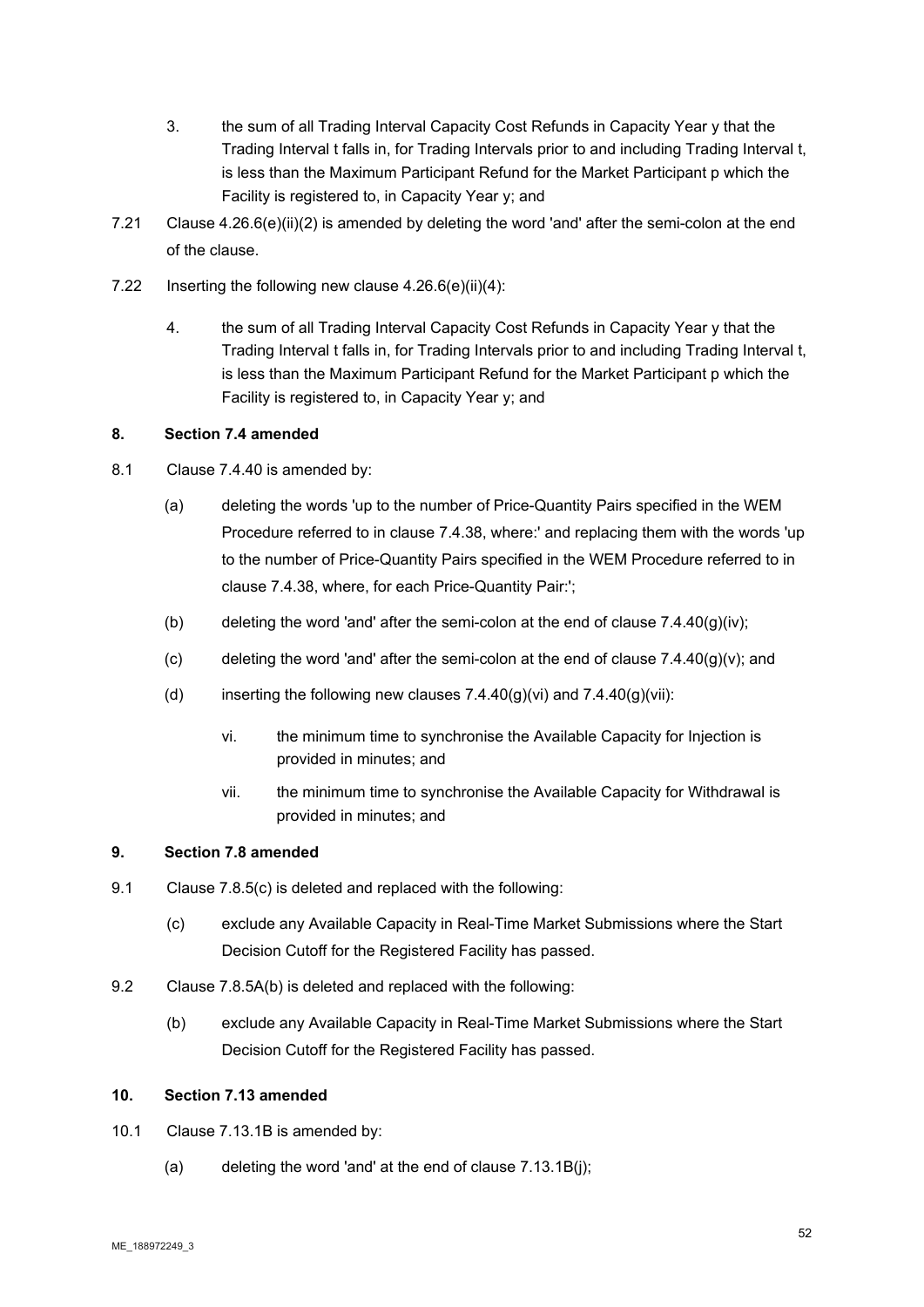- (b) deleting the full stop at the end of clause  $7.13.1B(k)$  and replacing it with the word '; and'; and
- (c) inserting the following new clause 7.13.1B(l):
	- (l) the AEMO estimated quantity of Not In-Service Capacity for each Scheduled Facility or Semi-Scheduled Facility for which a Market Participant holds Capacity Credits, in each Dispatch Interval.

# **11. Section 7.13A added**

11.1 Insert the following new section 7.13A:

# **7.13A. Not In-Service Capacity**

- 7.13A.1. AEMO must determine the Not In-Service Capacity for each Scheduled Facility or Semi-Scheduled Facility f for which a Market Participant holds Capacity Credits, in the Dispatch Interval DI as either:
	- (a) where AEMO has directed a Registered Facility to offer its capacity as In Service:

NISCap(f,DI) = Max(0, Min(RCOQ(f,DI), ReqDispEnergy(f,DI)) – Max(ISSDCEnergy(f,DI), ISDispEnergy(f,DI)) or

(b) otherwise:

 $NISCap(f,DI) = Max(0, Min(RCOQ(f,DI), EstDispEnergy(f,DI)) -$ Max(ISSDCEnergy(f,DI), ISDispEnergy(f,DI))

- i. NISCap(f,DI) is the Not In-Service Capacity quantity for the relevant Facility f in Dispatch Interval DI;
- ii. EstDispEnergy(f,DI) is the quantity of estimated energy dispatch immediately prior to the Start Decision Cutoff time for the relevant Facility f in Dispatch Interval DI, calculated in accordance with clause 7.13A.2;
- iii. **ISSDCEnergy(f,DI)** is the quantity of In-Service Capacity offered immediately after the Start Decision Cutoff time for the relevant Facility f in Dispatch Interval DI, calculated in accordance with clause 7.13A.3;
- iv. ISDispEnergy(f,DI) is the total MW quantity of In-Service Capacity for the relevant Facility f included in the Real-Time Market Offers for energy that were used to formulate Dispatch Instructions and calculate Market Clearing Prices for Dispatch Interval DI; and
- v. ReqDispEnergy(f,DI) is the quantity of In-Service Capacity for the relevant Facility f required by AEMO in Dispatch Interval DI.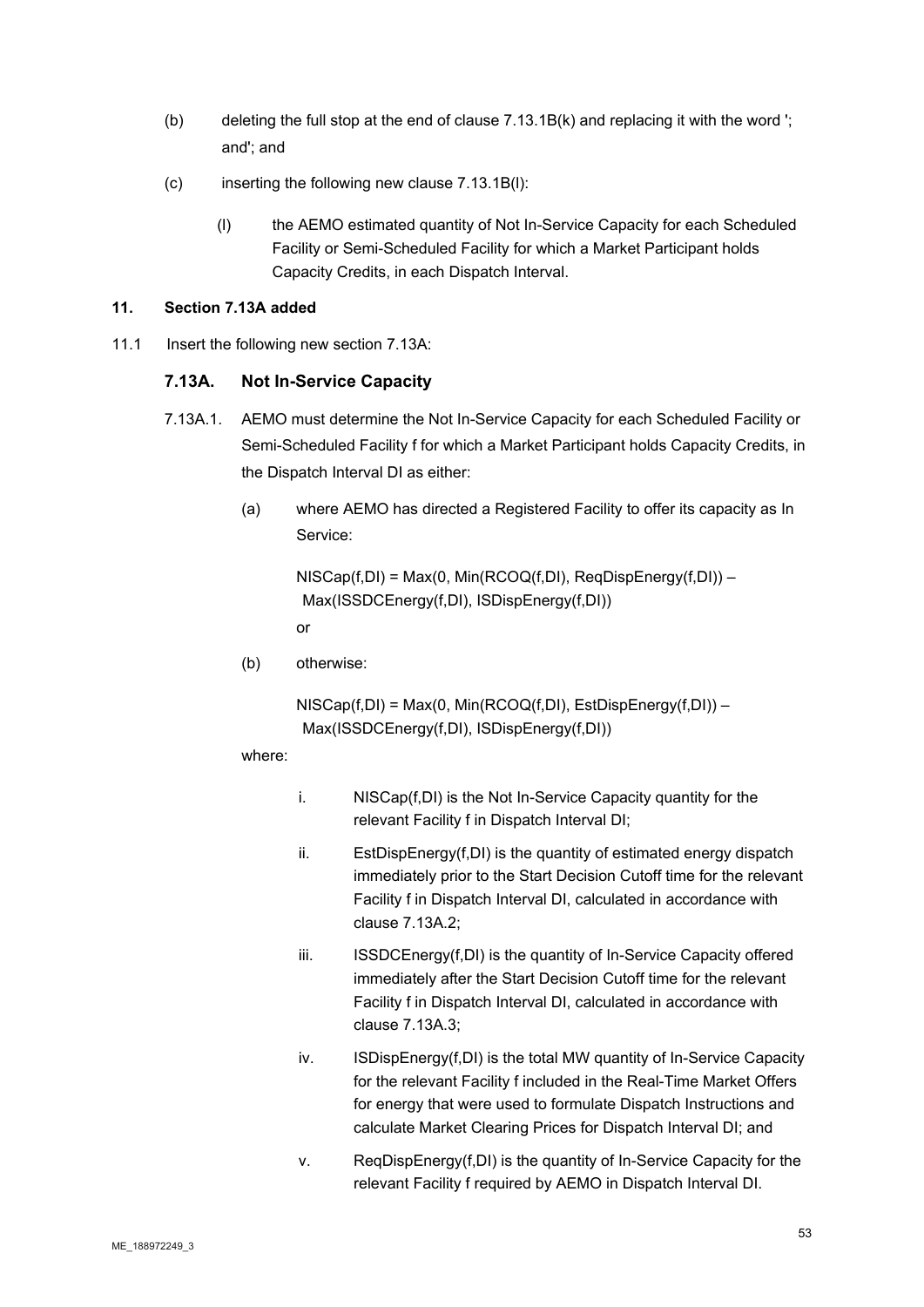- 7.13A.2. EstDispEnergy(f, DI) for each Scheduled Facility or Semi-Scheduled Facility f in Dispatch Interval DI is determined from the most recent Market Schedule published before the Start Decision Cutoff from the Price-Quantity Pair for the relevant Facility f with the longest minimum time to synchronise, as specified in clause 7.4.40(g)(vi), as applicable:
	- (a) where at least one Dispatch Schedule has been published that contains Dispatch Interval DI within a Trading Interval, the total MW quantity of energy scheduled for dispatch in the Dispatch Interval DI for the relevant Facility f determined in the Reference Scenario of the Dispatch Schedule;  $\alpha$ r
	- (b) where at least one Pre-Dispatch Schedule has been published that contains Dispatch Interval DI within a Trading Interval, then the total MW quantity of energy scheduled for dispatch in the Trading Interval for the relevant Facility f determined in the Reference Scenario of the Pre-Dispatch Schedule; or
	- (c) where at least one Week-Ahead Schedule has been published that contains Dispatch Interval DI within a Trading Interval, then the total MW quantity of energy scheduled for dispatch in the Trading Interval for the relevant Facility f determined in the Reference Scenario of the Week-Ahead Schedule; or
	- (d) otherwise, zero.
- 7.13A.3. ISSDCEnergy(f,DI) for each Scheduled Facility or Semi-Scheduled Facility f in Dispatch Interval DI is determined from the most recent Market Schedule published after the Start Decision Cutoff from the Price-Quantity Pair for the relevant Facility f with the longest minimum time to synchronise, as specified in clause 7.4.40(g)(vi), as applicable:
	- (a) where at least one Dispatch Schedule has been published that contains Dispatch Interval DI within a Trading Interval, the total MW quantity of In-Service Capacity included in the Real-Time Market Submission for energy from the relevant Facility f in the Dispatch Interval DI; or
	- (b) where at least one Pre-Dispatch Schedule has been published that contains Dispatch Interval DI within a Trading Interval, the total MW quantity of In-Service Capacity included in the Real-Time Market Submission for energy from the relevant Facility f in the Trading Interval; or
	- (c) where at least one Week-Ahead Schedule has been published that contains Dispatch Interval DI within a Trading Interval, the total MW quantity of In-Service Capacity included in the Real-Time Market Submission for energy from the relevant Facility f in the Trading Interval; or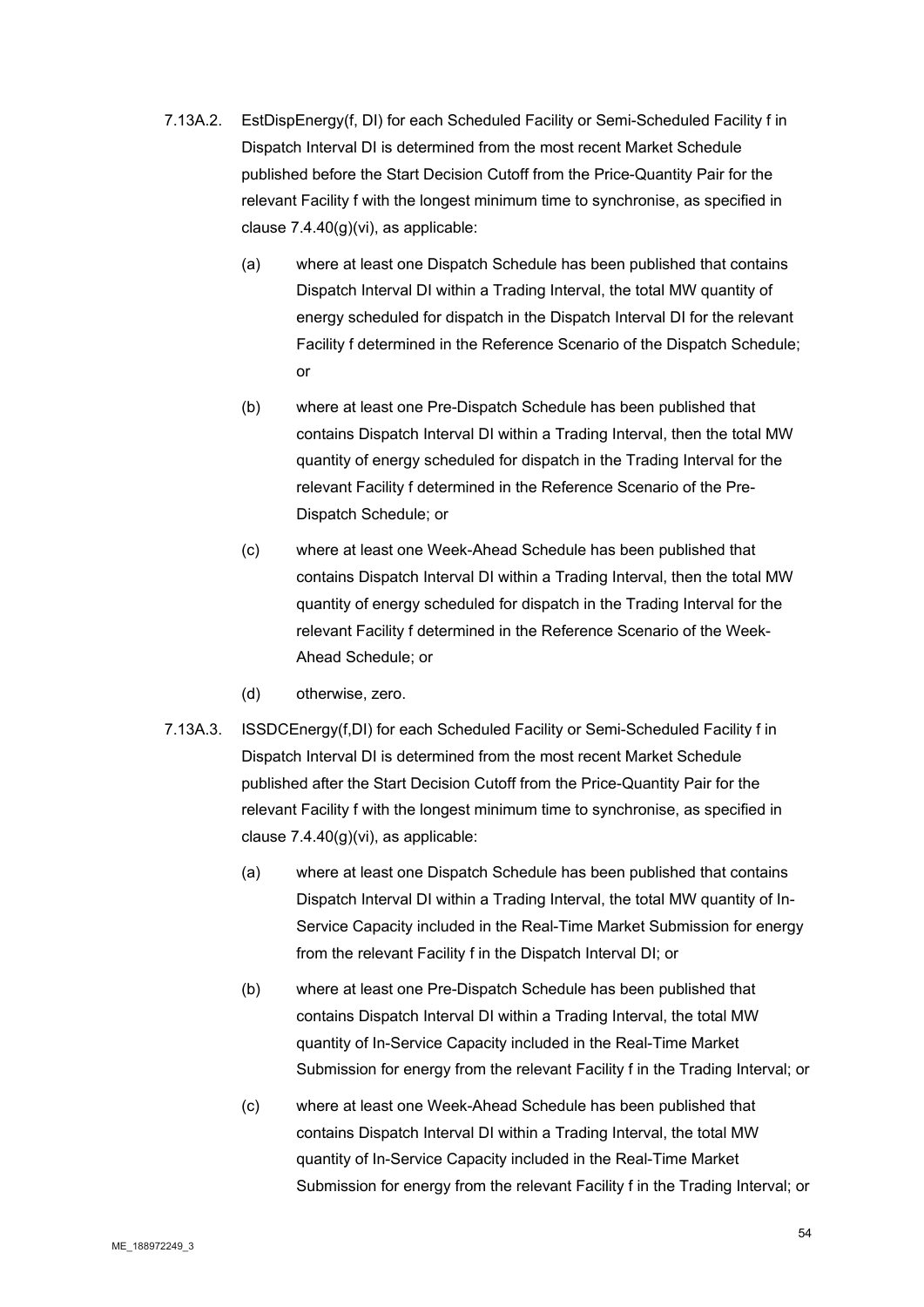(d) otherwise, zero.

### **12. Chapter 11 Glossary amended**

12.1 The definition for 'Available Capacity' is deleted and replaced with the following:

**Available Capacity**: For a Registered Facility in a Dispatch Interval, the sent out capacity in MW that is not currently synchronised and is not expected to be synchronised in the Dispatch Interval, but would be available for dispatch if the Registered Facility was given notice in accordance with minimum times to synchronise in its Real-Time Market Submission.

12.2 The definition for 'Charge Level' is deleted and replaced with the following:

**Charge Level**: An Equipment Limit indicating the current level of stored energy in MWh in an Electric Storage Resource, as provided to AEMO in a real-time data feed in accordance with section 2.36A.

12.3 Insert the following new definition for 'ESR Charge Shortfall':

**ESR Charge Shortfall**: The MW quantity of capacity of a Scheduled Facility or Semi-Scheduled Facility that is subject to a capacity refund in a Trading Interval due to the inadequate Charge Level of an Electric Storage Resource, calculated in accordance with clause 4.26.1E.

- 12.4 The definition for 'Generation Reserve Capacity Deficit Refund' is amended by deleting the word 'clause 4.26.1B' and replacing it with the word 'clause 4.26.1I'.
- 12.5 The definition for 'Net STEM Shortfall' is amended by deleting the word 'clause 4.26.2' and replacing it with the word 'clause 4.26.2AA'.
- 12.6 Insert the following new definition for 'Not In-Service Capacity':

**Not In-Service Capacity**: Means, for a Scheduled Facility or a Semi-Scheduled Facility in a Dispatch Interval, the sent-out capacity, in MW, that was expected to be dispatched in the Reference Scenario of the relevant Market Schedule at the Start Decision Cutoff, but was not offered as In-Service Capacity, as calculated in clause 7.13A.1.

12.7 Insert the following new definition for 'Not In-Service Capacity Refund Quantity':

**Not In-Service Capacity Refund Quantity**: The MW quantity of Not In-Service Capacity of a Scheduled Facility or Semi-Scheduled Facility that is subject to a capacity refund in a Trading Interval, calculated in accordance with clause 4.26.1D.

12.8 Insert the following new definition for 'Start Decision Cutoff':

**Start Decision Cutoff**: For a Registered Facility, the latest time before the start of the Dispatch Interval at which a Market Participant could change a quantity of Available Capacity to In-Service Capacity so as to achieve synchronisation for the energy for that Dispatch Interval, as reflected in its Real-Time Market Submission.

12.9 Insert the following new definition for 'Real-Time Market Offer Shortfall':

**Real-Time Market Offer Shortfall**: Has the meaning given in clause 4.26.1G.